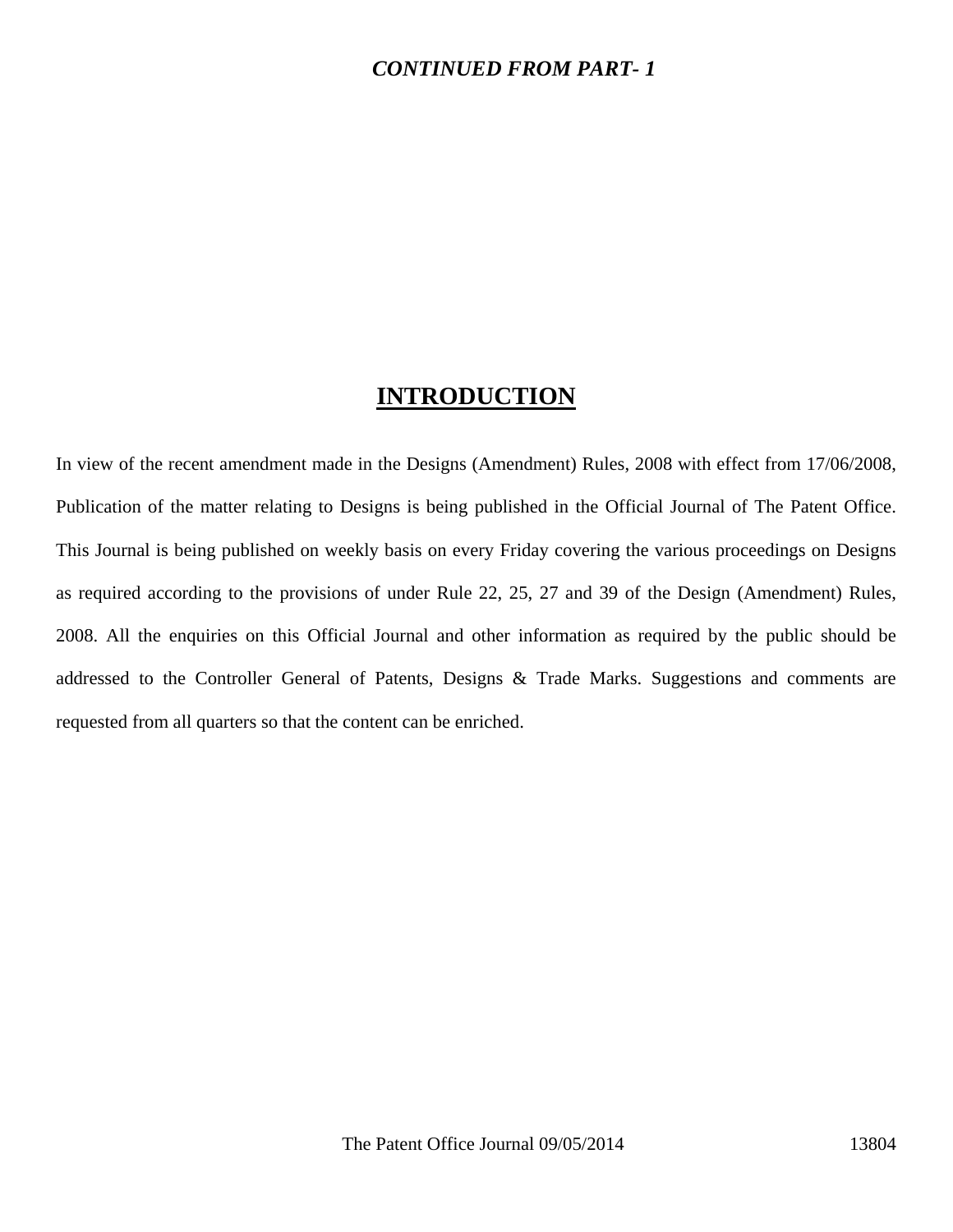# **COPYRIGHT PUBLICATION**

| <b>SL NO</b> | <b>CASE NUMBERS</b> | <b>RENEWED ON</b> |
|--------------|---------------------|-------------------|
| 1.           | 197564              | 21.04.2014        |
| 2.           | 197566              | 21.04.2014        |
| 3.           | 196766              | 21.04.2014        |
| 4.           | 196884              | 21.04.2014        |
| 5.           | 196885              | 21.04.2014        |
| 6.           | 196886              | 21.04.2014        |
| 7.           | 196993              | 21.04.2014        |
| 8.           | 196997              | 21.04.2014        |
| 9.           | 196999              | 21.04.2014        |
| 10.          | 197089              | 21.04.2014        |
| 11.          | 197620              | 10.04.2014        |
| 12.          | 197621              | 10.04.2014        |
| 13.          | 249356              | 25.04.2014        |
| 14.          | 249376              | 25.04.2014        |
| 15.          | 249378              | 25.04.2014        |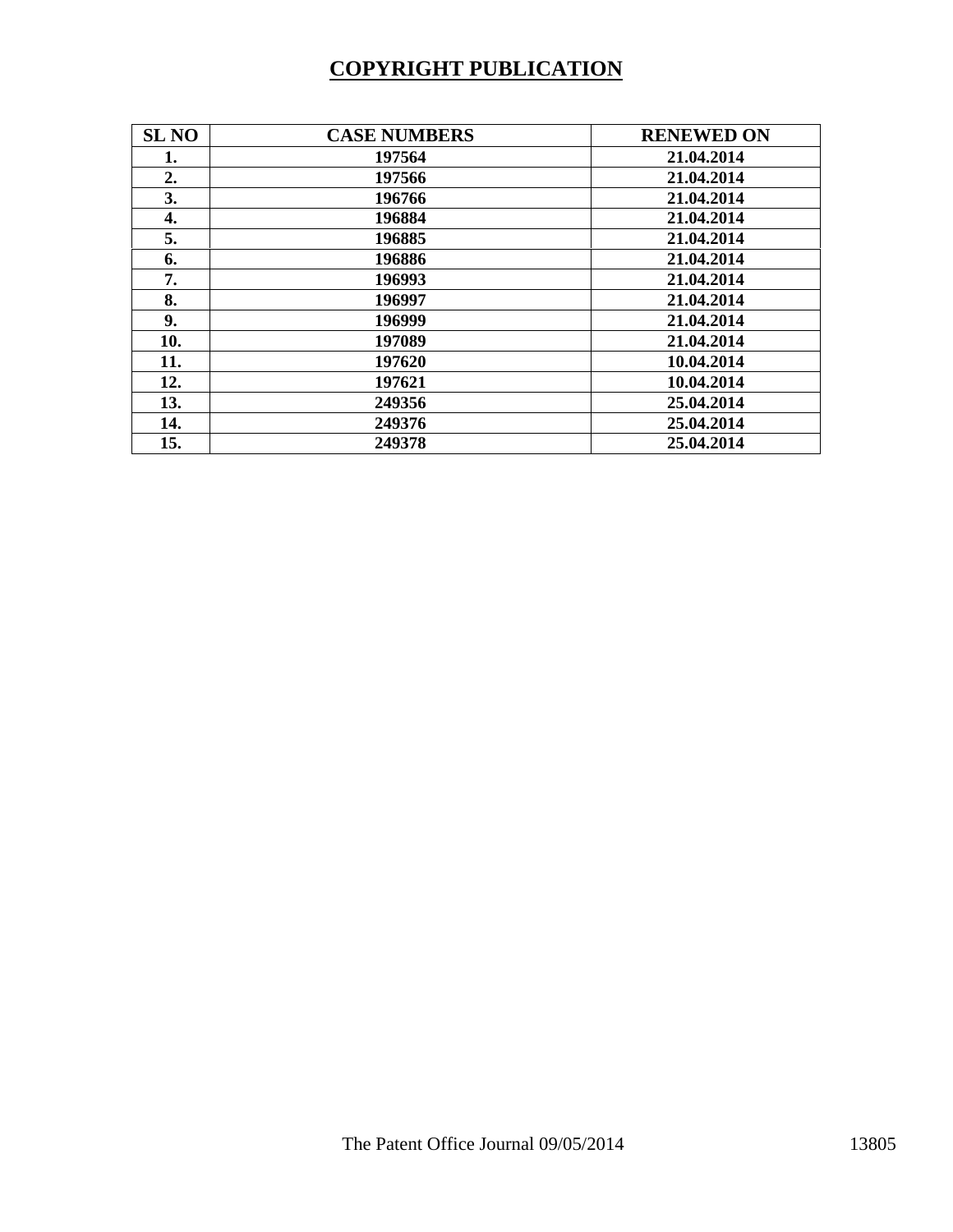## **THE DESIGNS ACT 2000 SECTION 30 DESIGN ASSIGNMENT**

**The Design stands in the name of PHOENIX CONTACT GMBH & CO. KG registered under the Designs Act, 2000 has been assigned in the Register of Designs along with joint-proprietor's name is as follows:-** 

| Design No.     | <b>Class</b> | <b>Name</b>                                                                                                                                                                                                                                                                                                                                                                                                                                                                                                            |
|----------------|--------------|------------------------------------------------------------------------------------------------------------------------------------------------------------------------------------------------------------------------------------------------------------------------------------------------------------------------------------------------------------------------------------------------------------------------------------------------------------------------------------------------------------------------|
| 233365, 233366 | 13-03        | <b>NARI STATE GRID ELECTRIC POWER RESEARCH</b><br><b>INSTITUTE, A TECHNOLOGY INSTITUTE</b><br>ORGANIZED AND EXISTING UNDER THE LAWS OF<br>THE PEOPLE'S REPUBLIC OF CHINA, OF NO. 8 NARI<br>ROAD, NANJING 210003, PEOPLE'S REPUBLIC OF<br><b>CHINA AND NARI TECHNOLOGY DEVELOPMENT</b><br>CO., LTD., A COMPANY ORGANIZED AND EXISTING<br>UNDER THE LAWS OF THE PEOPLE'S REPUBLIC OF<br>CHINA, OF 20 GAOXIN ROAD, NANJING HIGH-TECH<br><b>INDUSTRIAL DEVELOPMENT ZONE, NANJING 210061,</b><br>PEOPLE'S REPUBLIC OF CHINA |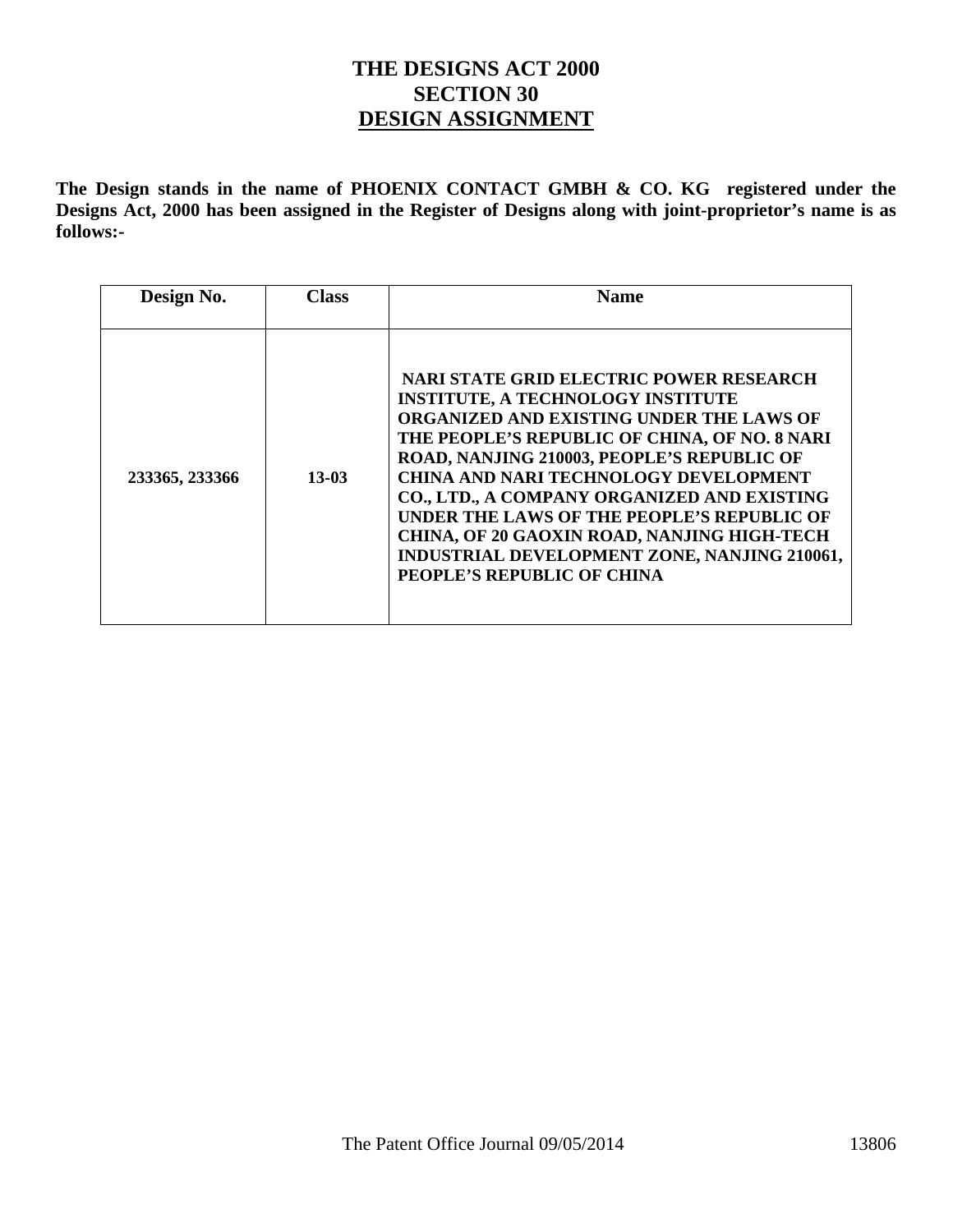#### **REGISTRATION OF DESIGNS**

**The following designs have been registered. They are now open for public inspection. In the following each entry the Date of Registration is shown. The Priority Number, Priority Date and Priority Country are also shown**

| 253137<br><b>DESIGN NUMBER</b>                                                                                                                                                                                                                                                                                                               |                                |                |  |
|----------------------------------------------------------------------------------------------------------------------------------------------------------------------------------------------------------------------------------------------------------------------------------------------------------------------------------------------|--------------------------------|----------------|--|
| <b>CLASS</b><br>23-01                                                                                                                                                                                                                                                                                                                        |                                |                |  |
| 1) KOHLER CO., A COMPANY ORGANIZED AND EXISTING UNDER THE LAW<br>OF USA, OF<br>444 HIGHLAND DRIVE, KOHLER, WISCONSIN 53044, UNITED STATES OF<br><b>AMERICA</b>                                                                                                                                                                               |                                |                |  |
| <b>DATE OF REGISTRATION</b>                                                                                                                                                                                                                                                                                                                  | 12/04/2013                     |                |  |
| <b>TITLE</b>                                                                                                                                                                                                                                                                                                                                 | <b>FAUCET</b>                  |                |  |
| <b>PRIORITY</b>                                                                                                                                                                                                                                                                                                                              |                                |                |  |
| PRIORITY NUMBER                                                                                                                                                                                                                                                                                                                              | <b>DATE</b>                    | <b>COUNTRY</b> |  |
| 29/434,749                                                                                                                                                                                                                                                                                                                                   | 16/10/2012                     | U.S.A.         |  |
| <b>DESIGN NUMBER</b>                                                                                                                                                                                                                                                                                                                         | 254808                         |                |  |
| <b>CLASS</b>                                                                                                                                                                                                                                                                                                                                 | $15-09$                        |                |  |
| TECHNOLOGY, COIMBATORE-641004, TAMILNADU, INDIA, INDIAN<br>NATIONAL, B. ARAVIND, 1B, A.K.B. AKARSHANA FLATS, PLOT NO. 59,<br>BAJANAI KOIL 2ND STREET, SEMBAKKAM, SELAIYUR, CHENNAI-73,<br>TAMILNADU, INDIA, INDIAN NATIONAL AND J. VISHNUU,<br>69/193, BAZAAR ST, POLLACHI, COIMBATORE DISTRICT-642001,<br>TAMILNADU, INDIA, INDIAN NATIONAL |                                |                |  |
| <b>DATE OF REGISTRATION</b>                                                                                                                                                                                                                                                                                                                  | 26/06/2013                     |                |  |
| <b>TITLE</b>                                                                                                                                                                                                                                                                                                                                 | <b>GRIPPER</b>                 |                |  |
| <b>PRIORITY NA</b>                                                                                                                                                                                                                                                                                                                           |                                |                |  |
| <b>DESIGN NUMBER</b>                                                                                                                                                                                                                                                                                                                         | 256424                         |                |  |
| <b>CLASS</b>                                                                                                                                                                                                                                                                                                                                 |                                |                |  |
| 1) HERO MOTOCORP LIMITED, A COMPANY INCORPORATED UNDER THE<br>INDIAN COMPANIES ACT, HAVING ITS OFFICE AT<br>34, COMMUNITY CENTRE, BASANT LOK, VASANT VIHAR, NEW DELHI-110057                                                                                                                                                                 |                                |                |  |
| <b>DATE OF REGISTRATION</b>                                                                                                                                                                                                                                                                                                                  | 13/09/2013                     |                |  |
| <b>TITLE</b>                                                                                                                                                                                                                                                                                                                                 | COWL FOR A TWO WHEELED VEHICLE |                |  |
| <b>PRIORITY NA</b>                                                                                                                                                                                                                                                                                                                           |                                |                |  |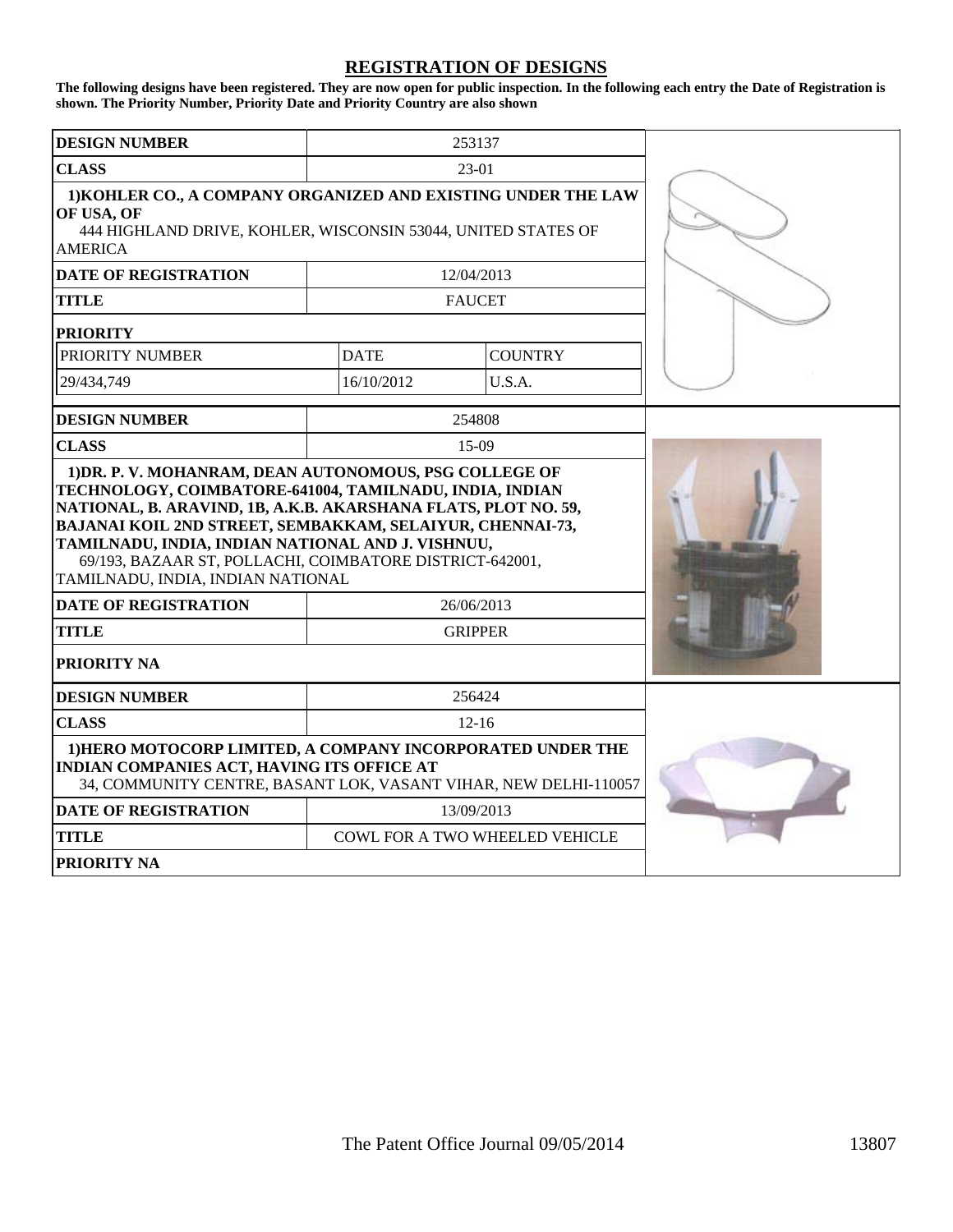| <b>DESIGN NUMBER</b>                                                                                                        |                                                             | 253587                                 |            |                                |             |
|-----------------------------------------------------------------------------------------------------------------------------|-------------------------------------------------------------|----------------------------------------|------------|--------------------------------|-------------|
| <b>CLASS</b>                                                                                                                |                                                             | 24-02                                  |            |                                |             |
| 1) SANTEN PHARMACEUTICAL CO., LTD., OF<br>9-19, SHIMOSHINJO 3-CHOME, HIGASHIYODOGAWA-KU, OSAKA-SHI,<br>OSAKA 5338651, JAPAN |                                                             |                                        |            |                                |             |
| <b>DATE OF REGISTRATION</b>                                                                                                 | 30/04/2013                                                  |                                        |            |                                |             |
| <b>TITLE</b>                                                                                                                |                                                             | <b>INTRAOCULAR LENS HOLDER</b>         |            |                                |             |
| <b>PRIORITY</b><br>PRIORITY NUMBER<br>2012-026403                                                                           | <b>DATE</b><br><b>COUNTRY</b><br>30/10/2012<br><b>JAPAN</b> |                                        |            |                                |             |
| <b>DESIGN NUMBER</b>                                                                                                        |                                                             |                                        | 254845     |                                |             |
| <b>CLASS</b>                                                                                                                |                                                             |                                        | $09-03$    |                                |             |
| 1) JAPAN TOBACCO INC., A JAPANESE CORPORATION,<br>OF 2-1, TORANOMON 2-CHOME, MINATO-KU, TOKYO, JAPAN                        |                                                             |                                        |            |                                |             |
| DATE OF REGISTRATION                                                                                                        |                                                             |                                        | 27/06/2013 |                                | 15. of 2013 |
| <b>TITLE</b>                                                                                                                |                                                             | CIGARETTE PACKAGING BOX                |            |                                |             |
| <b>PRIORITY</b><br>PRIORITY NUMBER<br>2012-032157                                                                           |                                                             | <b>DATE</b><br>28/12/2012              |            | <b>COUNTRY</b><br><b>JAPAN</b> |             |
| <b>DESIGN NUMBER</b>                                                                                                        |                                                             | 254302                                 |            |                                |             |
| <b>CLASS</b>                                                                                                                |                                                             | $12 - 16$                              |            |                                |             |
| 1) RENAULT TRUCKS, A COMPANY ORGANIZED UNDER<br>THE LAWS OF FRANCE,<br>OF 99 ROUTE DE LYON, 69800 SAINT PRIEST, FRANCE      |                                                             |                                        |            |                                |             |
| <b>DATE OF</b><br><b>REGISTRATION</b>                                                                                       |                                                             | 06/06/2013                             |            |                                |             |
| <b>TITLE</b>                                                                                                                |                                                             | UNDERBODY OF VEHICLE<br><b>BUMPERS</b> |            |                                |             |
| PRIORITY NA                                                                                                                 |                                                             |                                        |            |                                |             |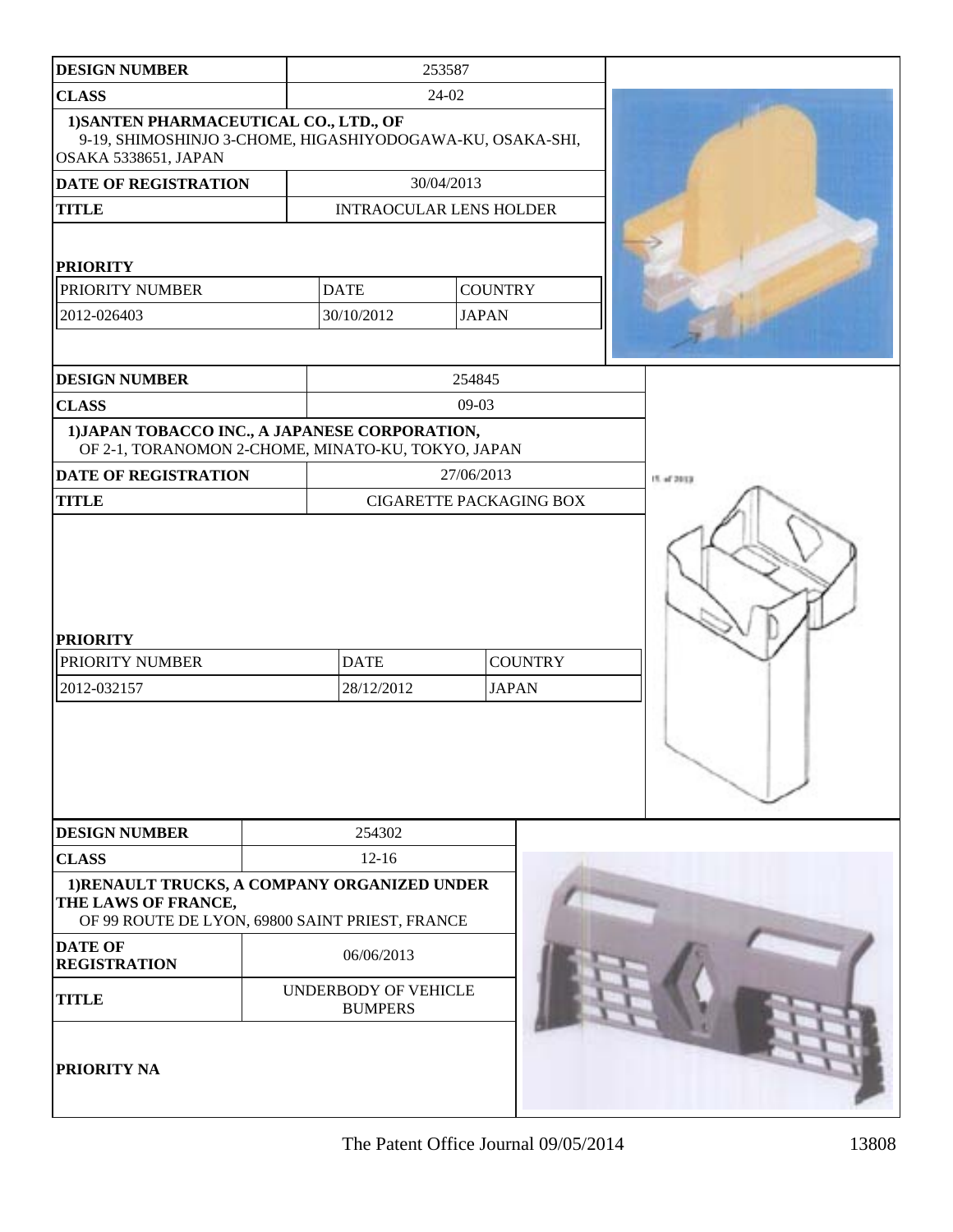| <b>DESIGN NUMBER</b>                                                                                                                                                                                                                   |             | 255291                                              |  |
|----------------------------------------------------------------------------------------------------------------------------------------------------------------------------------------------------------------------------------------|-------------|-----------------------------------------------------|--|
| <b>CLASS</b>                                                                                                                                                                                                                           |             |                                                     |  |
| 1)ZOBELE HOLDING S.P.A., A COMPANY ORGANIZED AND EXISTING<br><b>UNDER THE LAWS OF ITALY</b><br>OF VIA FERSINA 4, 38100 TRENTO, ITALY                                                                                                   |             |                                                     |  |
| <b>DATE OF REGISTRATION</b>                                                                                                                                                                                                            |             | 17/07/2013                                          |  |
| <b>TITLE</b>                                                                                                                                                                                                                           |             | DIFFUSING EVAPORATOR OF ACTIVE<br><b>SUBSTANCES</b> |  |
| <b>PRIORITY</b>                                                                                                                                                                                                                        |             |                                                     |  |
| PRIORITY NUMBER                                                                                                                                                                                                                        | <b>DATE</b> | <b>COUNTRY</b>                                      |  |
| 002168138-0001                                                                                                                                                                                                                         | 17/01/2013  | <b>OHIM</b>                                         |  |
| <b>DESIGN NUMBER</b>                                                                                                                                                                                                                   |             | 255566                                              |  |
| <b>CLASS</b>                                                                                                                                                                                                                           |             | 13-03                                               |  |
| 1) SIEMENS AKTIENGESELLSCHAFT, OF<br>WITTELSBACHERPLATZ 2, 80333 MUNCHEN, GERMANY, A GERMAN<br><b>COMPANY</b>                                                                                                                          |             |                                                     |  |
| <b>DATE OF REGISTRATION</b>                                                                                                                                                                                                            |             | 30/07/2013                                          |  |
| TITLE                                                                                                                                                                                                                                  |             | <b>SWITCHING DEVICE</b>                             |  |
| <b>PRIORITY</b>                                                                                                                                                                                                                        |             |                                                     |  |
| PRIORITY NUMBER                                                                                                                                                                                                                        | <b>DATE</b> | <b>COUNTRY</b>                                      |  |
| EU 001359582                                                                                                                                                                                                                           | 31/01/2013  | <b>OHIM</b>                                         |  |
| <b>DESIGN NUMBER</b>                                                                                                                                                                                                                   |             | 256238                                              |  |
| <b>CLASS</b>                                                                                                                                                                                                                           |             | $26-05$                                             |  |
| 1) KONINKLIJKE PHILIPS N.V., A COMPANY ORGANIZED AND EXISTING<br>UNDER THE LAWS OF THE KINGDOM OF THE NETHERLANDS, RESIDING AT<br>EINDHOVEN,<br>WHOSE POST-OFFICE ADDRESS IS HIGH TECH CAMPUS 5, 5656 AE<br>EINDHOVEN, THE NETHERLANDS |             |                                                     |  |
| <b>DATE OF REGISTRATION</b>                                                                                                                                                                                                            |             | 05/09/2013                                          |  |
| <b>TITLE</b><br><b>WALL LAMP</b>                                                                                                                                                                                                       |             |                                                     |  |
| <b>PRIORITY</b>                                                                                                                                                                                                                        |             |                                                     |  |
| PRIORITY NUMBER                                                                                                                                                                                                                        | <b>DATE</b> | <b>COUNTRY</b>                                      |  |
| 002200154-0008                                                                                                                                                                                                                         | 11/03/2013  | <b>OHIM</b>                                         |  |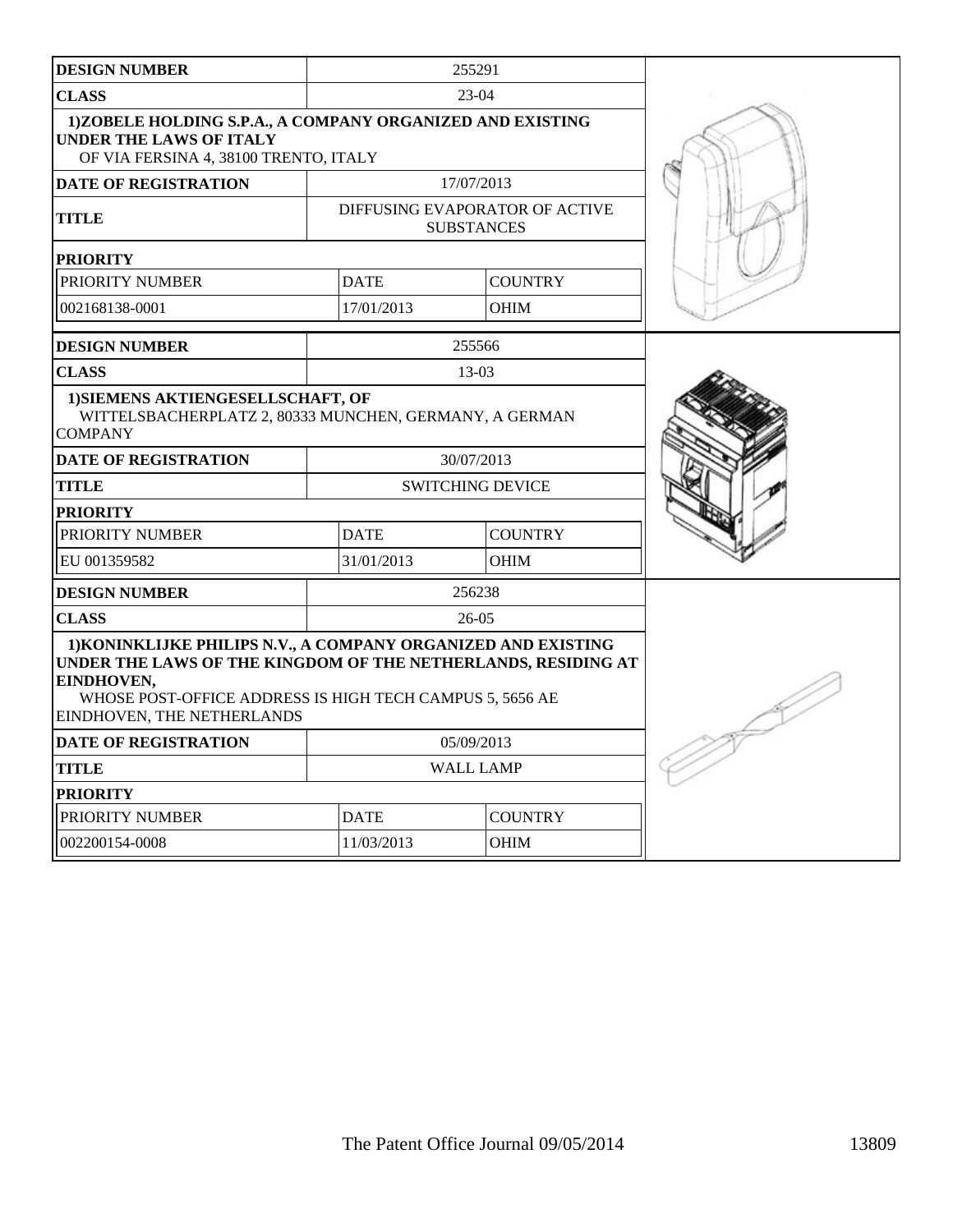| <b>DESIGN NUMBER</b>                                                                                                                                                                                                                                                                                                |                                   | 255843         |  |
|---------------------------------------------------------------------------------------------------------------------------------------------------------------------------------------------------------------------------------------------------------------------------------------------------------------------|-----------------------------------|----------------|--|
| <b>CLASS</b>                                                                                                                                                                                                                                                                                                        | $11 - 01$                         |                |  |
| 1)R. R. JEWELLERS IS A PARTNERSHIP FIRM REGISTERED UNDER THE<br>PARTNERSHIP ACT, 1932 BETWEEN 1) JIGNESH RAMESHBHAI SHAH 2)<br>TEJAS RAMESHBHAI SHAH AND 3) ALPA JIGNESHBHAI SHAH WHOSE<br><b>OFFICE IS AT</b><br>3RD FLOOR, "PANNA MANEK", OPP. MAA ASHAPURA TEMPLE, PALACE<br>ROAD, RAJKOT-360001, GUJARAT, INDIA |                                   |                |  |
| <b>DATE OF REGISTRATION</b>                                                                                                                                                                                                                                                                                         |                                   | 16/08/2013     |  |
| <b>TITLE</b>                                                                                                                                                                                                                                                                                                        |                                   | <b>EARRING</b> |  |
| <b>PRIORITY NA</b>                                                                                                                                                                                                                                                                                                  |                                   |                |  |
| <b>DESIGN NUMBER</b>                                                                                                                                                                                                                                                                                                |                                   | 254294         |  |
| <b>CLASS</b>                                                                                                                                                                                                                                                                                                        |                                   | $12 - 16$      |  |
| 1) RENAULT TRUCKS, A COMPANY ORGANIZED UNDER THE LAWS OF<br>FRANCE,<br>OF 99 ROUTE DE LYON, 69800 SAINT PRIEST, FRANCE                                                                                                                                                                                              |                                   |                |  |
| <b>DATE OF REGISTRATION</b>                                                                                                                                                                                                                                                                                         |                                   | 06/06/2013     |  |
| <b>TITLE</b>                                                                                                                                                                                                                                                                                                        | WIND DEFLECTORS FOR VEHICLES ROOF |                |  |
| PRIORITY NA                                                                                                                                                                                                                                                                                                         |                                   |                |  |
| <b>DESIGN NUMBER</b>                                                                                                                                                                                                                                                                                                |                                   | 253235         |  |
| <b>CLASS</b>                                                                                                                                                                                                                                                                                                        |                                   | 15-99          |  |
| 1) SANDVIK INTELLECTUAL PROPERTY AB OF<br>SE-811 81 SANDVIKEN, SWEDEN, A SWEDISH COMPANY                                                                                                                                                                                                                            |                                   |                |  |
| <b>DATE OF REGISTRATION</b>                                                                                                                                                                                                                                                                                         | 18/04/2013                        |                |  |
| <b>TITLE</b>                                                                                                                                                                                                                                                                                                        | <b>CONE CRUSHER</b>               |                |  |
| <b>PRIORITY</b>                                                                                                                                                                                                                                                                                                     |                                   |                |  |
| PRIORITY NUMBER                                                                                                                                                                                                                                                                                                     | <b>DATE</b>                       | <b>COUNTRY</b> |  |
| 001360325                                                                                                                                                                                                                                                                                                           | 11/02/2013                        | <b>OHIM</b>    |  |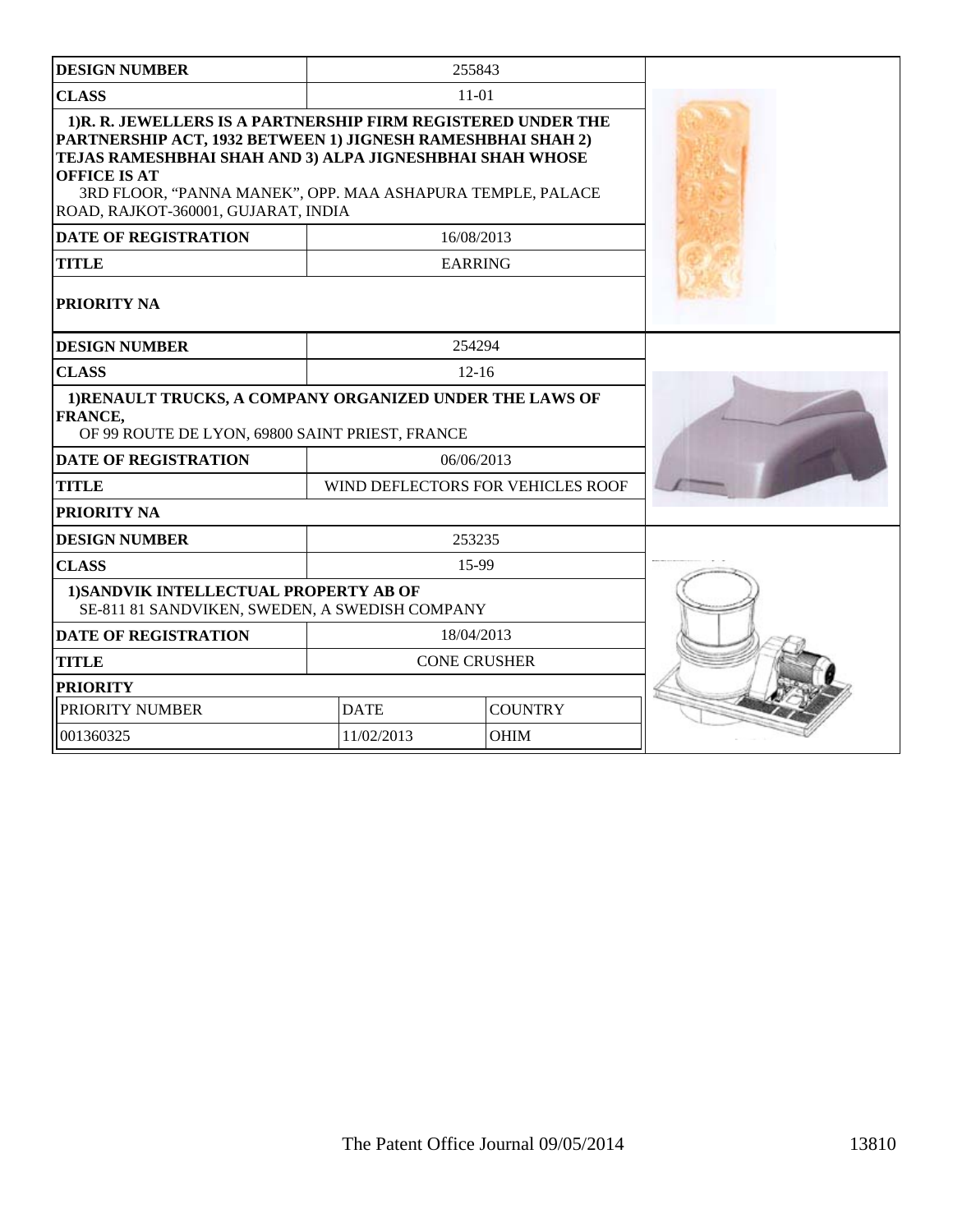| 256426<br><b>DESIGN NUMBER</b>                                                                                                                                                                                                         |                                                          |                     |  |
|----------------------------------------------------------------------------------------------------------------------------------------------------------------------------------------------------------------------------------------|----------------------------------------------------------|---------------------|--|
| <b>CLASS</b><br>$12 - 16$                                                                                                                                                                                                              |                                                          |                     |  |
| 1) HERO MOTOCORP LIMITED, A COMPANY INCORPORATED UNDER THE<br><b>INDIAN COMPANIES ACT, HAVING ITS OFFICE AT</b><br>34, COMMUNITY CENTRE, BASANT LOK, VASANT VIHAR, NEW DELHI-110057                                                    |                                                          |                     |  |
| <b>DATE OF REGISTRATION</b>                                                                                                                                                                                                            |                                                          | 13/09/2013          |  |
| <b>TITLE</b>                                                                                                                                                                                                                           | HAND HOLD FOR PILLION MEMBER OF A<br>TWO WHEELED VEHICLE |                     |  |
| PRIORITY NA                                                                                                                                                                                                                            |                                                          |                     |  |
| <b>DESIGN NUMBER</b>                                                                                                                                                                                                                   |                                                          | 256237              |  |
| <b>CLASS</b>                                                                                                                                                                                                                           |                                                          | $26-05$             |  |
| 1) KONINKLIJKE PHILIPS N.V., A COMPANY ORGANIZED AND EXISTING<br>UNDER THE LAWS OF THE KINGDOM OF THE NETHERLANDS, RESIDING AT<br>EINDHOVEN,<br>WHOSE POST-OFFICE ADDRESS IS HIGH TECH CAMPUS 5, 5656 AE<br>EINDHOVEN, THE NETHERLANDS |                                                          |                     |  |
| <b>DATE OF REGISTRATION</b>                                                                                                                                                                                                            |                                                          | 05/09/2013          |  |
| <b>TITLE</b>                                                                                                                                                                                                                           |                                                          | <b>CEILING LAMP</b> |  |
| <b>PRIORITY</b>                                                                                                                                                                                                                        |                                                          |                     |  |
| PRIORITY NUMBER                                                                                                                                                                                                                        | <b>DATE</b>                                              | <b>COUNTRY</b>      |  |
| 002200154-0007                                                                                                                                                                                                                         | 11/03/2013                                               | <b>OHIM</b>         |  |
| <b>DESIGN NUMBER</b>                                                                                                                                                                                                                   |                                                          | 255669              |  |
| <b>CLASS</b>                                                                                                                                                                                                                           |                                                          | $04-01$             |  |
| 1) KIMBERLY-CLARK WORLDWIDE, INC., A CORPORATION OF THE STATE<br>OF DELAWARE, USA,<br>OF 2300 WINCHESTER ROAD, NEENAH, WISCONSIN 54956, USA                                                                                            |                                                          |                     |  |
| <b>DATE OF REGISTRATION</b>                                                                                                                                                                                                            |                                                          | 06/08/2013          |  |
| <b>TITLE</b>                                                                                                                                                                                                                           |                                                          | <b>MOP HEAD</b>     |  |
| <b>PRIORITY</b>                                                                                                                                                                                                                        |                                                          |                     |  |
| PRIORITY NUMBER                                                                                                                                                                                                                        | <b>DATE</b>                                              | <b>COUNTRY</b>      |  |
| 29/446786                                                                                                                                                                                                                              | 27/02/2013                                               | U.S.A.              |  |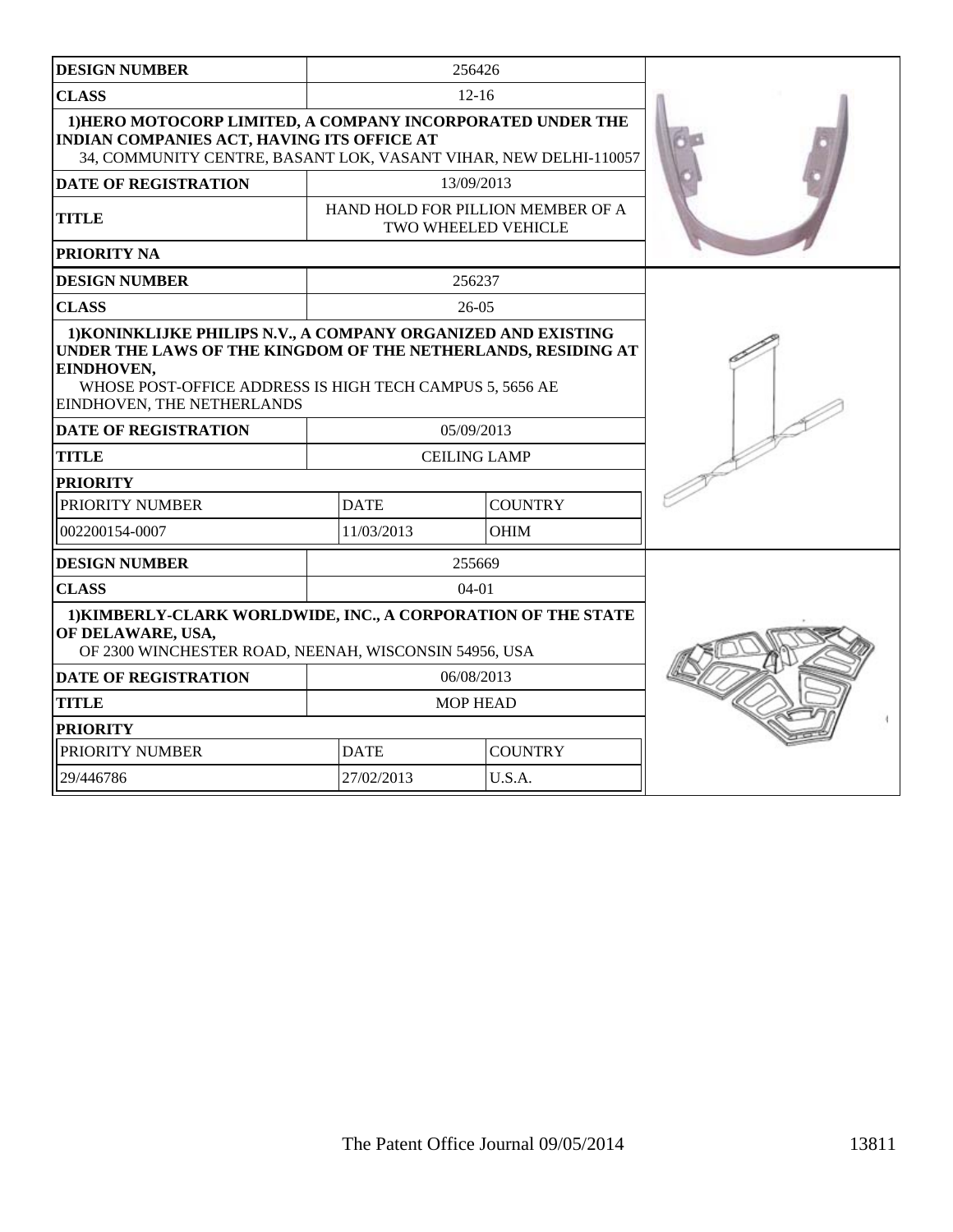| <b>DESIGN NUMBER</b>                                                                                                                                                                                                                                               | 255755                                                     |                                         |                        |  |  |
|--------------------------------------------------------------------------------------------------------------------------------------------------------------------------------------------------------------------------------------------------------------------|------------------------------------------------------------|-----------------------------------------|------------------------|--|--|
| <b>CLASS</b>                                                                                                                                                                                                                                                       |                                                            | $12-05$                                 |                        |  |  |
| 1) M/S ESCORTS LTD., (A COMPANY INCORPORATED<br>UNDER INDIAN COMPANIES ACT, 1956),<br>15/5, MATHURA ROAD, FARIDABAD-121003, HARYANA.,<br>(INDIA)                                                                                                                   |                                                            |                                         |                        |  |  |
| <b>DATE OF</b><br><b>REGISTRATION</b>                                                                                                                                                                                                                              |                                                            | 12/08/2013                              |                        |  |  |
| <b>TITLE</b>                                                                                                                                                                                                                                                       |                                                            | <b>CRANE</b>                            |                        |  |  |
| PRIORITY NA                                                                                                                                                                                                                                                        |                                                            |                                         |                        |  |  |
| <b>DESIGN NUMBER</b>                                                                                                                                                                                                                                               |                                                            |                                         | 254854                 |  |  |
| <b>CLASS</b>                                                                                                                                                                                                                                                       |                                                            |                                         | 08-05                  |  |  |
| 1) SIR SOCIETA ITALIANA RIDUTTORI S.R.L.,<br>VIA GASDOTTO, 65 36078 VALDAGNO (VI), ITALY                                                                                                                                                                           |                                                            |                                         |                        |  |  |
| <b>DATE OF REGISTRATION</b>                                                                                                                                                                                                                                        |                                                            |                                         | 28/06/2013             |  |  |
| <b>TITLE</b>                                                                                                                                                                                                                                                       |                                                            |                                         | <b>LINEAR ACTUATOR</b> |  |  |
| PRIORITY NUMBER<br>EM 002160267                                                                                                                                                                                                                                    | <b>DATE</b><br>28/12/2012                                  | <b>COUNTRY</b><br><b>EUROPEAN UNION</b> |                        |  |  |
| <b>DESIGN NUMBER</b>                                                                                                                                                                                                                                               |                                                            |                                         | 255003                 |  |  |
| <b>CLASS</b>                                                                                                                                                                                                                                                       |                                                            |                                         | 14-02                  |  |  |
| 1) POLARIS FINANCIAL TECHNOLOGY LTD, HAVING PLACE OF BUSINESS<br>AT POLARIS HOUSE, 244 ANNA, SALAI, CHENNAI 600006, INDIA AND<br>GEEKY TECHNOLOGY AND CONSULTING PVT LTD, HAVING PLACE OF<br>BUSINESS IN AT 52/4, 47TH STREET, ASHOK NAGAR, CHENNAI, 600083, INDIA |                                                            |                                         |                        |  |  |
| DATE OF REGISTRATION                                                                                                                                                                                                                                               | 04/07/2013                                                 |                                         |                        |  |  |
| <b>TITLE</b>                                                                                                                                                                                                                                                       | ROBOT FOR PROVIDING CUSTOMER<br><b>SERVICE INFORMATION</b> |                                         |                        |  |  |
| PRIORITY NA                                                                                                                                                                                                                                                        |                                                            |                                         |                        |  |  |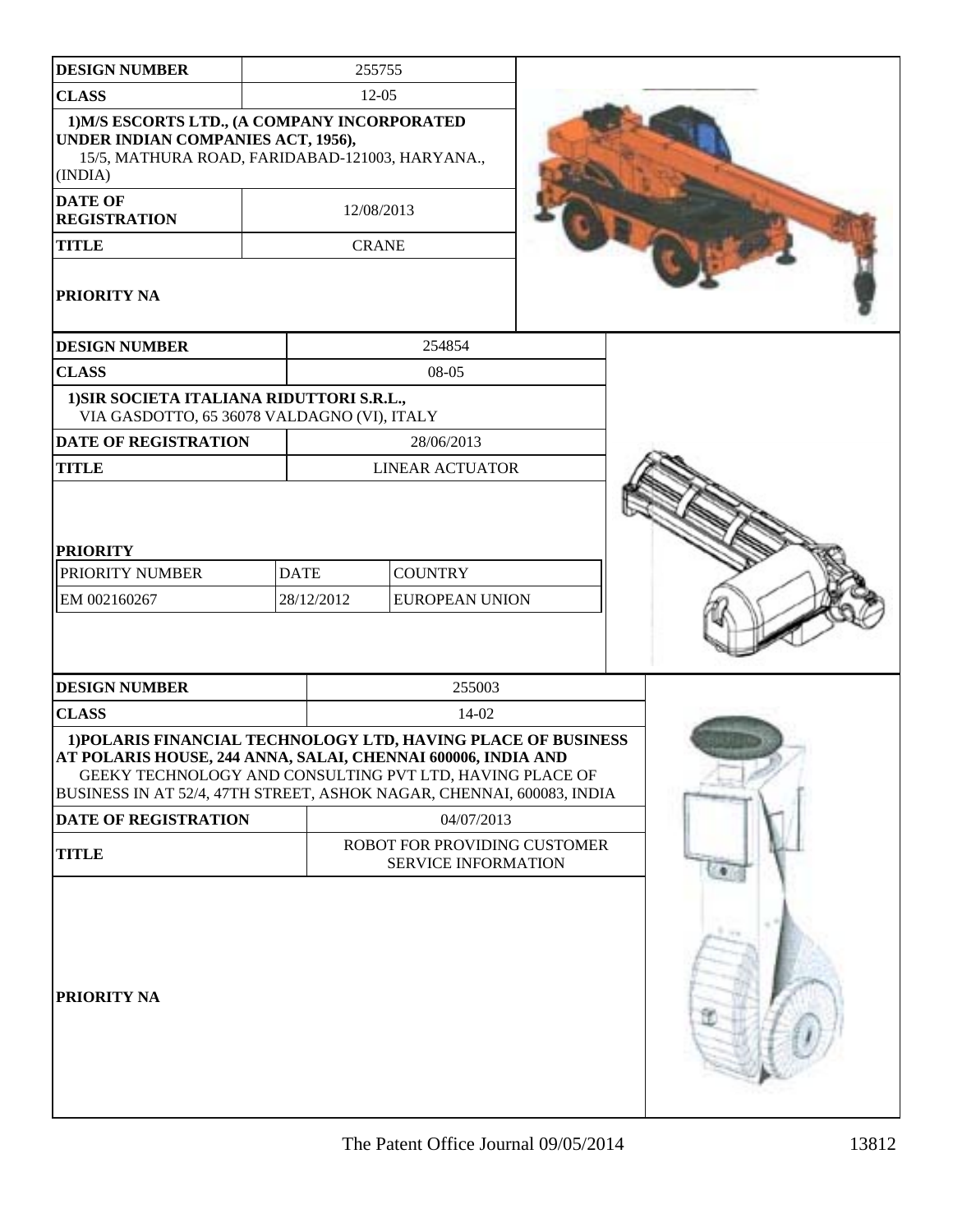| <b>DESIGN NUMBER</b>                                                                                          | 256632                                                        |  |
|---------------------------------------------------------------------------------------------------------------|---------------------------------------------------------------|--|
| <b>CLASS</b>                                                                                                  | $09-05$                                                       |  |
| INDIAN COMPANIES ACT, 1956),<br>A-31/4, MAYAPURI INDUSTRIAL AREA, PHASE-1, DELHI-110064                       | 1) M/S. KAP CONES PVT. LTD. (A COMPANY INCORPORATED UNDER THE |  |
| <b>DATE OF REGISTRATION</b>                                                                                   | 20/09/2013                                                    |  |
| <b>TITLE</b>                                                                                                  | PACKAGING TUBE                                                |  |
| <b>PRIORITY NA</b>                                                                                            |                                                               |  |
| <b>DESIGN NUMBER</b>                                                                                          | 255313                                                        |  |
| <b>CLASS</b>                                                                                                  | $07 - 01$                                                     |  |
| <b>INDIA HAVING ITS PRINCIPAL PLACE OF BUSINESS AT</b><br>A-41, SECTOR-80, PHASE-II, NOIDA-201305, U.P. INDIA | 1) MA DESIGN INDIA PRIVATE LIMITED, A COMPANY INCORPORATED IN |  |
| <b>DATE OF REGISTRATION</b>                                                                                   |                                                               |  |
| <b>BOWL</b><br><b>TITLE</b>                                                                                   |                                                               |  |
| <b>PRIORITY NA</b>                                                                                            |                                                               |  |
| <b>DESIGN NUMBER</b>                                                                                          | 254819                                                        |  |
| <b>CLASS</b>                                                                                                  | $12-05$                                                       |  |
| 1) ACTION CONSTRUCTION EQUIPMENT LTD.,<br>121102, INDIA, AN INDIAN COMPANY                                    | OF DHUDHOLLA LINK ROAD, VILLAGE DHUDHOLLA, PALWAL, HARYANA-   |  |
| <b>DATE OF REGISTRATION</b>                                                                                   |                                                               |  |
| <b>TITLE</b>                                                                                                  | <b>OUTRIGGER OF CRANE</b>                                     |  |
| <b>PRIORITY NA</b>                                                                                            |                                                               |  |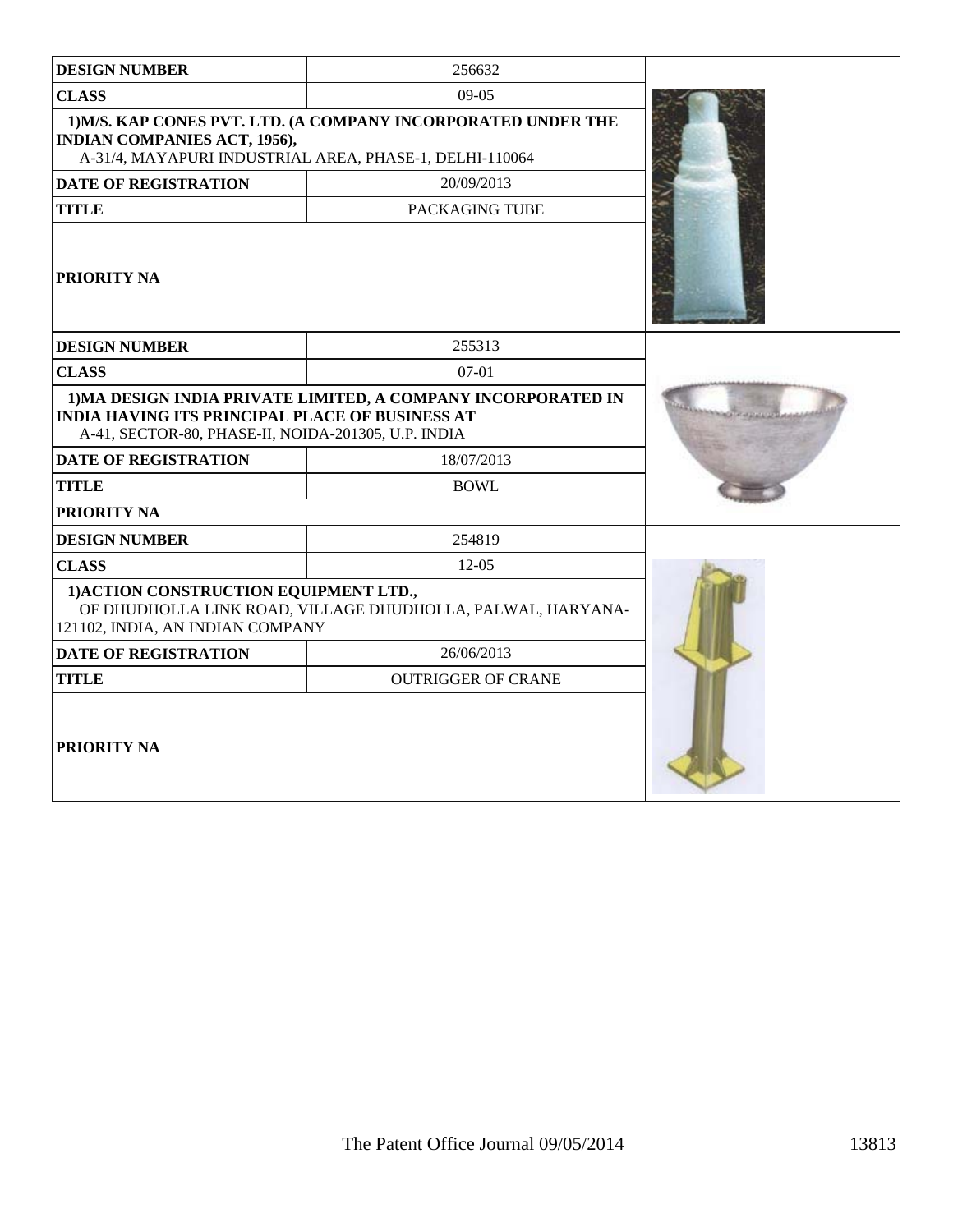| <b>DESIGN NUMBER</b>                                                                                                                                                                                                                                                                                                | 255395                                                                                                                         |  |  |  |
|---------------------------------------------------------------------------------------------------------------------------------------------------------------------------------------------------------------------------------------------------------------------------------------------------------------------|--------------------------------------------------------------------------------------------------------------------------------|--|--|--|
| <b>CLASS</b>                                                                                                                                                                                                                                                                                                        | $09-01$                                                                                                                        |  |  |  |
| 1) STC NDIAPVT. LTD.,<br>A-505, WESTERN EDGE-II, WESTERN EXPRESS HIGHWAY, BORIVLI (E),<br>MUMBAI 400066, MAHARASHTRA, INDIA OF SHRI PANKAJ KHANTILAL SHAH,<br><b>INDIAN NATIONAL</b>                                                                                                                                |                                                                                                                                |  |  |  |
| <b>DATE OF REGISTRATION</b>                                                                                                                                                                                                                                                                                         | 25/07/2013                                                                                                                     |  |  |  |
| <b>TITLE</b>                                                                                                                                                                                                                                                                                                        | <b>BOTTLE</b>                                                                                                                  |  |  |  |
| <b>PRIORITY NA</b>                                                                                                                                                                                                                                                                                                  |                                                                                                                                |  |  |  |
| <b>DESIGN NUMBER</b>                                                                                                                                                                                                                                                                                                | 256431                                                                                                                         |  |  |  |
| <b>CLASS</b>                                                                                                                                                                                                                                                                                                        | $12 - 16$                                                                                                                      |  |  |  |
| <b>INDIAN COMPANIES ACT, HAVING ITS OFFICE AT</b>                                                                                                                                                                                                                                                                   | 1) HERO MOTOCORP LIMITED, A COMPANY INCORPORATED UNDER THE<br>34, COMMUNITY CENTRE, BASANT LOK, VASANT VIHAR, NEW DELHI-110057 |  |  |  |
| <b>DATE OF REGISTRATION</b><br>13/09/2013                                                                                                                                                                                                                                                                           |                                                                                                                                |  |  |  |
| CASE FOR INSTRUMENT CLUSTER OF A<br><b>TITLE</b><br><b>TWO-WHEELED VEHICLE</b>                                                                                                                                                                                                                                      |                                                                                                                                |  |  |  |
| <b>PRIORITY NA</b>                                                                                                                                                                                                                                                                                                  |                                                                                                                                |  |  |  |
| <b>DESIGN NUMBER</b>                                                                                                                                                                                                                                                                                                | 255847                                                                                                                         |  |  |  |
| <b>CLASS</b>                                                                                                                                                                                                                                                                                                        | $11-01$                                                                                                                        |  |  |  |
| 1)R. R. JEWELLERS IS A PARTNERSHIP FIRM REGISTERED UNDER THE<br>PARTNERSHIP ACT, 1932 BETWEEN 1) JIGNESH RAMESHBHAI SHAH 2)<br>TEJAS RAMESHBHAI SHAH AND 3) ALPA JIGNESHBHAI SHAH WHOSE<br><b>OFFICE IS AT</b><br>3RD FLOOR, "PANNA MANEK", OPP. MAA ASHAPURA TEMPLE, PALACE<br>ROAD, RAJKOT-360001, GUJARAT, INDIA |                                                                                                                                |  |  |  |
| <b>DATE OF REGISTRATION</b><br>16/08/2013                                                                                                                                                                                                                                                                           |                                                                                                                                |  |  |  |
| <b>TITLE</b><br><b>EARRING</b>                                                                                                                                                                                                                                                                                      |                                                                                                                                |  |  |  |
| <b>PRIORITY NA</b>                                                                                                                                                                                                                                                                                                  |                                                                                                                                |  |  |  |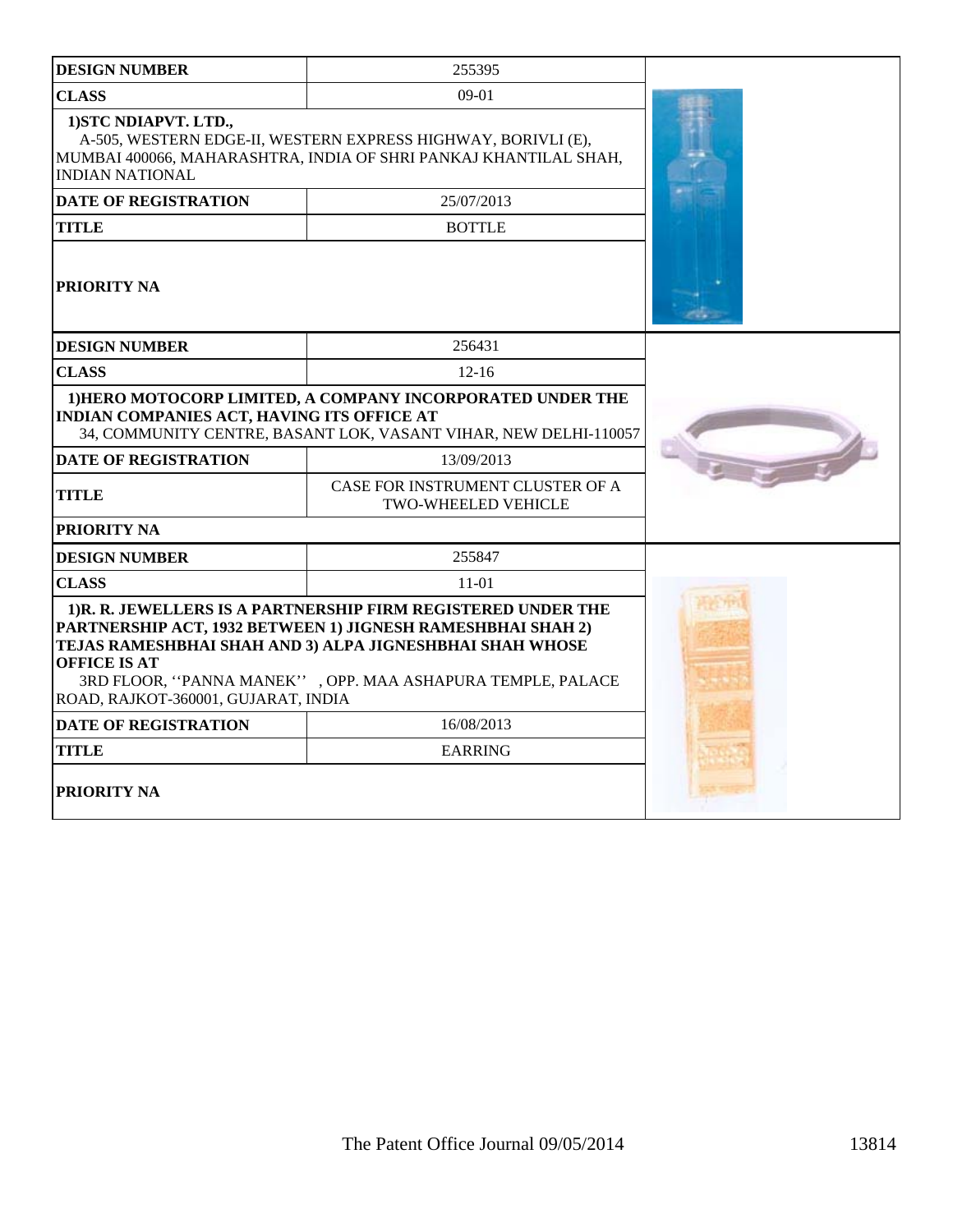| <b>DESIGN NUMBER</b>                                                                                                                                                                                      |             | 256013                            |  |
|-----------------------------------------------------------------------------------------------------------------------------------------------------------------------------------------------------------|-------------|-----------------------------------|--|
| <b>CLASS</b>                                                                                                                                                                                              |             |                                   |  |
| 1) DANAHER (SHANGHAI) INDUSTRIAL INSTRUMENTATION<br>TECHNOLOGIES R&D CO., LTD.,<br>OF 4/F, NO. 6 BUILDING, LINHONG ROAD NO. 280, CHANGNING DISTRICT,<br>SHANGHAI 200335, P.R. CHINA; NATIONALITY: CHINESE |             |                                   |  |
| <b>DATE OF REGISTRATION</b>                                                                                                                                                                               |             | 23/08/2013                        |  |
| <b>TITLE</b>                                                                                                                                                                                              |             | <b>DIGITAL MULTIMETER</b>         |  |
| <b>PRIORITY</b>                                                                                                                                                                                           |             |                                   |  |
| PRIORITY NUMBER                                                                                                                                                                                           | <b>DATE</b> | <b>COUNTRY</b>                    |  |
| 201330263248.3                                                                                                                                                                                            | 19/06/2013  | <b>CHINA</b>                      |  |
| <b>DESIGN NUMBER</b>                                                                                                                                                                                      |             | 254316                            |  |
| <b>CLASS</b>                                                                                                                                                                                              |             | $12 - 16$                         |  |
| 1) RENAULT TRUCKS, A COMPANY ORGANIZED UNDER THE LAWS OF<br>FRANCE,<br>OF 99 ROUTE DE LYON, 69800 SAINT PRIEST, FRANCE                                                                                    |             |                                   |  |
| <b>DATE OF REGISTRATION</b>                                                                                                                                                                               |             | 06/06/2013                        |  |
| <b>TITLE</b>                                                                                                                                                                                              |             | WIND DEFLECTOR FOR VEHICLE        |  |
| <b>PRIORITY NA</b>                                                                                                                                                                                        |             |                                   |  |
| <b>DESIGN NUMBER</b>                                                                                                                                                                                      |             | 255385                            |  |
| <b>CLASS</b>                                                                                                                                                                                              |             | $15-01$                           |  |
| 1) HONDA MOTOR CO., LTD., A JAPANESE CORPORATION,<br>OF 1-1, MINAMI-AOYAMA 2-CHOME, MINATO-KU, TOKYO, JAPAN                                                                                               |             |                                   |  |
| <b>DATE OF REGISTRATION</b>                                                                                                                                                                               |             | 24/07/2013                        |  |
| <b>TITLE</b>                                                                                                                                                                                              |             | <b>INTERNAL COMBUSTION ENGINE</b> |  |
| <b>PRIORITY</b>                                                                                                                                                                                           |             |                                   |  |
| PRIORITY NUMBER                                                                                                                                                                                           | <b>DATE</b> | <b>COUNTRY</b>                    |  |
| 2013-001413                                                                                                                                                                                               | 25/01/2013  | <b>JAPAN</b>                      |  |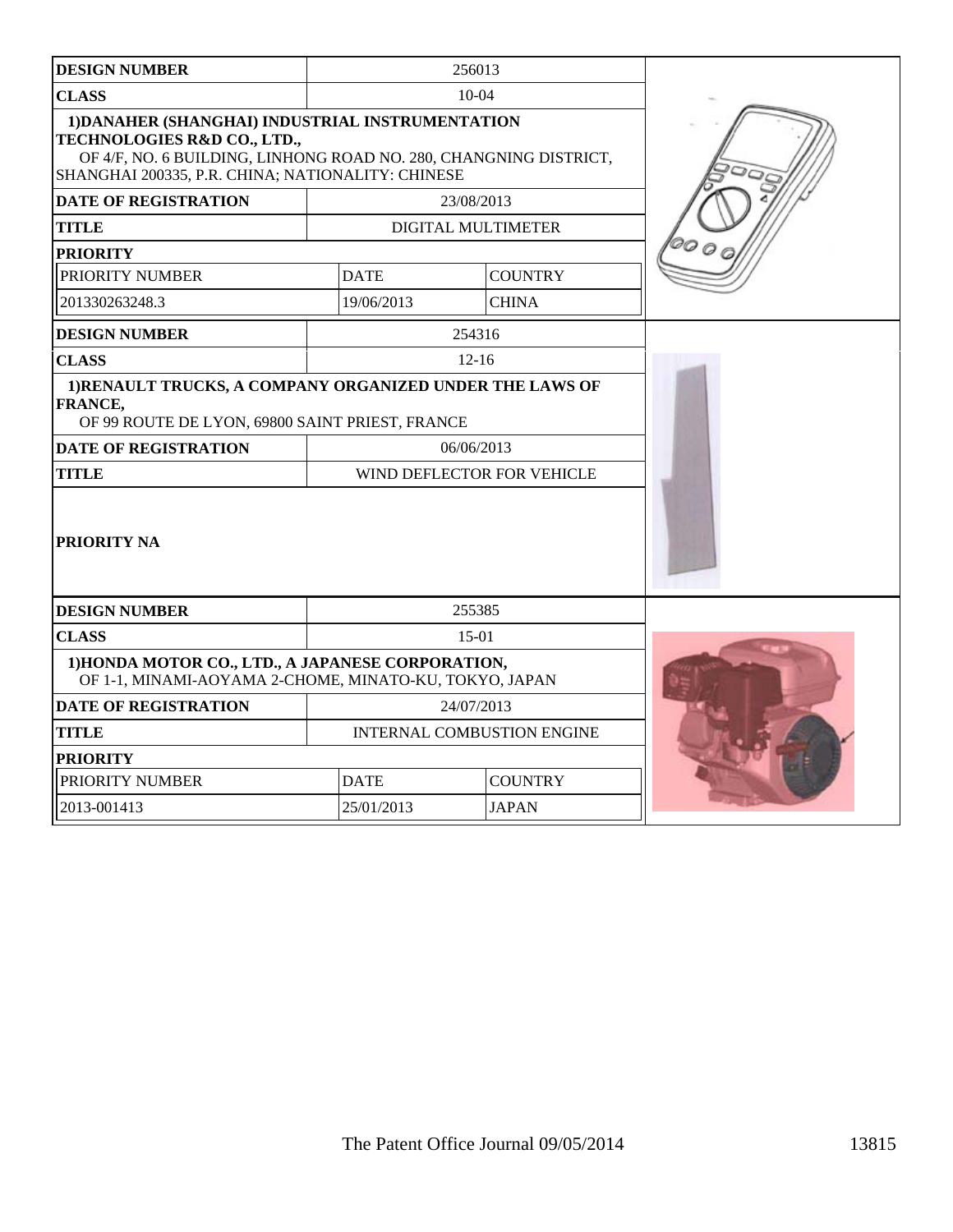| <b>DESIGN NUMBER</b>                                                                                                                                                                                                                                                                                          |                           | 254817                           |  |
|---------------------------------------------------------------------------------------------------------------------------------------------------------------------------------------------------------------------------------------------------------------------------------------------------------------|---------------------------|----------------------------------|--|
| <b>CLASS</b>                                                                                                                                                                                                                                                                                                  |                           | $12 - 05$                        |  |
| 1) ACTION CONSTRUCTION EQUIPMENT LTD.,<br>OF DHUDHOLLA LINK ROAD, VILLAGE DHUDHOLLA, PALWAL, HARYANA-<br>121102, INDIA, AN INDIAN COMPANY                                                                                                                                                                     |                           |                                  |  |
| <b>DATE OF REGISTRATION</b>                                                                                                                                                                                                                                                                                   |                           | 26/06/2013                       |  |
| <b>TITLE</b>                                                                                                                                                                                                                                                                                                  |                           | <b>HOOK BLOCK OF CRANE</b>       |  |
| <b>PRIORITY NA</b>                                                                                                                                                                                                                                                                                            |                           |                                  |  |
| <b>DESIGN NUMBER</b>                                                                                                                                                                                                                                                                                          |                           | 251947                           |  |
| <b>CLASS</b>                                                                                                                                                                                                                                                                                                  |                           | 24-02                            |  |
| 1) CEPHEID, A CORPORATION OF THE STATE OF CALIFORNIA OF<br>904 CARIBBEAN DRIVE, SUNNYVALE, CALIFORNIA 94089, UNITED STATES<br>OF AMERICA                                                                                                                                                                      |                           |                                  |  |
| <b>DATE OF REGISTRATION</b>                                                                                                                                                                                                                                                                                   |                           | 28/02/2013                       |  |
| <b>TITLE</b>                                                                                                                                                                                                                                                                                                  |                           | DATA DOOR FOR AN ANALYSIS SYSTEM |  |
| <b>PRIORITY</b><br>PRIORITY NUMBER<br>29/431,292                                                                                                                                                                                                                                                              | <b>DATE</b><br>05/09/2012 | <b>COUNTRY</b><br>U.S.A.         |  |
| <b>DESIGN NUMBER</b>                                                                                                                                                                                                                                                                                          |                           | 254858                           |  |
| <b>CLASS</b>                                                                                                                                                                                                                                                                                                  |                           | 26-03                            |  |
| 1)(1)FALGUN DEVENDRABHAI BHATT (2) SMT. RUJAL FALGUN BHATT<br>BOTH INDIAN NATIONAL AND PARTNERS OF NEETY EURO ASIA SOLAR<br>ENERGY (A PARTNERSHIP FIRM) HAVING THEIR PLACE OF BUSINESS AT<br>BUNGLOW NO. 4, SHREE NAGAR SOCIETY, OPP. GOLDEN TRIANGLE, S.P.<br>STADIUM ROAD, AHMEDABAD-380014 GUJARAT (INDIA) |                           |                                  |  |
| <b>DATE OF REGISTRATION</b>                                                                                                                                                                                                                                                                                   | 28/06/2013                |                                  |  |
| <b>TITLE</b><br><b>PRIORITY NA</b>                                                                                                                                                                                                                                                                            |                           | <b>SOLAR STREET LIGHT</b>        |  |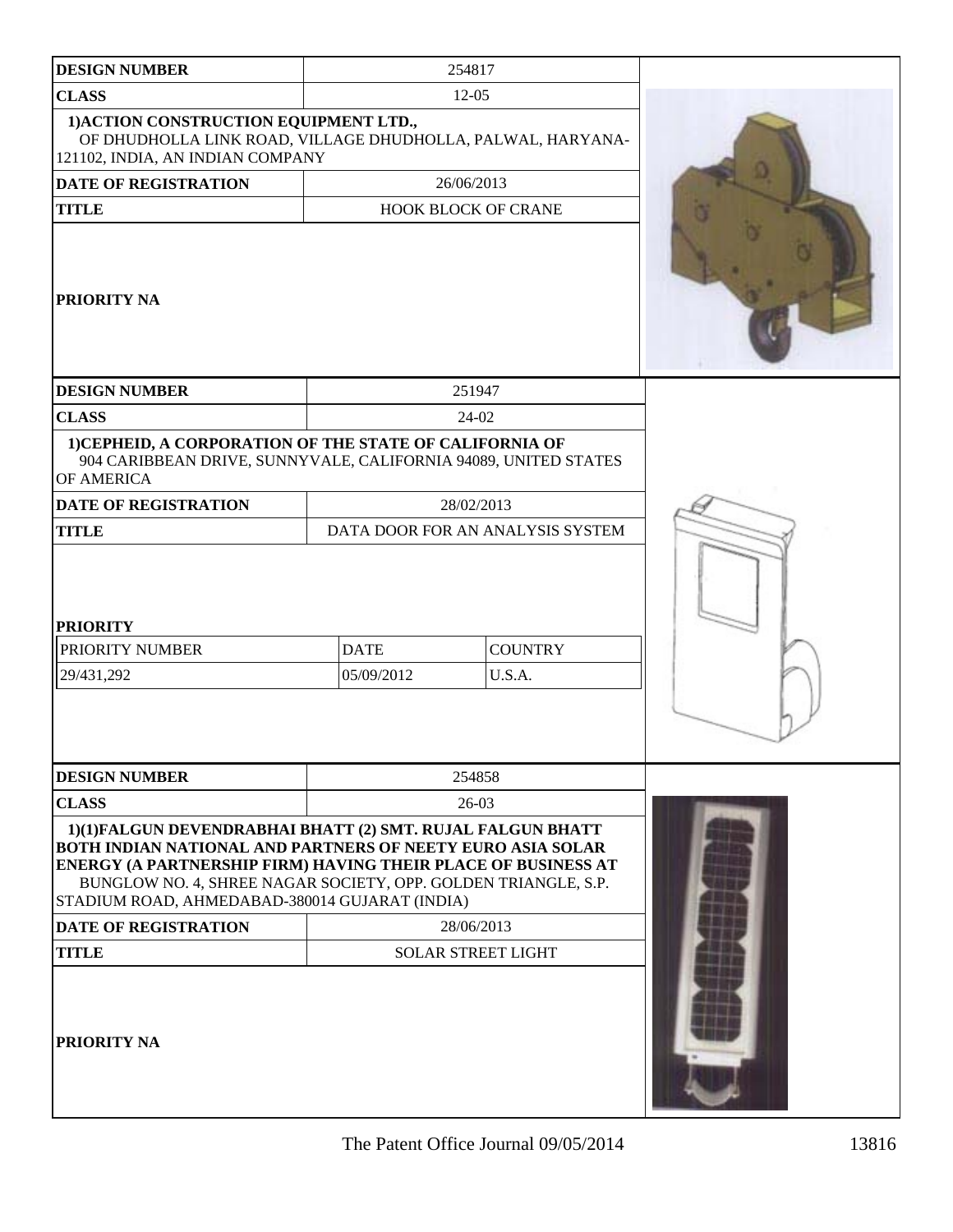| <b>DESIGN NUMBER</b>                                                                                          | 256633                                                         |  |
|---------------------------------------------------------------------------------------------------------------|----------------------------------------------------------------|--|
| <b>CLASS</b>                                                                                                  | 09-07                                                          |  |
| UNDER THE INDIAN COMPANIES ACT, 1956),<br>F 1/C, SITE NO. 1, PANKI INDUSTRIAL AREA, KANPUR U.P.               | 1) M/S. AISHWARYA ELECTRICALS (P) LTD. (A COMPANY INCORPORATED |  |
| <b>DATE OF REGISTRATION</b>                                                                                   | 20/09/2013                                                     |  |
| <b>TITLE</b>                                                                                                  | <b>BOTTLE CAP</b>                                              |  |
| <b>PRIORITY NA</b>                                                                                            |                                                                |  |
| <b>DESIGN NUMBER</b>                                                                                          | 255314                                                         |  |
| <b>CLASS</b>                                                                                                  | $07-01$                                                        |  |
| <b>INDIA HAVING ITS PRINCIPAL PLACE OF BUSINESS AT</b><br>A-41, SECTOR-80, PHASE-II, NOIDA-201305, U.P. INDIA | 1) MA DESIGN INDIA PRIVATE LIMITED, A COMPANY INCORPORATED IN  |  |
| <b>DATE OF REGISTRATION</b>                                                                                   | 18/07/2013                                                     |  |
| <b>TITLE</b>                                                                                                  | <b>DISH</b>                                                    |  |
| PRIORITY NA                                                                                                   |                                                                |  |
| <b>DESIGN NUMBER</b>                                                                                          | 254820                                                         |  |
| <b>CLASS</b>                                                                                                  | $12-05$                                                        |  |
| 1) ACTION CONSTRUCTION EQUIPMENT LTD.,<br>121102, INDIA, AN INDIAN COMPANY                                    | OF DHUDHOLLA LINK ROAD, VILLAGE DHUDHOLLA, PALWAL, HARYANA-    |  |
| <b>DATE OF REGISTRATION</b>                                                                                   | 26/06/2013                                                     |  |
| <b>TITLE</b>                                                                                                  | <b>UPPER BRACKET OF CRANE</b>                                  |  |
| PRIORITY NA                                                                                                   |                                                                |  |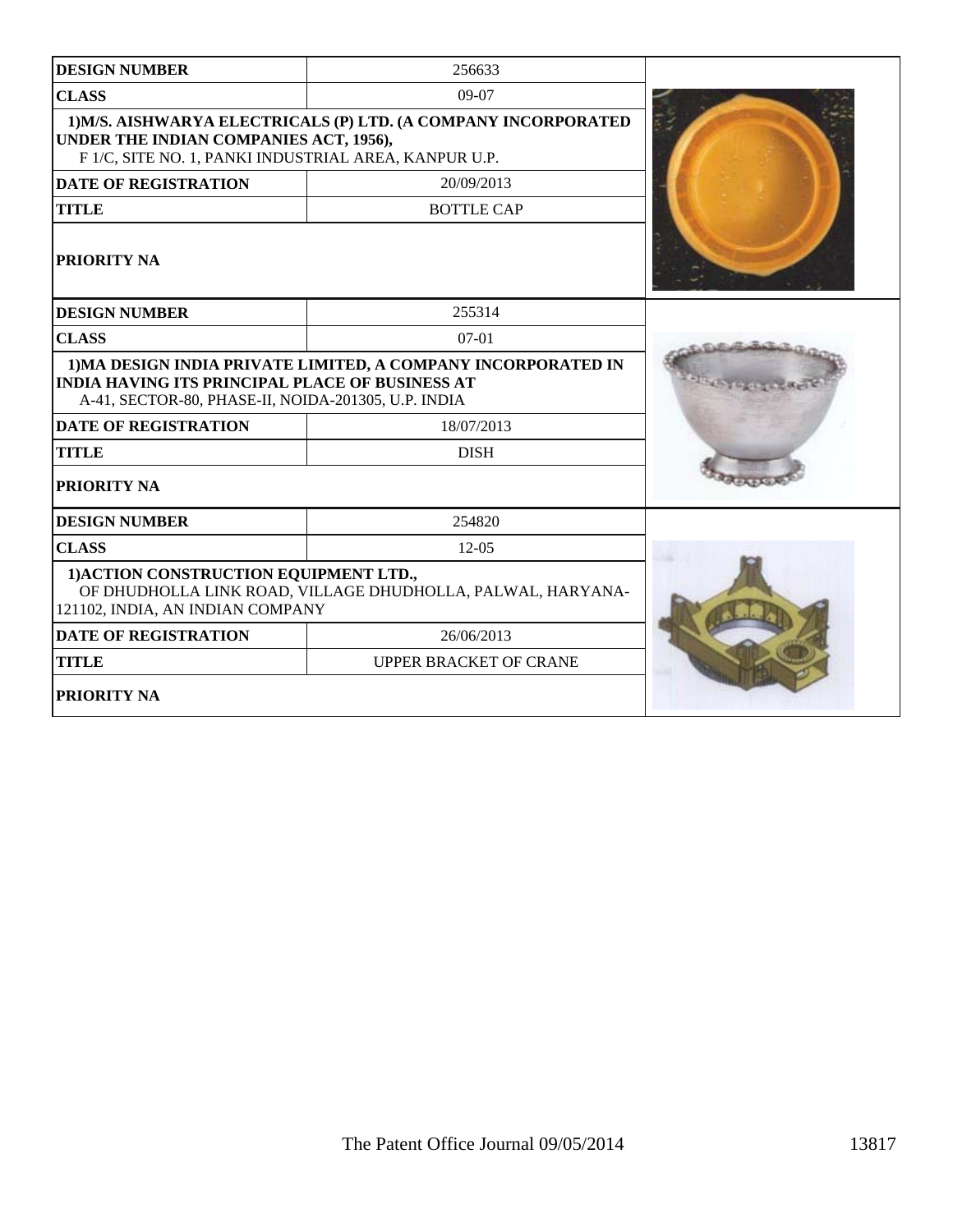| <b>DESIGN NUMBER</b>                                                                                                                                                                                      |                                                               | 256432       |  |
|-----------------------------------------------------------------------------------------------------------------------------------------------------------------------------------------------------------|---------------------------------------------------------------|--------------|--|
| <b>CLASS</b>                                                                                                                                                                                              | $12 - 16$                                                     |              |  |
| 1) HERO MOTOCORP LIMITED, A COMPANY INCORPORATED UNDER THE<br>INDIAN COMPANIES ACT, HAVING ITS OFFICE AT<br>34, COMMUNITY CENTRE, BASANT LOK, VASANT VIHAR, NEW DELHI-110057                              |                                                               |              |  |
| <b>DATE OF REGISTRATION</b>                                                                                                                                                                               |                                                               | 13/09/2013   |  |
| <b>TITLE</b>                                                                                                                                                                                              | MUFFLER COVER FOR A TWO-WHEELED<br><b>VEHICLE</b>             |              |  |
| PRIORITY NA                                                                                                                                                                                               |                                                               |              |  |
| <b>DESIGN NUMBER</b>                                                                                                                                                                                      |                                                               | 256406       |  |
| <b>CLASS</b>                                                                                                                                                                                              |                                                               | 24-99        |  |
| 1) J. MITRA & CO. PVT. LTD., AN INDIAN COMPANY REGISTERED UNDER<br>THE INDIAN COMPANIES ACT 1956,<br>A-180, OKHLA INDUSTRIAL AREA, PHASE-1, NEW DELHI, INDIA                                              |                                                               |              |  |
| <b>DATE OF REGISTRATION</b>                                                                                                                                                                               |                                                               | 12/09/2013   |  |
| <b>TITLE</b>                                                                                                                                                                                              | DIAGNOSTIC DEVICE FOR DENGUE<br><b>ANTIBODIES AND ANTIGEN</b> |              |  |
| PRIORITY NA                                                                                                                                                                                               |                                                               |              |  |
| <b>DESIGN NUMBER</b>                                                                                                                                                                                      | 256014                                                        |              |  |
| <b>CLASS</b>                                                                                                                                                                                              |                                                               | $10-04$      |  |
| 1) DANAHER (SHANGHAI) INDUSTRIAL INSTRUMENTATION<br>TECHNOLOGIES R&D CO., LTD.,<br>OF 4/F, NO. 6 BUILDING, LINHONG ROAD NO. 280, CHANGNING DISTRICT,<br>SHANGHAI 200335, P.R. CHINA; NATIONALITY: CHINESE |                                                               |              |  |
| <b>DATE OF REGISTRATION</b>                                                                                                                                                                               |                                                               | 23/08/2013   |  |
| <b>TITLE</b>                                                                                                                                                                                              | <b>DIGITAL MULTIMETER</b>                                     |              |  |
| <b>PRIORITY</b>                                                                                                                                                                                           |                                                               |              |  |
| PRIORITY NUMBER                                                                                                                                                                                           | <b>DATE</b><br><b>COUNTRY</b>                                 |              |  |
| 201330263248.3                                                                                                                                                                                            | 19/06/2013                                                    | <b>CHINA</b> |  |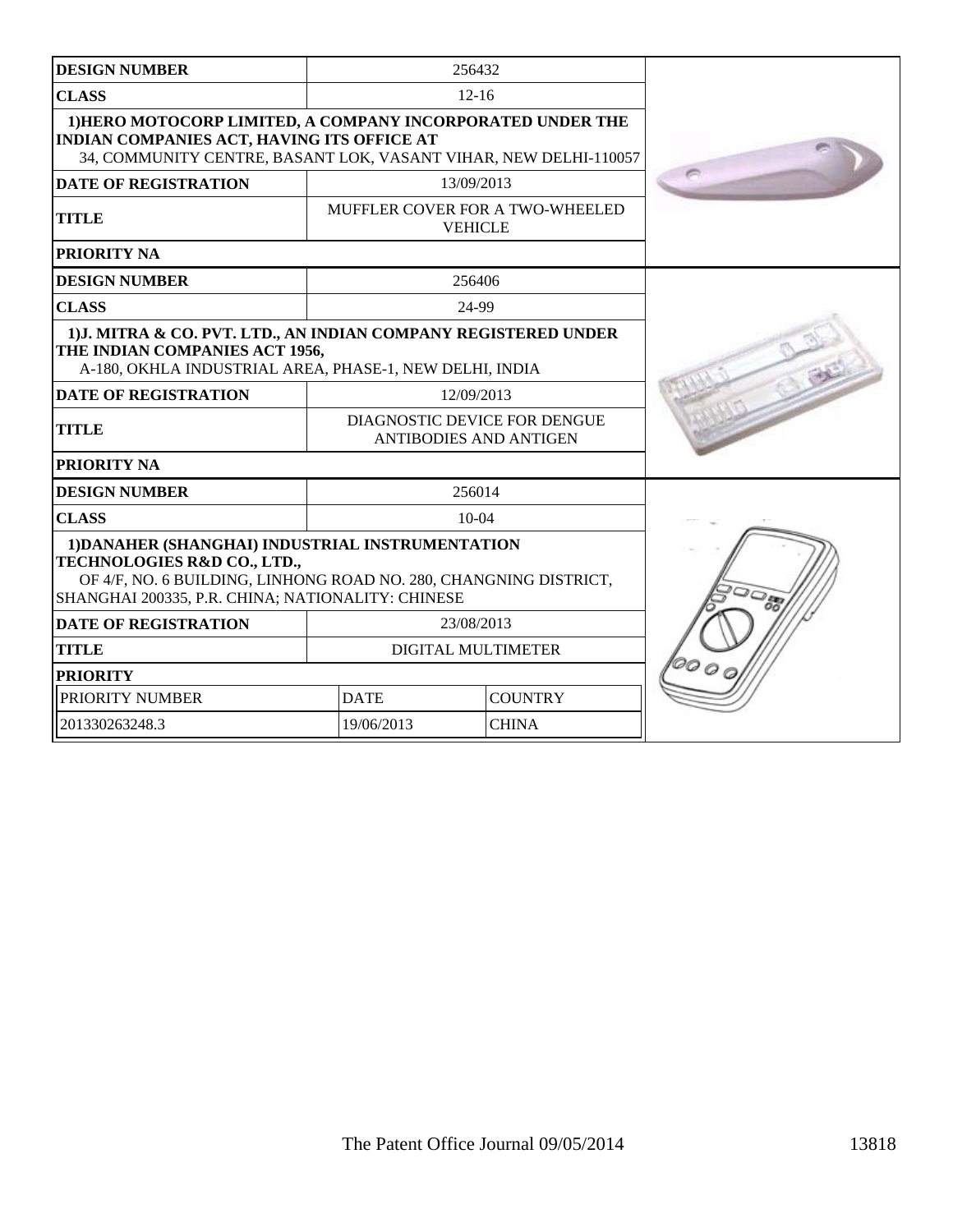| <b>DESIGN NUMBER</b>                                                                                                                                                                    | 255086                                                                                                                      |  |
|-----------------------------------------------------------------------------------------------------------------------------------------------------------------------------------------|-----------------------------------------------------------------------------------------------------------------------------|--|
| <b>CLASS</b>                                                                                                                                                                            | $09-07$                                                                                                                     |  |
| 1) BEIJING AUSTAR HANSEN PACKAGING TECHNOLOGY LIMITED,<br>NO. 3, YANQI RIVER WEST ROAD, YANQI ECONOMIC DEVELOPMENT AREA,<br>HUAIROU DISTRICT, BEIJING 101407, PEOPLES REPUBLIC OF CHINA |                                                                                                                             |  |
| <b>DATE OF REGISTRATION</b>                                                                                                                                                             | 09/07/2013                                                                                                                  |  |
| <b>TITLE</b>                                                                                                                                                                            | <b>FOIL CAP</b>                                                                                                             |  |
| <b>PRIORITY NA</b>                                                                                                                                                                      |                                                                                                                             |  |
| <b>DESIGN NUMBER</b>                                                                                                                                                                    | 254323                                                                                                                      |  |
| <b>CLASS</b>                                                                                                                                                                            | $12 - 16$                                                                                                                   |  |
| 1)RENAULT TRUCKS, A COMPANY ORGANIZED UNDER THE LAWS OF<br><b>FRANCE,</b><br>OF 99 ROUTE DE LYON, 69800 SAINT PRIEST, FRANCE                                                            |                                                                                                                             |  |
| <b>DATE OF REGISTRATION</b>                                                                                                                                                             | 06/06/2013                                                                                                                  |  |
| <b>TITLE</b>                                                                                                                                                                            | DECORATIVE FITTINGS FOR VEHICLES                                                                                            |  |
| <b>PRIORITY NA</b>                                                                                                                                                                      |                                                                                                                             |  |
| <b>DESIGN NUMBER</b>                                                                                                                                                                    | 256639                                                                                                                      |  |
| <b>CLASS</b>                                                                                                                                                                            | $04-01$                                                                                                                     |  |
| <b>COMPANY, WHOSE ADDRESS IS</b>                                                                                                                                                        | 1) MR. VIVEK SHARMA, PROPRIETOR OF FIRM: M/S SUPREME GLOBAL<br>A-282, GALI NO. 1, SAROOP NAGAR, DELHI-110042, INDIA, INDIAN |  |
| <b>DATE OF REGISTRATION</b>                                                                                                                                                             | 20/09/2013                                                                                                                  |  |
| <b>TITLE</b>                                                                                                                                                                            | <b>BRUSH</b>                                                                                                                |  |
| <b>PRIORITY NA</b>                                                                                                                                                                      |                                                                                                                             |  |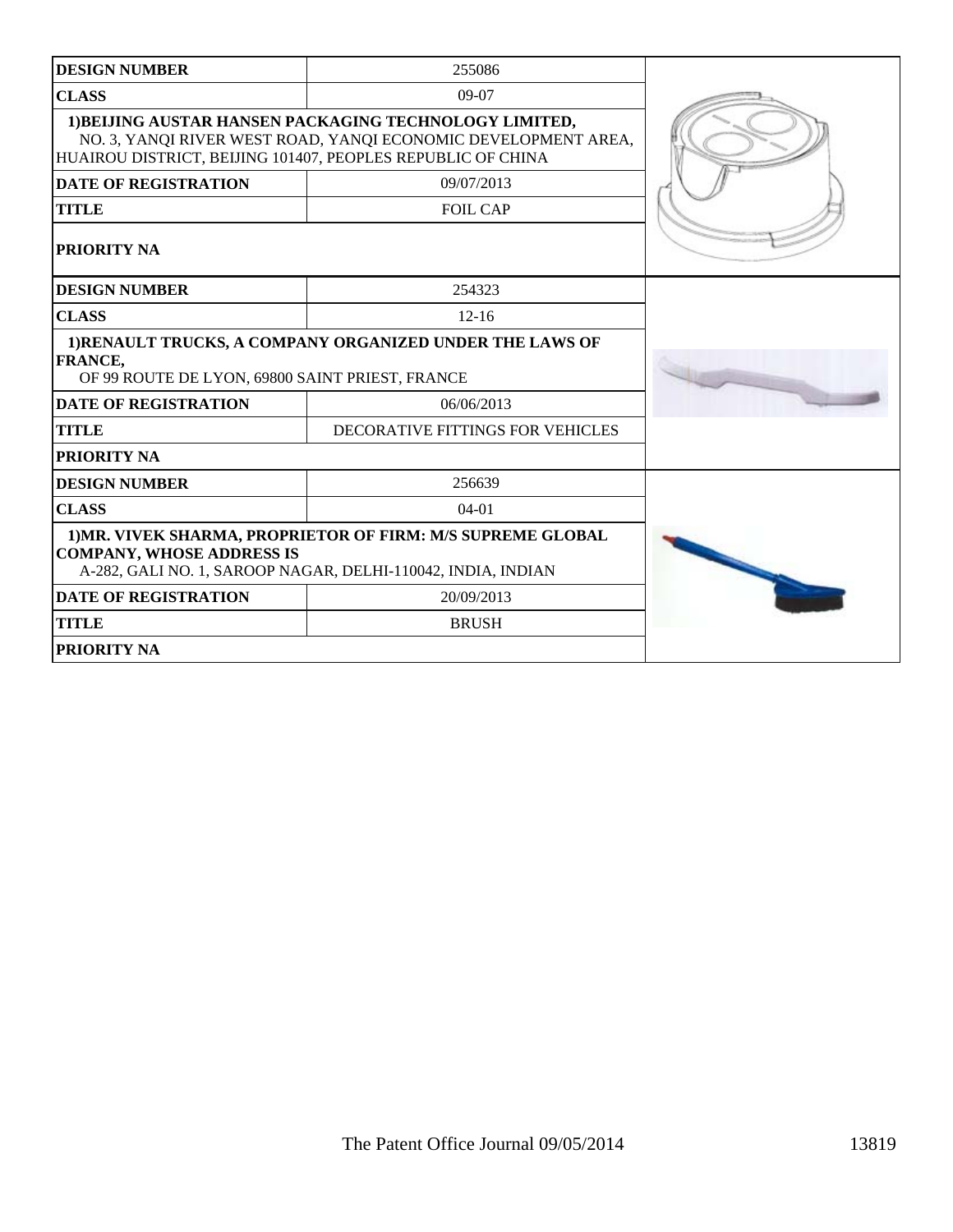| <b>DESIGN NUMBER</b>                                                                                                                                                                                                                   |         | 254823                       |                       |                                                           |  |
|----------------------------------------------------------------------------------------------------------------------------------------------------------------------------------------------------------------------------------------|---------|------------------------------|-----------------------|-----------------------------------------------------------|--|
| <b>CLASS</b>                                                                                                                                                                                                                           | $12-05$ |                              |                       |                                                           |  |
| 1) ACTION CONSTRUCTION EQUIPMENT LTD.,<br>OF DHUDHOLLA LINK ROAD, VILLAGE DHUDHOLLA,<br>PALWAL, HARYANA-121102, INDIA, AN INDIAN COMPANY                                                                                               |         |                              |                       | <b>REAL PROPERTY AND REAL PROPERTY AND REAL PROPERTY.</b> |  |
| <b>DATE OF</b><br><b>REGISTRATION</b>                                                                                                                                                                                                  |         | 26/06/2013                   |                       |                                                           |  |
| <b>TITLE</b>                                                                                                                                                                                                                           |         | <b>JIB ASSEMBLY OF CRANE</b> |                       |                                                           |  |
| PRIORITY NA                                                                                                                                                                                                                            |         |                              |                       |                                                           |  |
| <b>DESIGN NUMBER</b>                                                                                                                                                                                                                   |         |                              | 254867                |                                                           |  |
| <b>CLASS</b>                                                                                                                                                                                                                           |         |                              | 10-06                 |                                                           |  |
| 1) KONINKLIJKE PHILIPS N.V., A COMPANY ORGANIZED AND EXISTING<br>UNDER THE LAWS OF THE KINGDOM OF THE NETHERLANDS, RESIDING AT<br>EINDHOVEN,<br>WHOSE POST-OFFICE ADDRESS IS HIGH TECH CAMPUS 5, 5656 AE<br>EINDHOVEN, THE NETHERLANDS |         |                              |                       |                                                           |  |
| <b>DATE OF REGISTRATION</b>                                                                                                                                                                                                            |         |                              | 28/06/2013            |                                                           |  |
| <b>TITLE</b>                                                                                                                                                                                                                           |         | MOBILE ALARM PENDANT         |                       |                                                           |  |
| <b>PRIORITY</b><br>PRIORITY NUMBER                                                                                                                                                                                                     |         | <b>DATE</b>                  |                       |                                                           |  |
|                                                                                                                                                                                                                                        |         |                              |                       |                                                           |  |
|                                                                                                                                                                                                                                        |         | <b>COUNTRY</b>               |                       |                                                           |  |
| 002162610-001                                                                                                                                                                                                                          |         | 07/01/2013<br>OHIM           |                       |                                                           |  |
|                                                                                                                                                                                                                                        |         |                              |                       |                                                           |  |
| <b>DESIGN NUMBER</b>                                                                                                                                                                                                                   |         |                              | 253629                |                                                           |  |
| <b>CLASS</b>                                                                                                                                                                                                                           |         |                              | $23-03$               |                                                           |  |
| 1) MR. DHITI TOWIWAT A CITIZEN OF THAILAND OF THE ADDRESS:<br>163/71, PHAHONYOTHIN 32, KHWAENG LAT YAO, KHET CHATUCHAK,<br><b>BANGKOK, THAILAND</b>                                                                                    |         |                              |                       |                                                           |  |
| <b>DATE OF REGISTRATION</b>                                                                                                                                                                                                            |         | 02/05/2013                   |                       |                                                           |  |
| <b>TITLE</b>                                                                                                                                                                                                                           |         |                              | <b>HEAT EXCHANGER</b> |                                                           |  |
| PRIORITY NA                                                                                                                                                                                                                            |         |                              |                       |                                                           |  |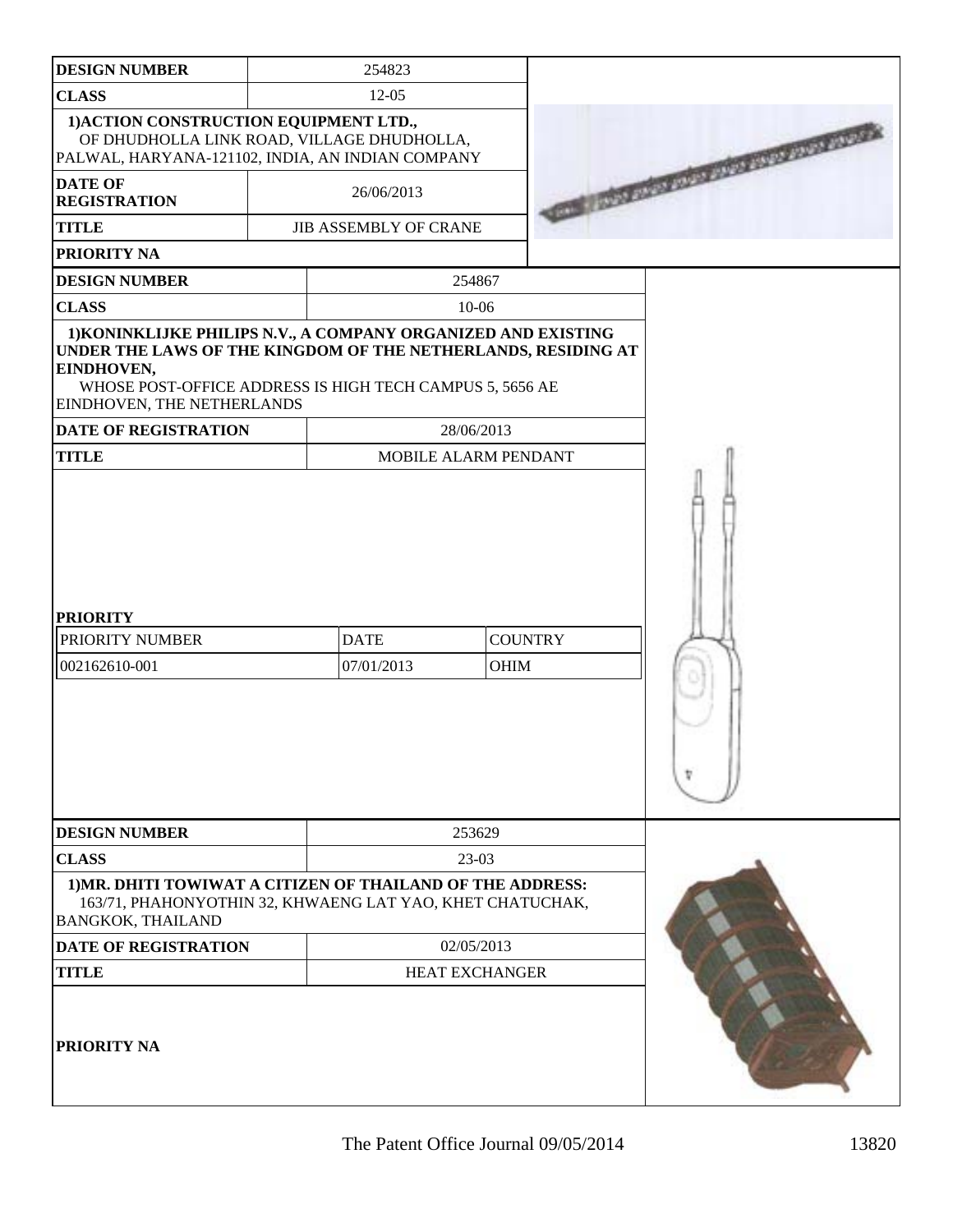| <b>DESIGN NUMBER</b>                                                                                                                                                           |                                | 254332                           |  |
|--------------------------------------------------------------------------------------------------------------------------------------------------------------------------------|--------------------------------|----------------------------------|--|
| <b>CLASS</b>                                                                                                                                                                   | $12 - 16$                      |                                  |  |
| 1) RENAULT TRUCKS, A COMPANY ORGANIZED UNDER THE LAWS OF<br><b>FRANCE,</b><br>OF 99 ROUTE DE LYON, 69800 SAINT PRIEST, FRANCE                                                  |                                |                                  |  |
| <b>DATE OF REGISTRATION</b>                                                                                                                                                    |                                | 06/06/2013                       |  |
| <b>TITLE</b>                                                                                                                                                                   |                                | DECORATIVE FITTINGS FOR VEHICLES |  |
| <b>PRIORITY NA</b>                                                                                                                                                             |                                |                                  |  |
| <b>DESIGN NUMBER</b>                                                                                                                                                           |                                | 255317                           |  |
| <b>CLASS</b>                                                                                                                                                                   | $07-03$                        |                                  |  |
| 1) MA DESIGN INDIA PRIVATE LIMITED, A COMPANY INCORPORATED IN<br><b>INDIA HAVING ITS PRINCIPAL PLACE OF BUSINESS AT</b><br>A-41, SECTOR-80, PHASE-II, NOIDA-201305, U.P. INDIA |                                |                                  |  |
| <b>DATE OF REGISTRATION</b>                                                                                                                                                    | 18/07/2013                     |                                  |  |
| <b>TITLE</b>                                                                                                                                                                   |                                | SPOON (FOR SALT)                 |  |
| <b>PRIORITY NA</b>                                                                                                                                                             |                                |                                  |  |
| <b>DESIGN NUMBER</b>                                                                                                                                                           |                                | 254897                           |  |
| <b>CLASS</b>                                                                                                                                                                   | 15-99                          |                                  |  |
| 1) SANDVIK INTELLECTUAL PROPERTY AB OF<br>SE-811 81 SANDVIKEN, SWEDEN, A SWEDISH COMPANY                                                                                       |                                |                                  |  |
| <b>DATE OF REGISTRATION</b>                                                                                                                                                    |                                | 01/07/2013                       |  |
| <b>TITLE</b>                                                                                                                                                                   | <b>MOTOR MOUNT FOR CRUSHER</b> |                                  |  |
| <b>PRIORITY</b>                                                                                                                                                                |                                |                                  |  |
| PRIORITY NUMBER                                                                                                                                                                | <b>DATE</b><br><b>COUNTRY</b>  |                                  |  |
| 001357495-0001                                                                                                                                                                 | 15/01/2013<br><b>OHIM</b>      |                                  |  |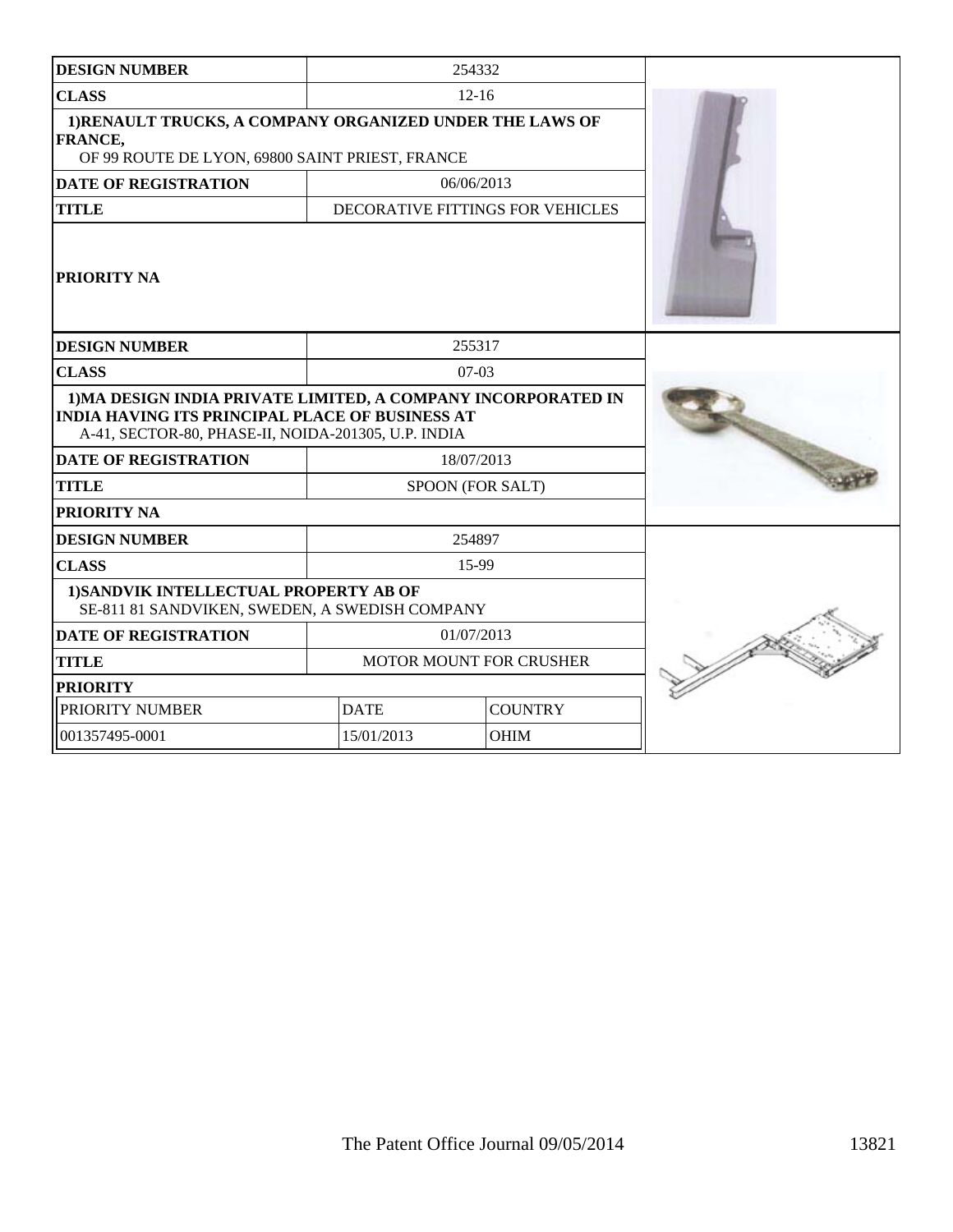| <b>DESIGN NUMBER</b>                                                                                          | 255328                                                        |  |
|---------------------------------------------------------------------------------------------------------------|---------------------------------------------------------------|--|
| <b>CLASS</b>                                                                                                  | $07-06$                                                       |  |
| <b>INDIA HAVING ITS PRINCIPAL PLACE OF BUSINESS AT</b><br>A-41, SECTOR-80, PHASE-II, NOIDA-201305, U.P. INDIA | 1) MA DESIGN INDIA PRIVATE LIMITED, A COMPANY INCORPORATED IN |  |
| <b>DATE OF REGISTRATION</b>                                                                                   | 18/07/2013                                                    |  |
| <b>TITLE</b>                                                                                                  | <b>COASTER (SET)</b>                                          |  |
| <b>PRIORITY NA</b>                                                                                            |                                                               |  |
| <b>DESIGN NUMBER</b>                                                                                          | 256470                                                        |  |
| <b>CLASS</b>                                                                                                  | $07-03$                                                       |  |
| <b>INDIA HAVING ITS PRINCIPAL PLACE OF BUSINESS AT</b><br>A-41, SECTOR-80, PHASE-II, NOIDA-201305, U.P. INDIA | 1) MA DESIGN INDIA PRIVATE LIMITED, A COMPANY INCORPORATED IN |  |
| <b>DATE OF REGISTRATION</b>                                                                                   | 16/09/2013                                                    |  |
| <b>TITLE</b>                                                                                                  | <b>SPOON</b>                                                  |  |
| <b>PRIORITY NA</b>                                                                                            |                                                               |  |
| <b>DESIGN NUMBER</b>                                                                                          | 256565                                                        |  |
| <b>CLASS</b>                                                                                                  | 08-03                                                         |  |
| 1) NAVEEN SHARMA,<br><b>INDIAN NATIONAL OF ABOVE ADDRESS</b>                                                  | A-4, PRAHLAD MARKET, KAROL BAGH, NEW DELHI-110005 INDIA AN    |  |
| <b>DATE OF REGISTRATION</b>                                                                                   | 18/09/2013                                                    |  |
| <b>TITLE</b>                                                                                                  | WHEEL COVER FOR CIRCULAR SAW                                  |  |
| <b>PRIORITY NA</b>                                                                                            |                                                               |  |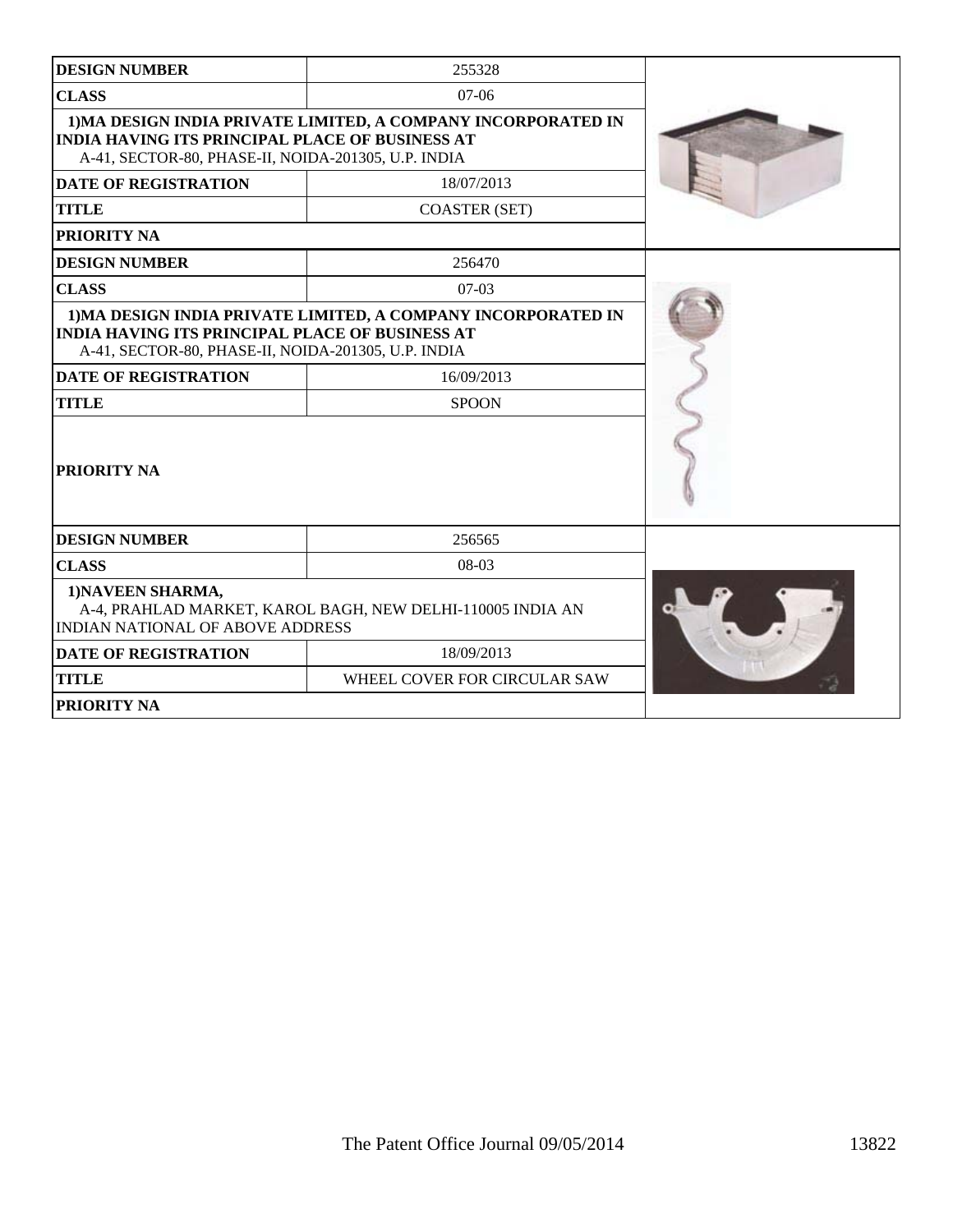| <b>DESIGN NUMBER</b>                                                      | 255597                                                                                                                                |  |
|---------------------------------------------------------------------------|---------------------------------------------------------------------------------------------------------------------------------------|--|
| <b>CLASS</b>                                                              | 08-09                                                                                                                                 |  |
| H-40, BALI NAGAR, NEW DELHI-110015                                        | 1) OZONE OVERSEAS PVT. LTD, A COMPANY DULY INCORPORATED AND<br><b>EXISTING UNDER THE COMPANIES ACT, 1956 HAVING REGISTERED OFFICE</b> |  |
| <b>DATE OF REGISTRATION</b>                                               | 01/08/2013                                                                                                                            |  |
| <b>TITLE</b>                                                              | <b>GLASS FITTING</b>                                                                                                                  |  |
| <b>PRIORITY NA</b>                                                        |                                                                                                                                       |  |
| <b>DESIGN NUMBER</b>                                                      | 253645                                                                                                                                |  |
| <b>CLASS</b>                                                              | $09-09$                                                                                                                               |  |
| <b>ADDRESS AT</b><br>DIST: RAJKOT, GUJARAT, INDIA                         | 1) RUPAPARA ABHISHEK VRUJLAL TRADING AS YASHVI POLYMER,<br>27, PRATHAMIKSHALA ROAD, MOTA BHADRA, TAL: JAMKANDORANA,                   |  |
| <b>DATE OF REGISTRATION</b>                                               | 03/05/2013                                                                                                                            |  |
| <b>TITLE</b>                                                              | <b>FOOD STICK</b>                                                                                                                     |  |
| <b>PRIORITY NA</b>                                                        |                                                                                                                                       |  |
| <b>DESIGN NUMBER</b>                                                      | 256794                                                                                                                                |  |
| <b>CLASS</b>                                                              | $12 - 16$                                                                                                                             |  |
| BAWANA, DELHI-110039, INDIA,<br>COMPANIES ACT, 1956, OF THE ABOVE ADDRESS | 1) MEKO AUTO PVT. LTD., M-24, SECTOR-I, DSIDC, INDUSTRIAL AREA,<br>AN INDIAN COMPANY REGISTERED UNDER THE PROVISIONS OF INDIAN        |  |
| <b>DATE OF REGISTRATION</b>                                               | 26/09/2013                                                                                                                            |  |
| <b>TITLE</b>                                                              | WATER PUMP ASSEMBLY FOR VEHICLES                                                                                                      |  |
| <b>PRIORITY NA</b>                                                        |                                                                                                                                       |  |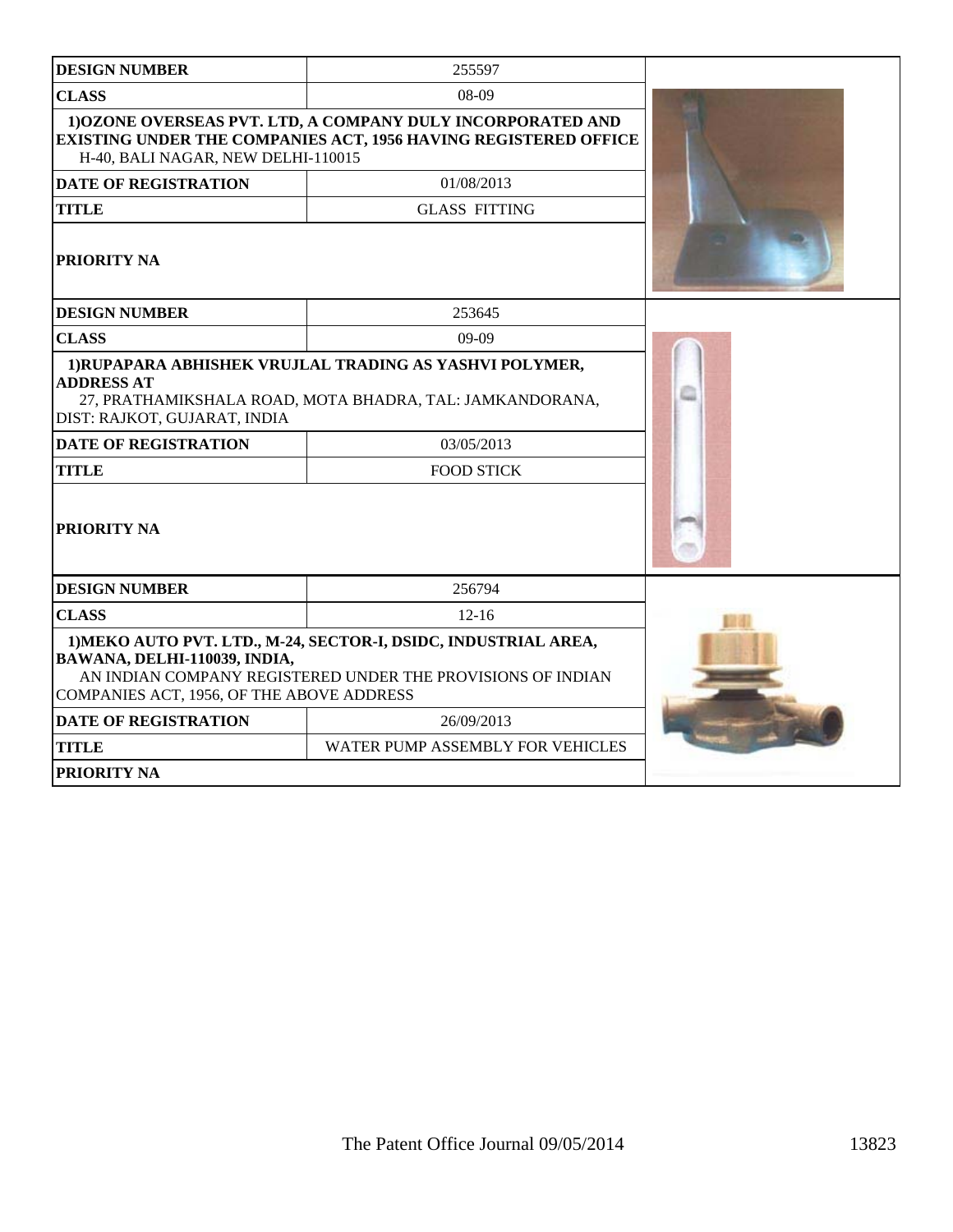| <b>DESIGN NUMBER</b>                                                                                                       | 255322                                                                                                               |  |
|----------------------------------------------------------------------------------------------------------------------------|----------------------------------------------------------------------------------------------------------------------|--|
| <b>CLASS</b>                                                                                                               | $07-06$                                                                                                              |  |
| 1) MA DESIGN INDIA PRIVATE LIMITED, A COMPANY<br><b>BUSINESS AT</b><br>A-41, SECTOR-80, PHASE-II, NOIDA-201305, U.P. INDIA | <b>INCORPORATED IN INDIA HAVING ITS PRINCIPAL PLACE OF</b>                                                           |  |
| <b>DATE OF REGISTRATION</b>                                                                                                | 18/07/2013                                                                                                           |  |
| <b>TITLE</b>                                                                                                               | <b>NAPKIN HOLDER</b>                                                                                                 |  |
| <b>PRIORITY NA</b>                                                                                                         |                                                                                                                      |  |
| <b>DESIGN NUMBER</b>                                                                                                       | 256435                                                                                                               |  |
| <b>CLASS</b>                                                                                                               | $12-16$                                                                                                              |  |
| THE INDIAN COMPANIES ACT, HAVING ITS OFFICE AT<br>110057                                                                   | 1) HERO MOTOCORP LIMITED, A COMPANY INCORPORATED UNDER<br>34, COMMUNITY CENTRE, BASANT LOK, VASANT VIHAR, NEW DELHI- |  |
| <b>DATE OF REGISTRATION</b>                                                                                                | 13/09/2013                                                                                                           |  |
| <b>TITLE</b>                                                                                                               | MIRROR FOR A TWO WHEELED VEHICLE                                                                                     |  |
| PRIORITY NA                                                                                                                |                                                                                                                      |  |
| <b>DESIGN NUMBER</b>                                                                                                       | 256613                                                                                                               |  |
| <b>CLASS</b>                                                                                                               | 13-03                                                                                                                |  |
| ORGANIZED AND EXISTING UNDER THE LAWS OF JAPAN,<br>MANUFACTURERS AND MERCHANTS, OF THE ADDRESS                             | 1) MITSUBISHI ELECTRIC CORPORATION, A JAPANESE COMPANY<br>7-3, MARUNOUCHI 2-CHOME, CHIYODA-KU, TOKYO 100-8310, JAPAN |  |
| <b>DATE OF REGISTRATION</b>                                                                                                | 19/09/2013                                                                                                           |  |
| <b>TITLE</b>                                                                                                               | PROGRAMMABLE CONTROLLER FOR<br>PRODUCTION LINE IN A FACTORY                                                          |  |
| PRIORITY NA                                                                                                                |                                                                                                                      |  |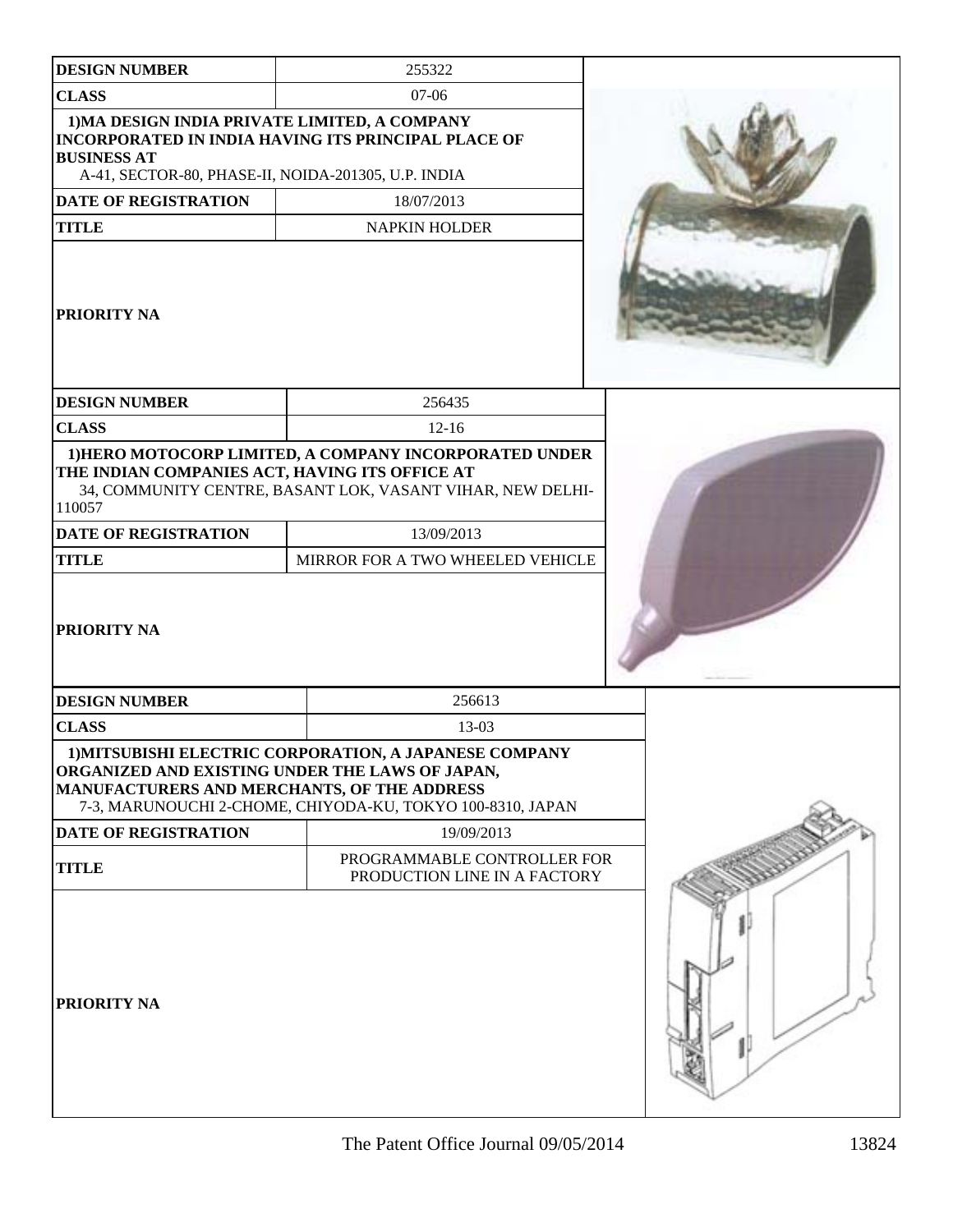| <b>DESIGN NUMBER</b>                                                                                                                                                                                       |                                | 256316           |  |
|------------------------------------------------------------------------------------------------------------------------------------------------------------------------------------------------------------|--------------------------------|------------------|--|
| <b>CLASS</b>                                                                                                                                                                                               |                                | 08-08            |  |
| 1) SPRINTQUIP PTY LTD., AN AUSTRALIAN COMPANY OF<br>1, ARAB ROAD, PADSTOW, NEW SOUTH WALES 2211, AUSTRALIA                                                                                                 |                                |                  |  |
| <b>DATE OF REGISTRATION</b>                                                                                                                                                                                |                                | 09/09/2013       |  |
| <b>TITLE</b>                                                                                                                                                                                               |                                | MOUNTING BRACKET |  |
| <b>PRIORITY</b>                                                                                                                                                                                            |                                |                  |  |
| PRIORITY NUMBER                                                                                                                                                                                            | <b>DATE</b>                    | <b>COUNTRY</b>   |  |
| 11189/2013                                                                                                                                                                                                 | 12/03/2013                     | <b>AUSTRALIA</b> |  |
| <b>DESIGN NUMBER</b>                                                                                                                                                                                       |                                | 254898           |  |
| <b>CLASS</b>                                                                                                                                                                                               |                                | 15-99            |  |
| 1) SANDVIK INTELLECTUAL PROPERTY AB OF<br>SE-811 81 SANDVIKEN, SWEDEN, A SWEDISH COMPANY                                                                                                                   |                                |                  |  |
| <b>DATE OF REGISTRATION</b>                                                                                                                                                                                |                                | 01/07/2013       |  |
| <b>TITLE</b>                                                                                                                                                                                               | <b>MOTOR MOUNT FOR CRUSHER</b> |                  |  |
| <b>PRIORITY</b>                                                                                                                                                                                            |                                |                  |  |
| PRIORITY NUMBER                                                                                                                                                                                            | <b>DATE</b>                    | <b>COUNTRY</b>   |  |
| 001357495-0002                                                                                                                                                                                             | 15/01/2013<br><b>OHIM</b>      |                  |  |
| <b>DESIGN NUMBER</b>                                                                                                                                                                                       |                                | 255119           |  |
| <b>CLASS</b>                                                                                                                                                                                               |                                | 24-03            |  |
| 1) BLUE BELT TECHNOLOGIES, INC., A COMPANY ORGANIZED AND<br><b>EXISTING UNDER THE LAW OF USA,</b><br>OF 2828 LIBERTY AVENUE, SUITE 100, PITTSBURGH, PENNSYLVANIA 15222,<br><b>UNITED STATES OF AMERICA</b> |                                |                  |  |
| <b>DATE OF REGISTRATION</b>                                                                                                                                                                                |                                | 10/07/2013       |  |
| <b>TITLE</b>                                                                                                                                                                                               | <b>KNEE IMPLANT</b>            |                  |  |
| <b>PRIORITY</b>                                                                                                                                                                                            |                                |                  |  |
| PRIORITY NUMBER                                                                                                                                                                                            | <b>DATE</b>                    | <b>COUNTRY</b>   |  |
| 29/441,893                                                                                                                                                                                                 | 10/01/2013                     | U.S.A.           |  |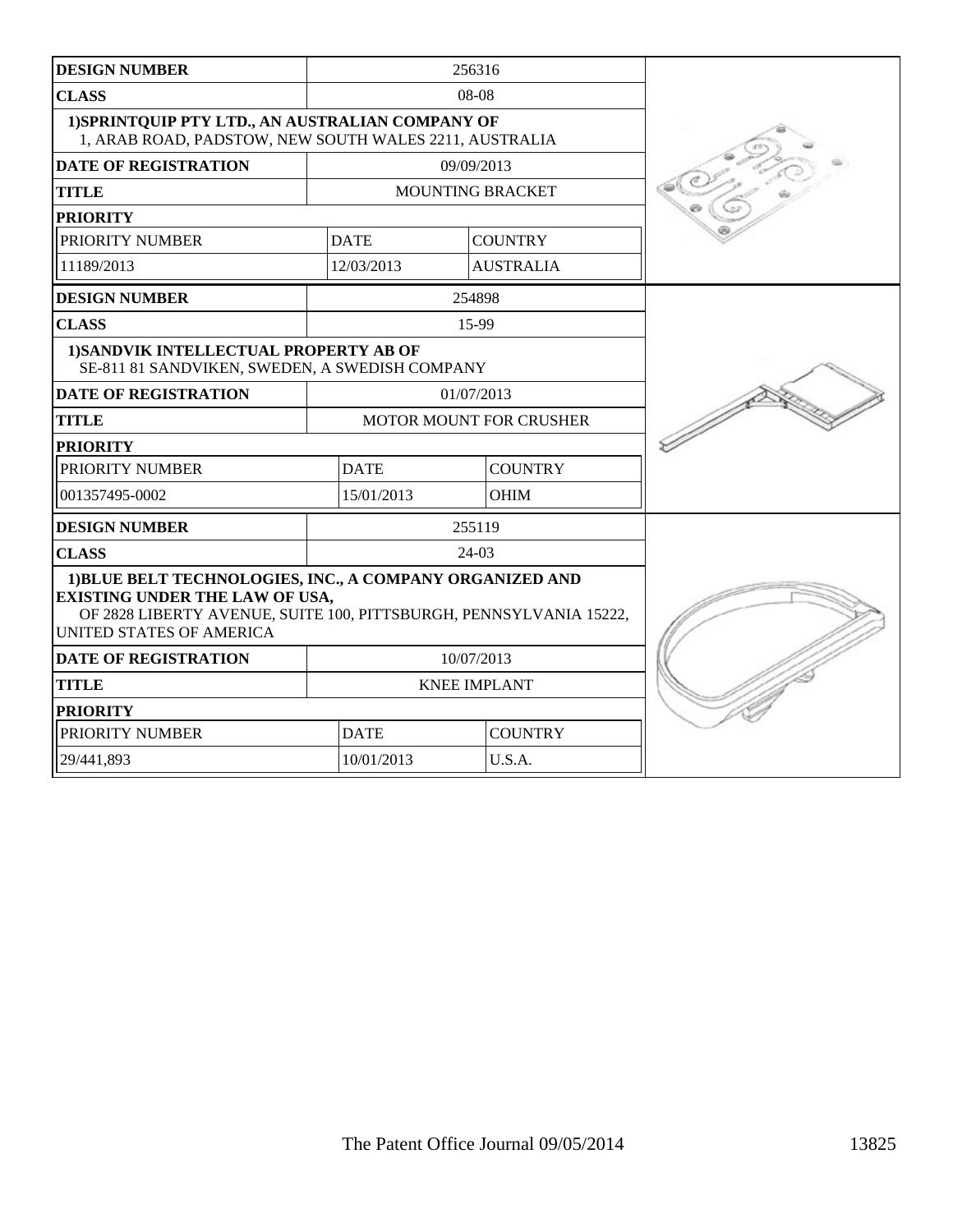| <b>DESIGN NUMBER</b>                                                                                                                                                                                                      |                               | 251612                  |  |
|---------------------------------------------------------------------------------------------------------------------------------------------------------------------------------------------------------------------------|-------------------------------|-------------------------|--|
| <b>CLASS</b>                                                                                                                                                                                                              | 06-04                         |                         |  |
| 1) RABIRUN VINIMAY PVT. LTD., PLOT F3, SECTOR F, VIDYASAGAR<br><b>INDUSTRIAL PARK,</b><br>(KHARAGPUR-WBIDC), VILL./MOUZA-JAPHALA, P.O.-JAKPUR, P.S.-<br>KHARAGPUR (L), DIST.-PASCHIM MEDINIPUR-721301, WEST BENGAL, INDIA |                               |                         |  |
| <b>DATE OF REGISTRATION</b>                                                                                                                                                                                               |                               | 13/02/2013              |  |
| <b>TITLE</b>                                                                                                                                                                                                              |                               | MOVABLE KITCHEN COUNTER |  |
| PRIORITY NA                                                                                                                                                                                                               |                               |                         |  |
| <b>DESIGN NUMBER</b>                                                                                                                                                                                                      |                               | 256812                  |  |
| <b>CLASS</b>                                                                                                                                                                                                              |                               | $12 - 11$               |  |
| 1) HERO MOTOCORP LIMITED, A COMPANY INCORPORATED UNDER THE<br>INDIAN COMPANIES ACT, HAVING ITS OFFICE AT<br>34, COMMUNITY CENTRE, BASANT LOK, VASANT VIHAR, NEW DELHI-110057                                              |                               |                         |  |
| <b>DATE OF REGISTRATION</b>                                                                                                                                                                                               |                               | 26/09/2013              |  |
| <b>TITLE</b>                                                                                                                                                                                                              |                               | <b>MOTORCYCLE</b>       |  |
| PRIORITY NA                                                                                                                                                                                                               |                               |                         |  |
| <b>DESIGN NUMBER</b>                                                                                                                                                                                                      | 255131                        |                         |  |
| <b>CLASS</b>                                                                                                                                                                                                              |                               | $21 - 01$               |  |
| 1) VOLVO TRUCK CORPORATION,<br>OF 40508 GOTEBORG, SWEDEN                                                                                                                                                                  |                               |                         |  |
| <b>DATE OF REGISTRATION</b>                                                                                                                                                                                               |                               | 11/07/2013              |  |
| <b>TITLE</b>                                                                                                                                                                                                              | <b>TOY TRUCK</b>              |                         |  |
| <b>PRIORITY</b>                                                                                                                                                                                                           |                               |                         |  |
| PRIORITY NUMBER                                                                                                                                                                                                           | <b>DATE</b><br><b>COUNTRY</b> |                         |  |
| 002179135-0001                                                                                                                                                                                                            | 06/02/2013<br><b>OHIM</b>     |                         |  |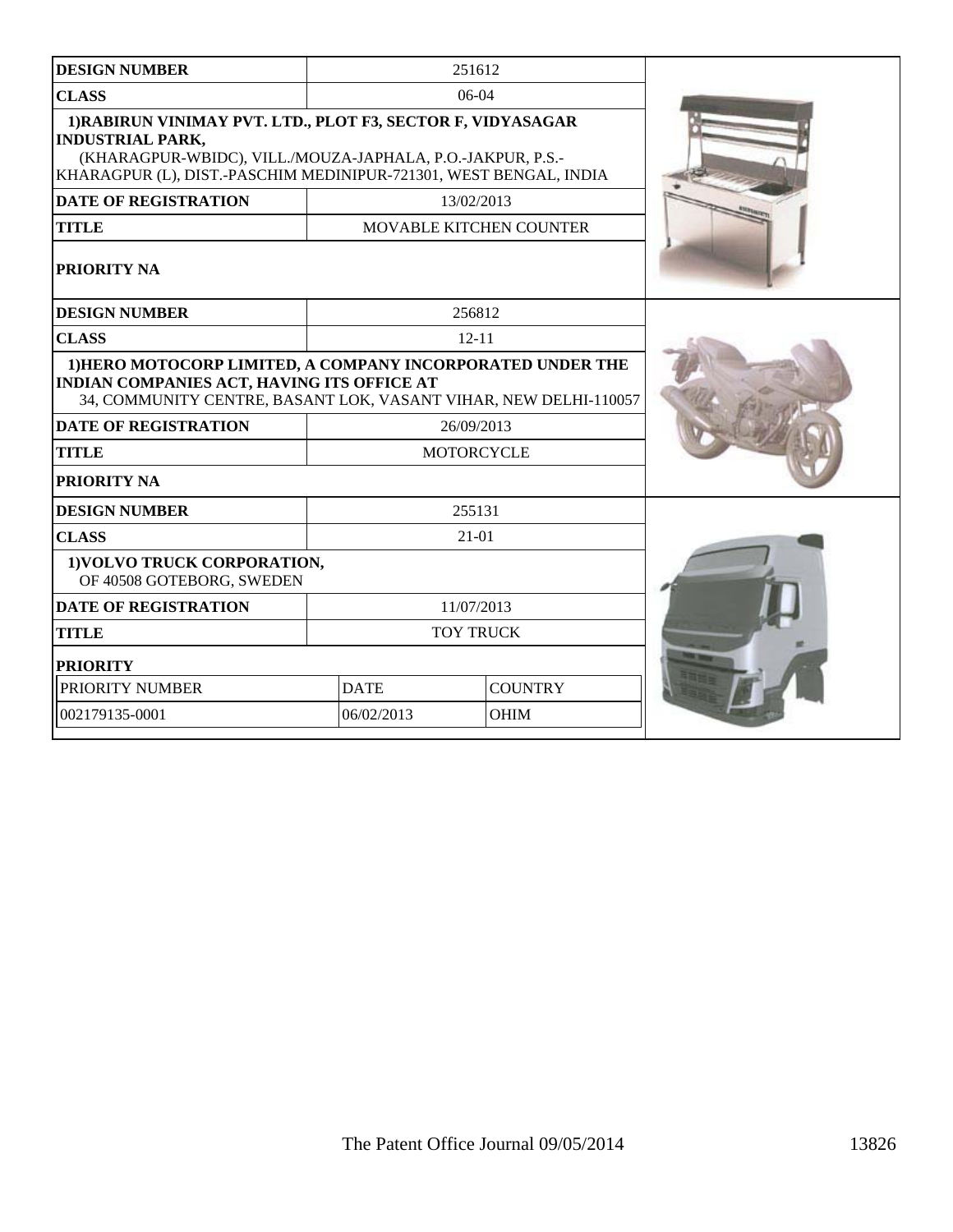| <b>DESIGN NUMBER</b>                                                                                                                                                                   |                        | 255374                                         |  |
|----------------------------------------------------------------------------------------------------------------------------------------------------------------------------------------|------------------------|------------------------------------------------|--|
| <b>CLASS</b>                                                                                                                                                                           | $13-03$                |                                                |  |
| 1)T. G. KALIMUTHU, PROPRIETOR OF M/S. MAN POWER ELECTRICALS,<br>AT NO. 66, A.S. GINNING COMPOUND, KANGEYAM ROAD, TIRUPUR-641604,<br>TAMILNADU, INDIA, INDIAN-NATIONAL OF ABOVE ADDRESS |                        |                                                |  |
| <b>DATE OF REGISTRATION</b>                                                                                                                                                            |                        | 22/07/2013                                     |  |
| <b>TITLE</b>                                                                                                                                                                           |                        | SOLAR STREET LIGHT SWITCH<br><b>CONTROLLER</b> |  |
| PRIORITY NA                                                                                                                                                                            |                        |                                                |  |
| <b>DESIGN NUMBER</b>                                                                                                                                                                   |                        | 256479                                         |  |
| <b>CLASS</b>                                                                                                                                                                           |                        | 11-02                                          |  |
| 1) MA DESIGN INDIA PRIVATE LIMITED, A COMPANY INCORPORATED IN<br><b>INDIA HAVING ITS PRINCIPAL PLACE OF BUSINESS AT</b><br>A-41, SECTOR-80, PHASE-II, NOIDA-201305, U.P. INDIA         |                        |                                                |  |
| <b>DATE OF REGISTRATION</b>                                                                                                                                                            |                        | 16/09/2013                                     |  |
| <b>TITLE</b>                                                                                                                                                                           |                        | <b>DECORATIVE ARTICLE</b>                      |  |
| <b>PRIORITY NA</b>                                                                                                                                                                     |                        |                                                |  |
| <b>DESIGN NUMBER</b>                                                                                                                                                                   |                        | 256530                                         |  |
| <b>CLASS</b>                                                                                                                                                                           |                        | 26-05                                          |  |
| 1) FLOS S.P.A., AN ITALIAN COMPANY,<br>VIA A. FAINI, 2, I-25073 BOVEZZO, BRESCIA, ITALY                                                                                                |                        |                                                |  |
| <b>DATE OF REGISTRATION</b>                                                                                                                                                            |                        | 17/09/2013                                     |  |
| <b>TITLE</b>                                                                                                                                                                           | <b>SUSPENSION LAMP</b> |                                                |  |
| <b>PRIORITY</b>                                                                                                                                                                        |                        |                                                |  |
| PRIORITY NUMBER                                                                                                                                                                        | <b>DATE</b>            | <b>COUNTRY</b>                                 |  |
| BS2013O000008                                                                                                                                                                          | 22/03/2013             | <b>ITALY</b>                                   |  |
|                                                                                                                                                                                        |                        |                                                |  |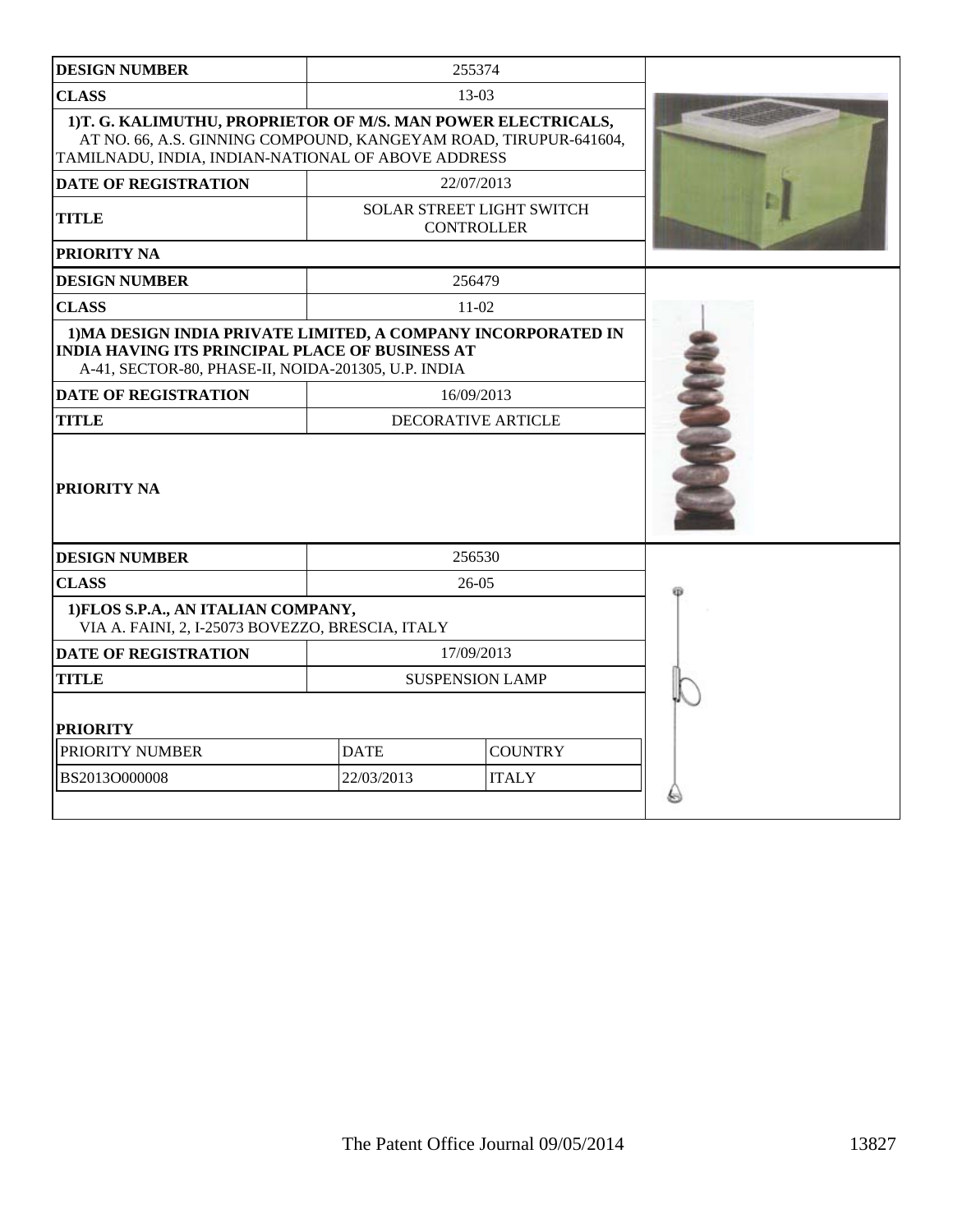| <b>DESIGN NUMBER</b>                                                                                                                                                                                                   |                                                 | 256573                                                                     |  |
|------------------------------------------------------------------------------------------------------------------------------------------------------------------------------------------------------------------------|-------------------------------------------------|----------------------------------------------------------------------------|--|
| <b>CLASS</b>                                                                                                                                                                                                           |                                                 | 13-03                                                                      |  |
| 1) MITSUBISHI ELECTRIC CORPORATION, A JAPANESE COMPANY<br>ORGANIZED AND EXISTING UNDER THE LAWS OF JAPAN,<br>MANUFACTURERS AND MERCHANTS, OF THE ADDRESS<br>7-3, MARUNOUCHI 2-CHOME, CHIYODA-KU, TOKYO 100-8310, JAPAN |                                                 |                                                                            |  |
| <b>DATE OF REGISTRATION</b>                                                                                                                                                                                            |                                                 | 18/09/2013                                                                 |  |
| <b>TITLE</b>                                                                                                                                                                                                           |                                                 | PROGRAMMABLE CONTROLLER                                                    |  |
| <b>PRIORITY NA</b>                                                                                                                                                                                                     |                                                 |                                                                            |  |
| <b>DESIGN NUMBER</b>                                                                                                                                                                                                   |                                                 | 256323                                                                     |  |
| <b>CLASS</b>                                                                                                                                                                                                           |                                                 | 29-02                                                                      |  |
| 1) MAVIG GMBH, A COMPANY ORGANIZED AND EXISTING UNDER<br>THE LAWS OF GERMANY, OF THE ADDRESS<br>STAHLGRUBERRING 5, 81829 MÜNCHEN, GERMANY                                                                              |                                                 |                                                                            |  |
| DATE OF REGISTRATION                                                                                                                                                                                                   |                                                 | 09/09/2013                                                                 |  |
| <b>TITLE</b>                                                                                                                                                                                                           | DEVICE FOR PROTECTION AGAINST X-<br><b>RAYS</b> |                                                                            |  |
| <b>PRIORITY</b>                                                                                                                                                                                                        |                                                 |                                                                            |  |
| PRIORITY NUMBER                                                                                                                                                                                                        | <b>DATE</b>                                     | <b>COUNTRY</b>                                                             |  |
| 002201202-0001                                                                                                                                                                                                         | 12/03/2013                                      | <b>EUROPEAN UNION</b>                                                      |  |
| <b>DESIGN NUMBER</b>                                                                                                                                                                                                   |                                                 | 254924                                                                     |  |
| <b>CLASS</b>                                                                                                                                                                                                           |                                                 | $09-01$                                                                    |  |
| THE INDIAN COMPANIES ACT, 1956, INDIAN COMPANY,<br>P.O. JAGATJIT NAGAR-144802, DISTRICT-KAPURTHALA, PUNJAB<br><b>DATE OF REGISTRATION</b>                                                                              |                                                 | 1) JAGATJIT INDUSTRIES LIMITED, A COMPANY INCORPORATED UNDER<br>02/07/2013 |  |
| <b>TITLE</b>                                                                                                                                                                                                           |                                                 | <b>BOTTLE</b>                                                              |  |
| <b>PRIORITY NA</b>                                                                                                                                                                                                     |                                                 |                                                                            |  |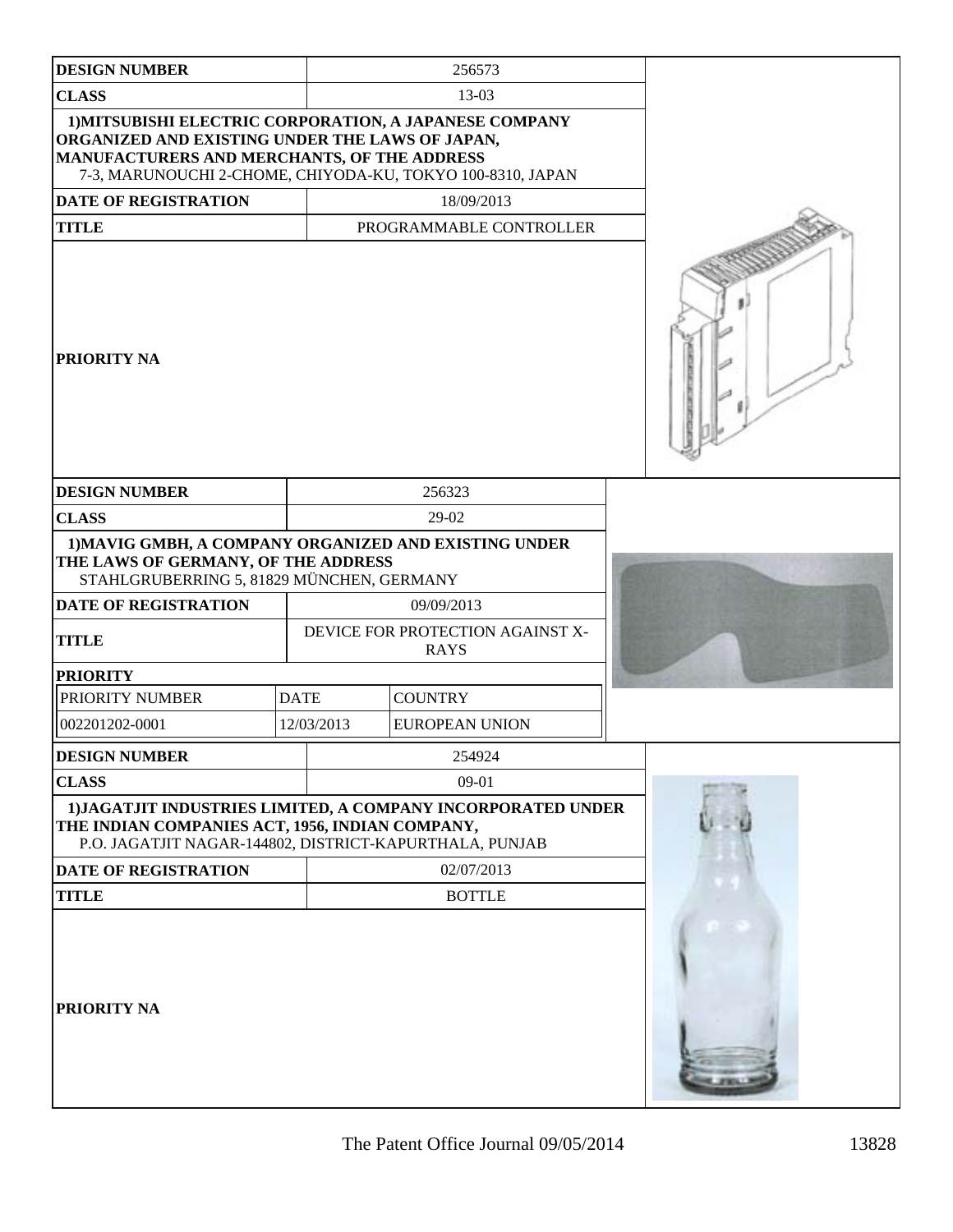| <b>DESIGN NUMBER</b>                                                                                                                                                           |                         | 255324                                              |  |
|--------------------------------------------------------------------------------------------------------------------------------------------------------------------------------|-------------------------|-----------------------------------------------------|--|
| <b>CLASS</b>                                                                                                                                                                   |                         | $07-06$                                             |  |
| 1) MA DESIGN INDIA PRIVATE LIMITED, A COMPANY INCORPORATED IN<br><b>INDIA HAVING ITS PRINCIPAL PLACE OF BUSINESS AT</b><br>A-41, SECTOR-80, PHASE-II, NOIDA-201305, U.P. INDIA |                         |                                                     |  |
| <b>DATE OF REGISTRATION</b>                                                                                                                                                    |                         | 18/07/2013                                          |  |
| <b>TITLE</b>                                                                                                                                                                   |                         | <b>SALT CELLAR</b>                                  |  |
| PRIORITY NA                                                                                                                                                                    |                         |                                                     |  |
| <b>DESIGN NUMBER</b>                                                                                                                                                           |                         | 255511                                              |  |
| <b>CLASS</b>                                                                                                                                                                   |                         | 13-03                                               |  |
| 1) SIEMENS AKTIENGESELLSCHAFT, OF<br>WITTELSBACHERPLATZ 2, 80333 MUNCHEN, GERMANY, A GERMAN<br><b>COMPANY</b>                                                                  |                         |                                                     |  |
| <b>DATE OF REGISTRATION</b>                                                                                                                                                    |                         | 26/07/2013                                          |  |
| <b>TITLE</b>                                                                                                                                                                   | <b>SWITCHING DEVICE</b> |                                                     |  |
| <b>PRIORITY</b>                                                                                                                                                                |                         |                                                     |  |
| PRIORITY NUMBER                                                                                                                                                                | <b>DATE</b>             | <b>COUNTRY</b>                                      |  |
| EU 001359582                                                                                                                                                                   | 31/01/2013              | <b>OHIM</b>                                         |  |
| <b>DESIGN NUMBER</b>                                                                                                                                                           |                         | 252222                                              |  |
| <b>CLASS</b>                                                                                                                                                                   |                         | $07-99$                                             |  |
| 1)LA TERMOPLASTIC F.B.M. S.R.L., A COMPANY ORGANIZED UNDER LAW<br>OF THE ITALIAN REPUBLIC OF<br>VIA DEL TORNAGO Z.I.-21010 ARSAGO SEPRIO (VA), ITALY                           |                         |                                                     |  |
| <b>DATE OF REGISTRATION</b>                                                                                                                                                    |                         | 08/03/2013                                          |  |
| <b>TITLE</b>                                                                                                                                                                   |                         | HANDLE FOR COOKING UTENSILS AND<br><b>APPARATUS</b> |  |
| <b>PRIORITY</b>                                                                                                                                                                |                         |                                                     |  |
| PRIORITY NUMBER                                                                                                                                                                | <b>DATE</b>             | <b>COUNTRY</b>                                      |  |
| 002102491-0001                                                                                                                                                                 | 13/09/2012              | OHIM                                                |  |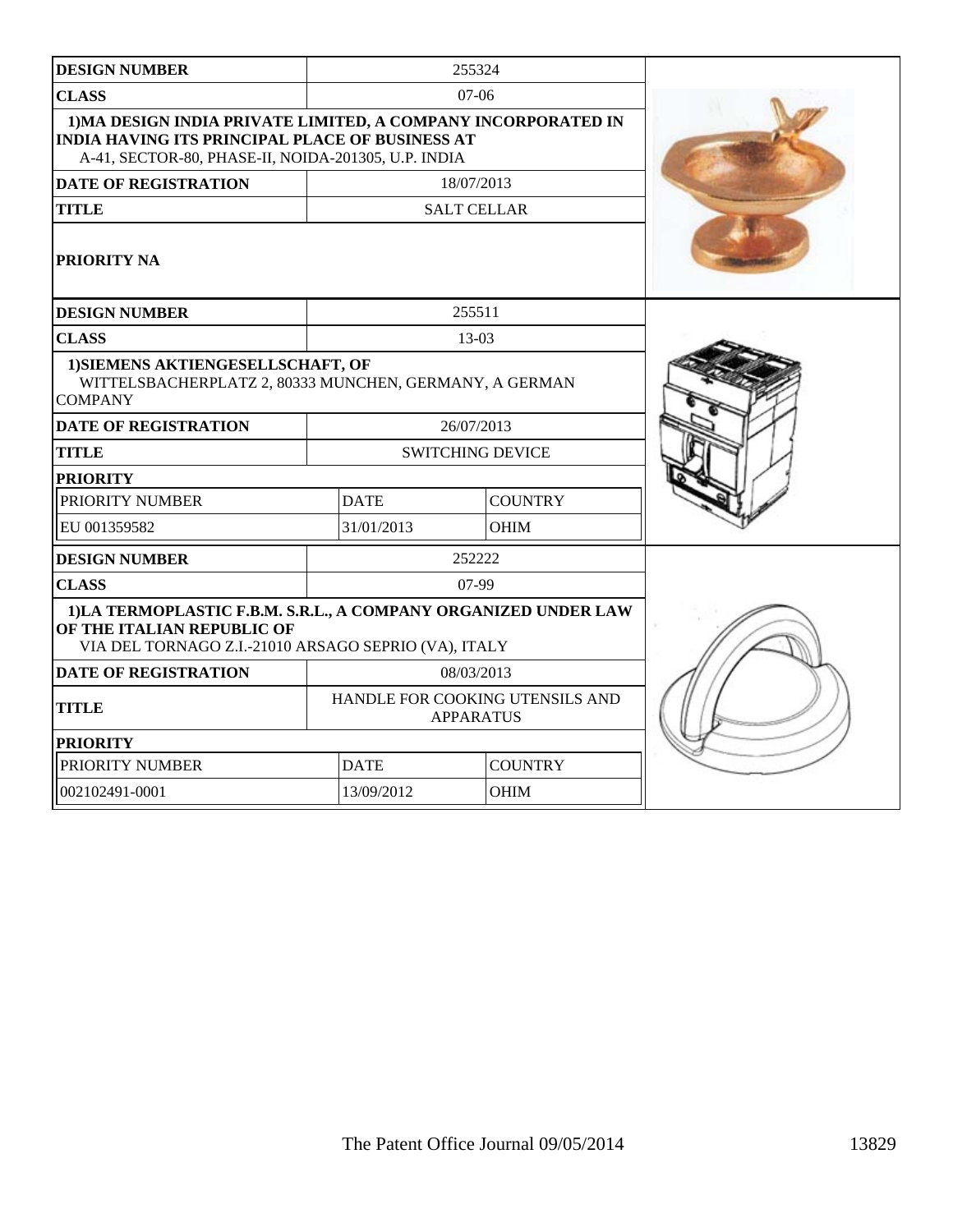| <b>DESIGN NUMBER</b>                                                                                                                                                                                                                                                                        | 256454                                                        |  |
|---------------------------------------------------------------------------------------------------------------------------------------------------------------------------------------------------------------------------------------------------------------------------------------------|---------------------------------------------------------------|--|
| <b>CLASS</b>                                                                                                                                                                                                                                                                                | $07-01$                                                       |  |
| <b>INDIA HAVING ITS PRINCIPAL PLACE OF BUSINESS AT</b><br>A-41, SECTOR-80, PHASE-II, NOIDA-201305, U.P. INDIA                                                                                                                                                                               | 1) MA DESIGN INDIA PRIVATE LIMITED, A COMPANY INCORPORATED IN |  |
| <b>DATE OF REGISTRATION</b>                                                                                                                                                                                                                                                                 | 16/09/2013                                                    |  |
| <b>TITLE</b>                                                                                                                                                                                                                                                                                | <b>BOWL</b>                                                   |  |
| <b>PRIORITY NA</b>                                                                                                                                                                                                                                                                          |                                                               |  |
| <b>DESIGN NUMBER</b>                                                                                                                                                                                                                                                                        | 256614                                                        |  |
| <b>CLASS</b>                                                                                                                                                                                                                                                                                | $13-03$                                                       |  |
| 1) MITSUBISHI ELECTRIC CORPORATION, A JAPANESE COMPANY<br>ORGANIZED AND EXISTING UNDER THE LAWS OF JAPAN,<br>MANUFACTURERS AND MERCHANTS, OF THE ADDRESS<br>7-3, MARUNOUCHI 2-CHOME, CHIYODA-KU, TOKYO 100-8310, JAPAN<br><b>DATE OF REGISTRATION</b><br><b>TITLE</b><br><b>PRIORITY NA</b> |                                                               |  |
| <b>DESIGN NUMBER</b>                                                                                                                                                                                                                                                                        | 256200                                                        |  |
| <b>CLASS</b>                                                                                                                                                                                                                                                                                | 15-99                                                         |  |
| 1) M/S JOGINDER ELECTRIC WORKS, DHULKOT ROAD, P.O. AHMEDGARH-<br>148021, DISTT. SANGRUR (PUNJAB) INDIA<br>AN INDIAN PROPRIETORSHIP FIRM WHOSE PROPRIETOR IS:- HARJIT SINGH<br>BEING INDIAN NATIONALS OF THE ABOVE ADDRESS                                                                   |                                                               |  |
| <b>DATE OF REGISTRATION</b>                                                                                                                                                                                                                                                                 | 04/09/2013                                                    |  |
| <b>TITLE</b>                                                                                                                                                                                                                                                                                | <b>COVER FOR WOOD ENGRAVING MACHINE</b>                       |  |
| PRIORITY NA                                                                                                                                                                                                                                                                                 |                                                               |  |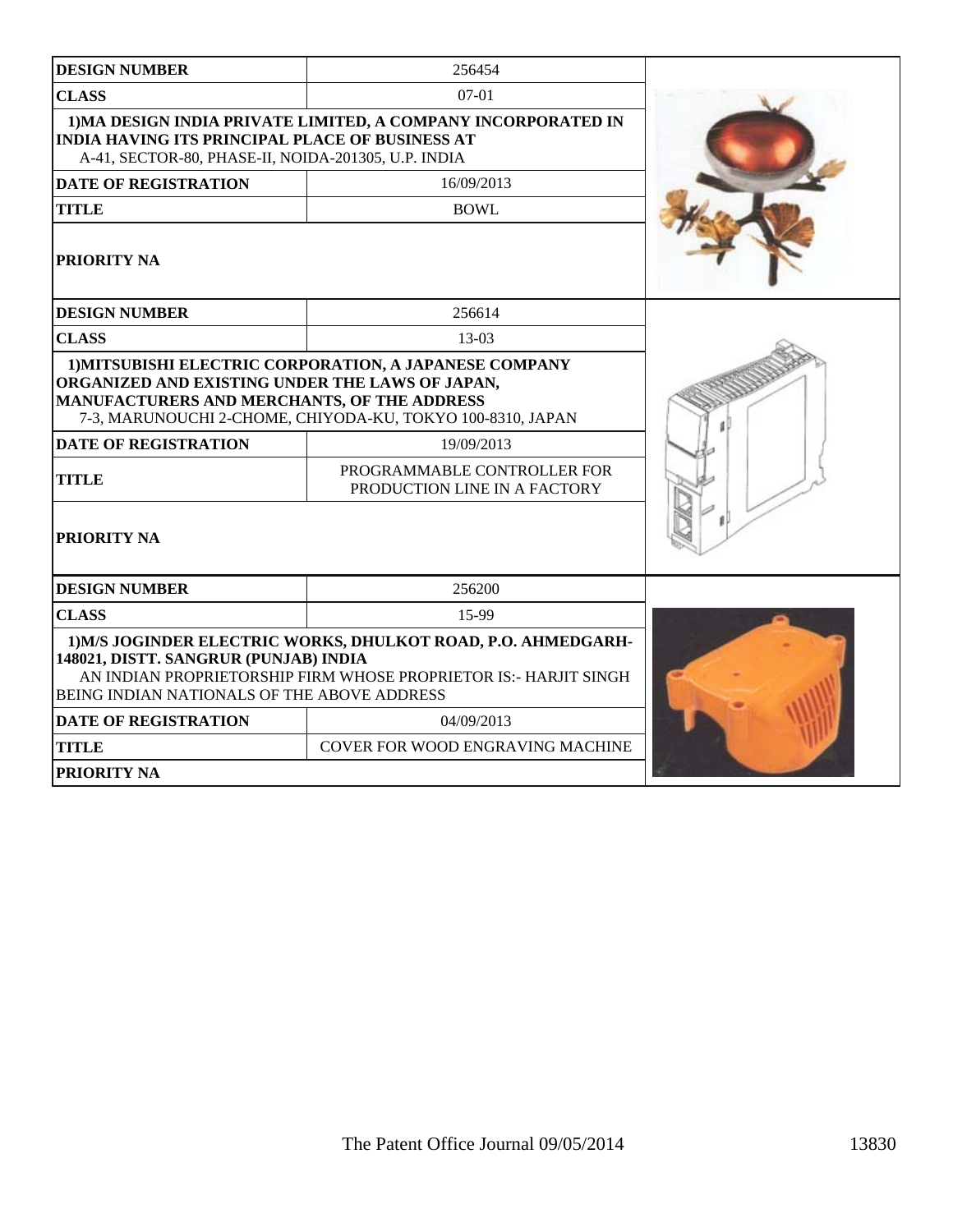| <b>DESIGN NUMBER</b>                                                                                                                                                   |                               | 254899                            |       |
|------------------------------------------------------------------------------------------------------------------------------------------------------------------------|-------------------------------|-----------------------------------|-------|
| <b>CLASS</b>                                                                                                                                                           |                               | 15-99                             |       |
| 1) SANDVIK INTELLECTUAL PROPERTY AB OF<br>SE-811 81 SANDVIKEN, SWEDEN, A SWEDISH COMPANY                                                                               |                               |                                   |       |
| <b>DATE OF REGISTRATION</b>                                                                                                                                            |                               | 01/07/2013                        |       |
| <b>TITLE</b>                                                                                                                                                           |                               | <b>CRUSHER</b>                    |       |
| <b>PRIORITY</b>                                                                                                                                                        |                               |                                   |       |
| PRIORITY NUMBER                                                                                                                                                        | <b>DATE</b>                   | <b>COUNTRY</b>                    |       |
| 001357495-0003                                                                                                                                                         | 15/01/2013                    | <b>OHIM</b>                       |       |
|                                                                                                                                                                        |                               |                                   |       |
| <b>DESIGN NUMBER</b>                                                                                                                                                   |                               | 255122                            |       |
| <b>CLASS</b>                                                                                                                                                           |                               | 24-03                             | 25122 |
| <b>EXISTING UNDER THE LAW OF USA,</b><br>OF 2828 LIBERTY AVENUE, SUITE 100, PITTSBURGH, PENNSYLVANIA 15222,<br>UNITED STATES OF AMERICA<br><b>DATE OF REGISTRATION</b> |                               |                                   |       |
| <b>TITLE</b>                                                                                                                                                           |                               | 10/07/2013<br><b>KNEE IMPLANT</b> |       |
|                                                                                                                                                                        |                               |                                   |       |
| <b>PRIORITY</b><br>PRIORITY NUMBER                                                                                                                                     | <b>DATE</b><br><b>COUNTRY</b> |                                   |       |
| 29/441,893                                                                                                                                                             | 10/01/2013                    | U.S.A.                            |       |
|                                                                                                                                                                        |                               |                                   |       |
| <b>DESIGN NUMBER</b>                                                                                                                                                   |                               | 255128                            |       |
| <b>CLASS</b>                                                                                                                                                           |                               | 12-08                             |       |
| 1) VOLVO TRUCK CORPORATION,<br>OF 40508 GOTEBORG, SWEDEN                                                                                                               |                               |                                   |       |
| <b>DATE OF REGISTRATION</b>                                                                                                                                            |                               | 11/07/2013                        |       |
| <b>TITLE</b>                                                                                                                                                           |                               | <b>VEHICLE CAB</b>                |       |
| <b>PRIORITY</b>                                                                                                                                                        |                               |                                   |       |
| PRIORITY NUMBER                                                                                                                                                        | <b>DATE</b>                   | <b>COUNTRY</b>                    |       |
| 002179119-0001                                                                                                                                                         | 06/02/2013                    | <b>OHIM</b>                       |       |
|                                                                                                                                                                        |                               |                                   |       |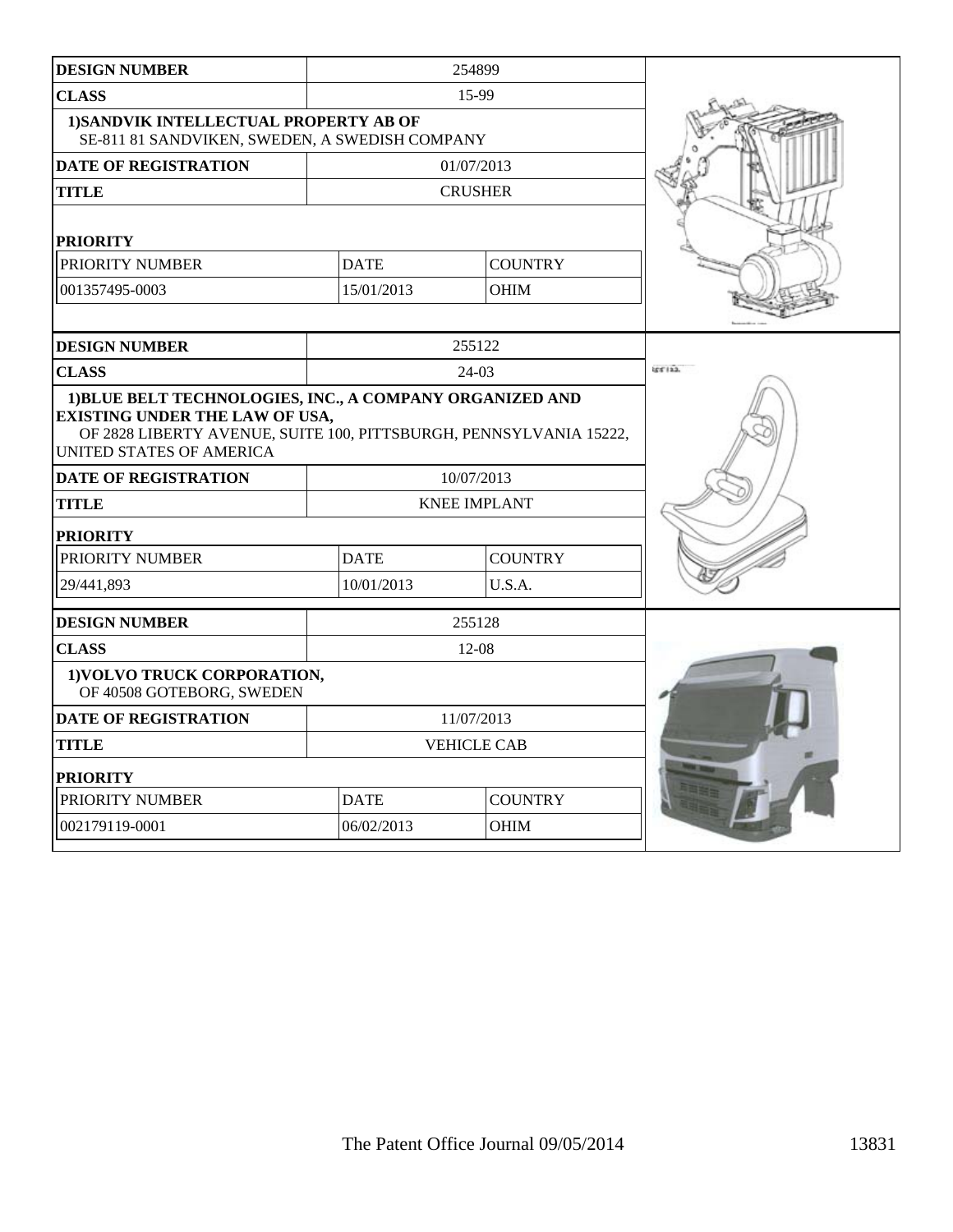| <b>DESIGN NUMBER</b>                                                                                                                                                                                                                                 |                           | 256368                         |                  |
|------------------------------------------------------------------------------------------------------------------------------------------------------------------------------------------------------------------------------------------------------|---------------------------|--------------------------------|------------------|
| <b>CLASS</b>                                                                                                                                                                                                                                         |                           | 18-02                          |                  |
| 1) SATISH BAJWA AN INDIAN NATIONAL, WHOSE ADDRESS IS<br>A-242, SARITA VIHAR, NEW DELHI-110076, INDIA                                                                                                                                                 |                           |                                |                  |
| <b>DATE OF REGISTRATION</b>                                                                                                                                                                                                                          |                           | 11/09/2013                     |                  |
| <b>TITLE</b>                                                                                                                                                                                                                                         |                           | OFFSET PRINTING MACHINE        |                  |
| <b>PRIORITY NA</b>                                                                                                                                                                                                                                   |                           |                                |                  |
| <b>DESIGN NUMBER</b>                                                                                                                                                                                                                                 | 255710                    |                                |                  |
| <b>CLASS</b>                                                                                                                                                                                                                                         | $21 - 01$                 |                                |                  |
| 1) PRABHAT TELECOMS (INDIA) LIMITED, A COMPANY<br>REGISTERED IN INDIA, HAVING ITS REGISTERED OFFICE AT<br>402, WESTERN EDGE I, KANAKIA SPACES, WESTERN EXPRESS<br>HIGHWAY, BORIVALI (EAST), MUMBAI, STATE OF MAHARASHTRA,<br>INDIA, OF ABOVE ADDRESS |                           |                                | <b>KIDPLAY</b>   |
| <b>DATE OF REGISTRATION</b>                                                                                                                                                                                                                          | 07/08/2013                |                                |                  |
| <b>TITLE</b>                                                                                                                                                                                                                                         | TOY TABLET COMPUTER       |                                | <b>NEEDS AND</b> |
| PRIORITY NA                                                                                                                                                                                                                                          |                           |                                |                  |
| <b>DESIGN NUMBER</b>                                                                                                                                                                                                                                 |                           | 255376                         |                  |
| <b>CLASS</b>                                                                                                                                                                                                                                         |                           | $12 - 15$                      |                  |
| 1) SUMITOMO RUBBER INDUSTRIES, LTD. A COMPANY ORGANIZED<br>UNDER THE LAWS OF JAPAN OF THE ADDRESS:<br>6-9, WAKINOHAMA-CHO 3-CHOME, CHUO-KU, KOBE-SHI, HYOGO 651-0072,<br><b>JAPAN</b>                                                                |                           |                                |                  |
| <b>DATE OF REGISTRATION</b>                                                                                                                                                                                                                          |                           | 23/07/2013                     |                  |
| <b>TITLE</b>                                                                                                                                                                                                                                         |                           | TIRE FOR MOTORCYCLE            |                  |
| <b>PRIORITY</b><br>PRIORITY NUMBER<br>2013-003144                                                                                                                                                                                                    | <b>DATE</b><br>18/02/2013 | <b>COUNTRY</b><br><b>JAPAN</b> |                  |
|                                                                                                                                                                                                                                                      |                           |                                |                  |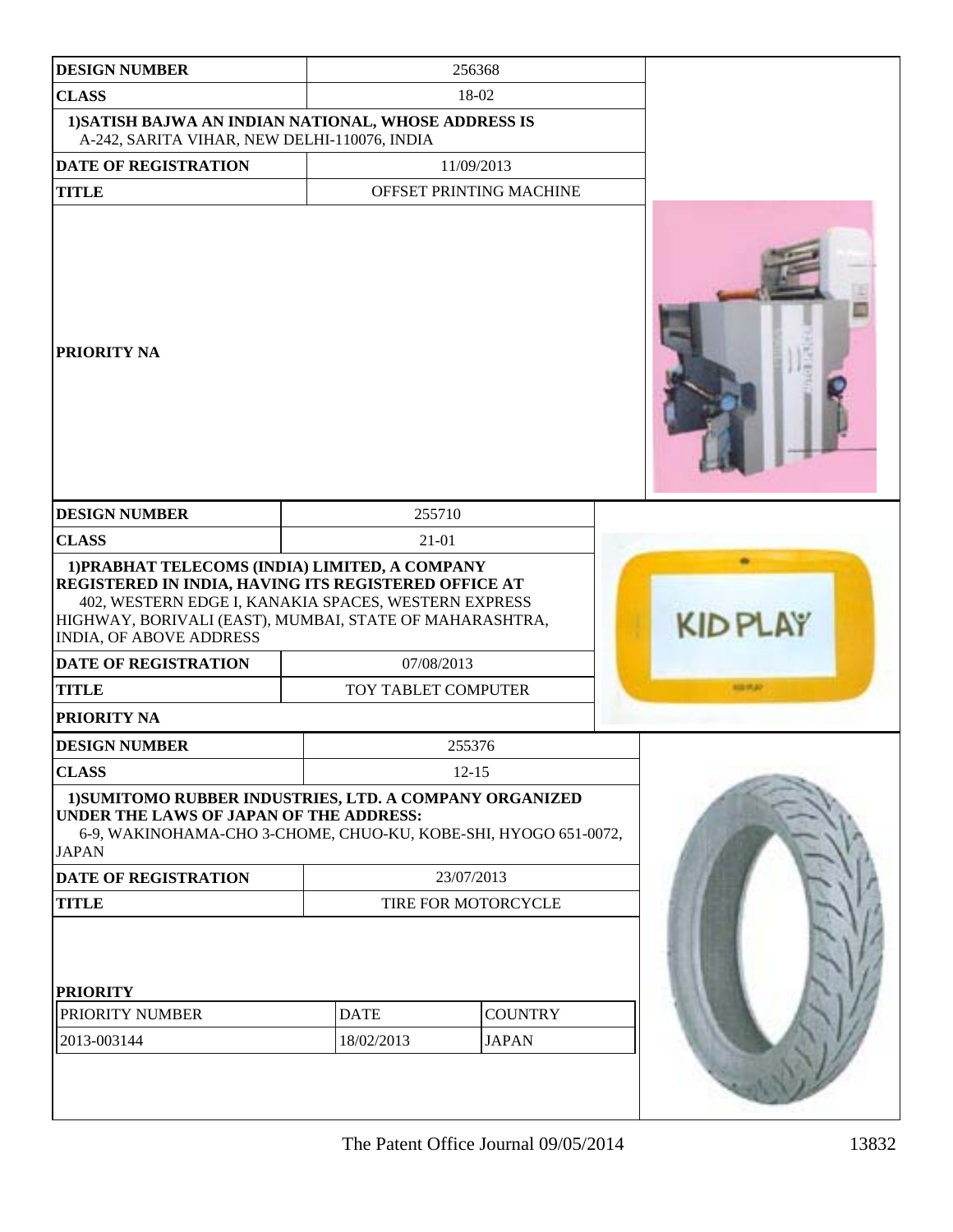| <b>DESIGN NUMBER</b>                                                                                                                                                                                                                                                                        |             | 256480                                                        |  |
|---------------------------------------------------------------------------------------------------------------------------------------------------------------------------------------------------------------------------------------------------------------------------------------------|-------------|---------------------------------------------------------------|--|
| <b>CLASS</b>                                                                                                                                                                                                                                                                                |             | 11-02                                                         |  |
| <b>INDIA HAVING ITS PRINCIPAL PLACE OF BUSINESS AT</b><br>A-41, SECTOR-80, PHASE-II, NOIDA-201305, U.P. INDIA                                                                                                                                                                               |             | 1) MA DESIGN INDIA PRIVATE LIMITED, A COMPANY INCORPORATED IN |  |
| <b>DATE OF REGISTRATION</b>                                                                                                                                                                                                                                                                 |             | 16/09/2013                                                    |  |
| <b>TITLE</b>                                                                                                                                                                                                                                                                                |             | <b>DECORATIVE ARTICLE</b>                                     |  |
| <b>PRIORITY NA</b>                                                                                                                                                                                                                                                                          |             |                                                               |  |
| <b>DESIGN NUMBER</b>                                                                                                                                                                                                                                                                        |             | 256574                                                        |  |
| <b>CLASS</b>                                                                                                                                                                                                                                                                                |             | $13-03$                                                       |  |
| 1) MITSUBISHI ELECTRIC CORPORATION, A JAPANESE COMPANY<br>ORGANIZED AND EXISTING UNDER THE LAWS OF JAPAN,<br>MANUFACTURERS AND MERCHANTS, OF THE ADDRESS<br>7-3, MARUNOUCHI 2-CHOME, CHIYODA-KU, TOKYO 100-8310, JAPAN<br><b>DATE OF REGISTRATION</b><br><b>TITLE</b><br><b>PRIORITY NA</b> |             |                                                               |  |
| <b>DESIGN NUMBER</b>                                                                                                                                                                                                                                                                        |             | 256324                                                        |  |
| <b>CLASS</b>                                                                                                                                                                                                                                                                                |             | 29-02                                                         |  |
| <b>LAWS OF GERMANY, OF THE ADDRESS</b><br>STAHLGRUBERRING 5, 81829 MÜNCHEN, GERMANY                                                                                                                                                                                                         |             | 1) MAVIG GMBH, A COMPANY ORGANIZED AND EXISTING UNDER THE     |  |
| <b>DATE OF REGISTRATION</b>                                                                                                                                                                                                                                                                 |             | 09/09/2013                                                    |  |
| <b>TITLE</b>                                                                                                                                                                                                                                                                                |             | DEVICE FOR PROTECTION AGAINST X-RAYS                          |  |
| <b>PRIORITY</b>                                                                                                                                                                                                                                                                             |             |                                                               |  |
| PRIORITY NUMBER                                                                                                                                                                                                                                                                             | <b>DATE</b> | <b>COUNTRY</b>                                                |  |
| 002201202-0004                                                                                                                                                                                                                                                                              | 12/03/2013  | <b>EUROPEAN UNION</b>                                         |  |
|                                                                                                                                                                                                                                                                                             |             |                                                               |  |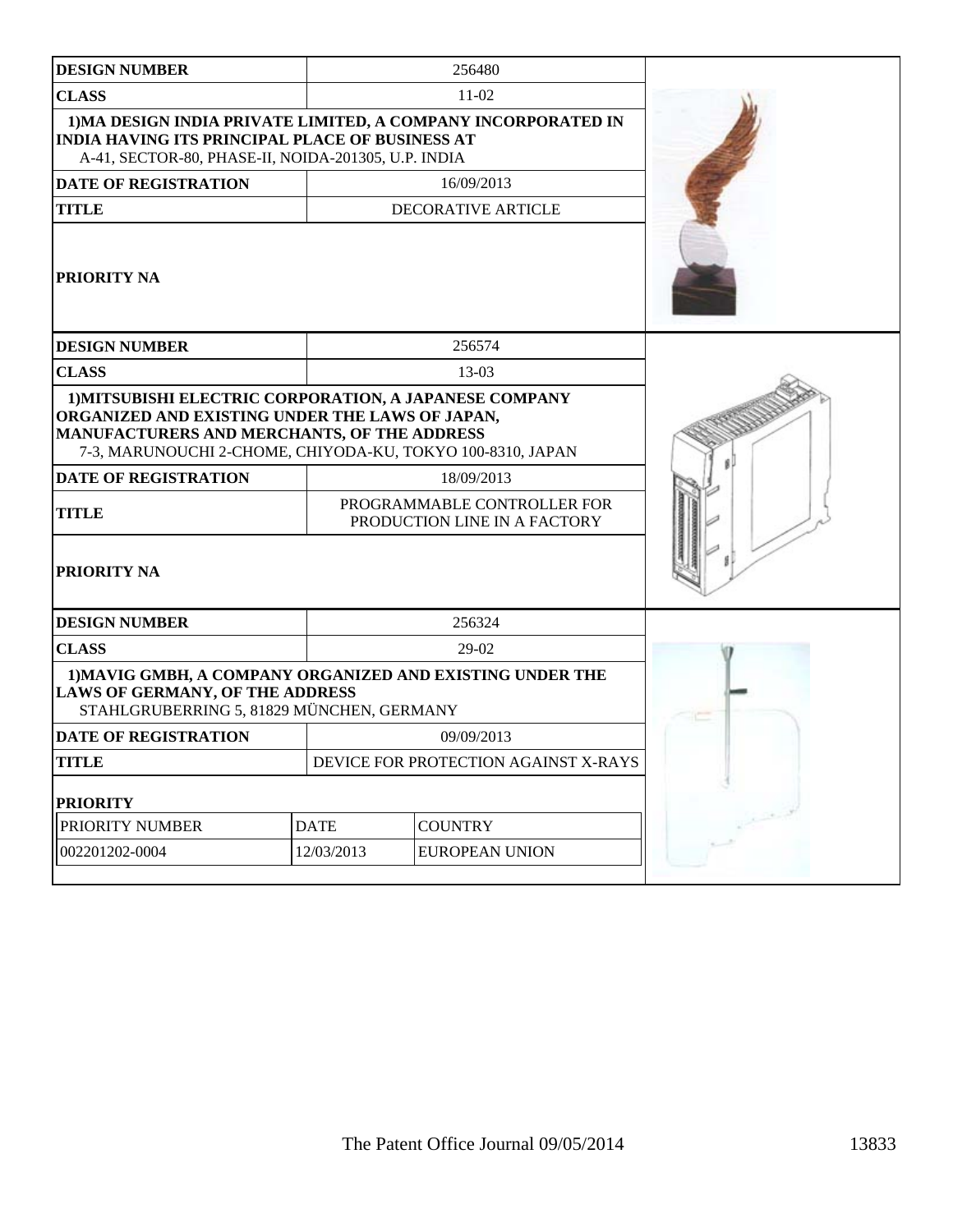| <b>DESIGN NUMBER</b>                                                                                                                                                           |             | 255718                          |  |
|--------------------------------------------------------------------------------------------------------------------------------------------------------------------------------|-------------|---------------------------------|--|
| <b>CLASS</b>                                                                                                                                                                   |             | 09-07                           |  |
| 1)GREIF INTERNATIONAL HOLDING BV, A DUTCH COMPANY OF<br>BERGSEWEG 6, VREELAND 3633AK, NETHERLANDS                                                                              |             |                                 |  |
| <b>DATE OF REGISTRATION</b>                                                                                                                                                    |             | 08/08/2013                      |  |
| <b>TITLE</b>                                                                                                                                                                   |             | PRESS-IN INSERT FOR A CONTAINER |  |
| <b>PRIORITY</b>                                                                                                                                                                |             |                                 |  |
| PRIORITY NUMBER                                                                                                                                                                | <b>DATE</b> | <b>COUNTRY</b>                  |  |
| 29/446,450                                                                                                                                                                     | 23/02/2013  | U.S.A.                          |  |
| <b>DESIGN NUMBER</b>                                                                                                                                                           |             | 255820                          |  |
| <b>CLASS</b>                                                                                                                                                                   |             | $26-06$                         |  |
| 1) HONDA MOTOR CO., LTD., A JAPANESE CORPORATION,<br>OF 1-1, MINAMI-AOYAMA 2-CHOME, MINATO-KU, TOKYO, 107-8556 JAPAN                                                           |             |                                 |  |
| <b>DATE OF REGISTRATION</b>                                                                                                                                                    |             | 14/08/2013                      |  |
| <b>TITLE</b>                                                                                                                                                                   |             | TAIL LAMP FOR MOTORCYCLE        |  |
| <b>PRIORITY</b>                                                                                                                                                                |             |                                 |  |
| PRIORITY NUMBER                                                                                                                                                                | <b>DATE</b> | <b>COUNTRY</b>                  |  |
| 2013-003550                                                                                                                                                                    | 21/02/2013  | <b>JAPAN</b>                    |  |
| <b>DESIGN NUMBER</b>                                                                                                                                                           |             | 255325                          |  |
| <b>CLASS</b>                                                                                                                                                                   |             | $07-03$                         |  |
| 1) MA DESIGN INDIA PRIVATE LIMITED, A COMPANY INCORPORATED IN<br><b>INDIA HAVING ITS PRINCIPAL PLACE OF BUSINESS AT</b><br>A-41, SECTOR-80, PHASE-II, NOIDA-201305, U.P. INDIA |             |                                 |  |
| <b>DATE OF REGISTRATION</b>                                                                                                                                                    |             | 18/07/2013                      |  |
| <b>TITLE</b>                                                                                                                                                                   |             | SPOON (FOR SALT)                |  |
| PRIORITY NA                                                                                                                                                                    |             |                                 |  |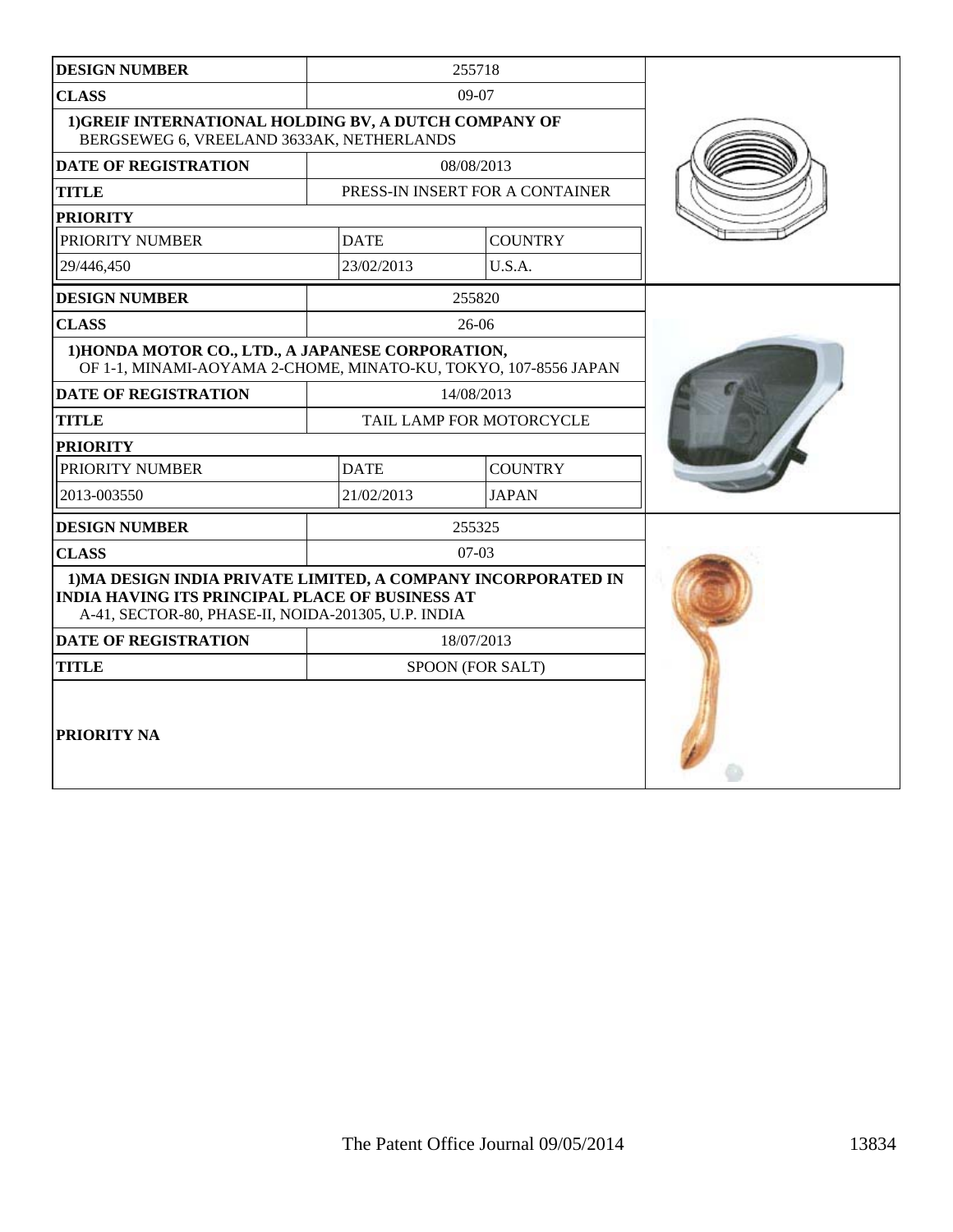| <b>DESIGN NUMBER</b>                                                                                                                                                         |             | 254620                      |  |
|------------------------------------------------------------------------------------------------------------------------------------------------------------------------------|-------------|-----------------------------|--|
| <b>CLASS</b>                                                                                                                                                                 |             | $12 - 16$                   |  |
| 1) TATA MOTORS LIMITED, AN INDIAN COMPANY OF<br>BOMBAY HOUSE, 24 HOMI MODY STREET, HUTATMA CHOWK, MUMBAI<br>400001, INDIA                                                    |             |                             |  |
| <b>DATE OF REGISTRATION</b>                                                                                                                                                  |             | 20/06/2013                  |  |
| <b>TITLE</b>                                                                                                                                                                 |             | FRAME OF FRONT ROW OF A CAR |  |
| PRIORITY NA                                                                                                                                                                  |             |                             |  |
| <b>DESIGN NUMBER</b>                                                                                                                                                         |             | 256811                      |  |
| <b>CLASS</b>                                                                                                                                                                 |             | $12 - 16$                   |  |
| 1) HERO MOTOCORP LIMITED, A COMPANY INCORPORATED UNDER THE<br>INDIAN COMPANIES ACT, HAVING ITS OFFICE AT<br>34, COMMUNITY CENTRE, BASANT LOK, VASANT VIHAR, NEW DELHI-110057 |             |                             |  |
| <b>DATE OF REGISTRATION</b>                                                                                                                                                  |             | 26/09/2013                  |  |
| <b>TITLE</b>                                                                                                                                                                 |             | <b>MOTORCYCLE</b>           |  |
| PRIORITY NA                                                                                                                                                                  |             |                             |  |
| <b>DESIGN NUMBER</b>                                                                                                                                                         |             | 255130                      |  |
| <b>CLASS</b>                                                                                                                                                                 |             | 12-08                       |  |
| 1) VOLVO TRUCK CORPORATION,<br>OF 40508 GOTEBORG, SWEDEN                                                                                                                     |             |                             |  |
| <b>DATE OF REGISTRATION</b>                                                                                                                                                  |             | 11/07/2013                  |  |
| <b>TITLE</b>                                                                                                                                                                 |             | <b>VEHICLE CAB</b>          |  |
| <b>PRIORITY</b>                                                                                                                                                              |             |                             |  |
| PRIORITY NUMBER                                                                                                                                                              | <b>DATE</b> | <b>COUNTRY</b>              |  |
| 002179135-0001                                                                                                                                                               | 06/02/2013  | <b>OHIM</b>                 |  |
|                                                                                                                                                                              |             |                             |  |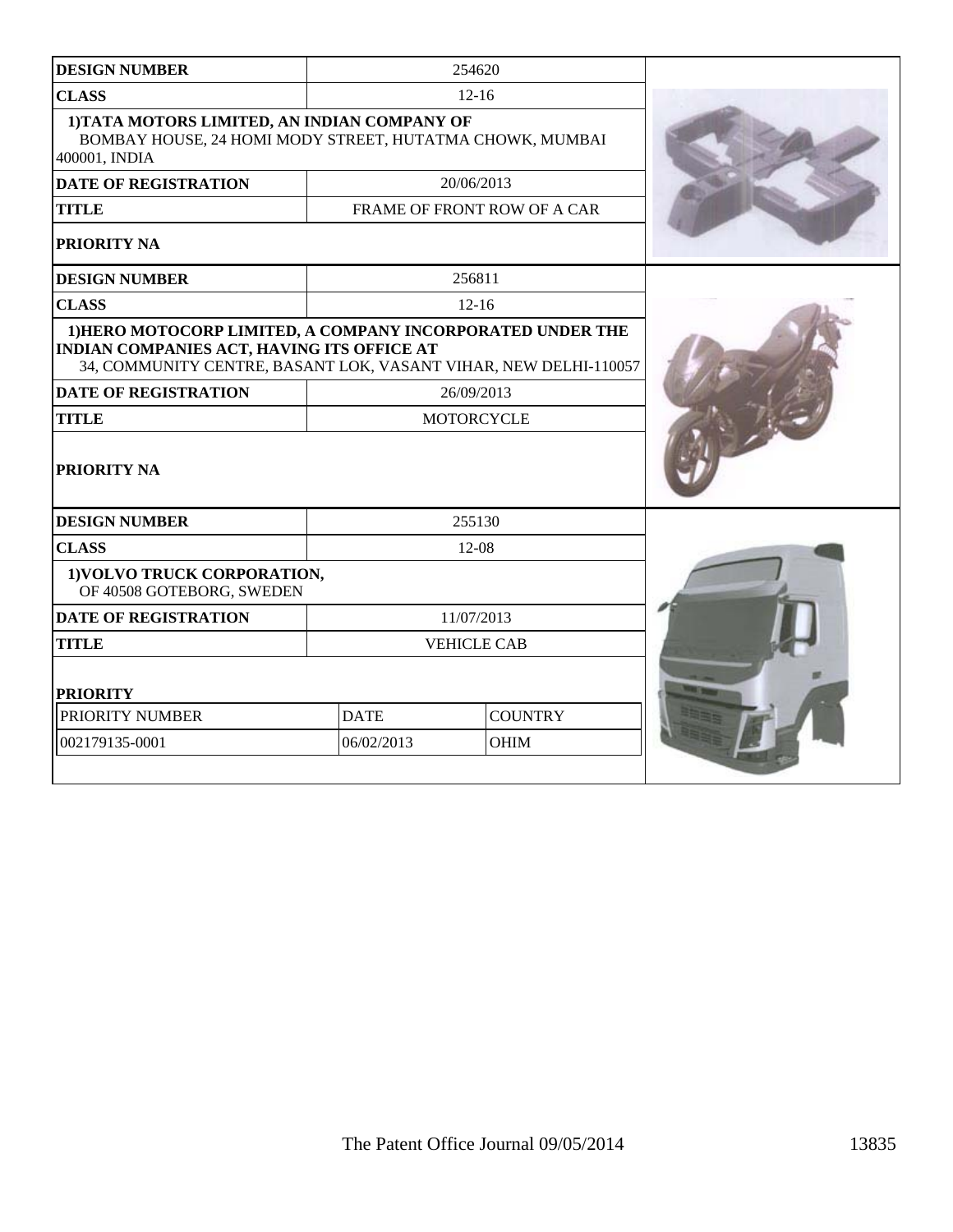| <b>DESIGN NUMBER</b>                                                                                                                                                                                                   |                           | 252370                                                        |  |
|------------------------------------------------------------------------------------------------------------------------------------------------------------------------------------------------------------------------|---------------------------|---------------------------------------------------------------|--|
| <b>CLASS</b>                                                                                                                                                                                                           |                           | $11-02$                                                       |  |
| A PORTUGUESS COMPANY, OF<br>RUA MEM RODRIGUES, 4A, 1400-249 LISBOA, PORTUGAL                                                                                                                                           |                           | 1) QUIZCAMP-FABRICO E COMéRCIO DE PRODUTOS ALIMENTARES, S.A., |  |
| <b>DATE OF REGISTRATION</b>                                                                                                                                                                                            |                           | 15/03/2013                                                    |  |
| <b>TITLE</b>                                                                                                                                                                                                           |                           | <b>CORNER FLOWER POT - CONTAINER</b>                          |  |
| <b>PRIORITY</b><br>PRIORITY NUMBER<br>002104422                                                                                                                                                                        | <b>DATE</b><br>17/09/2012 | <b>COUNTRY</b><br><b>EUROPEAN UNION</b>                       |  |
| <b>DESIGN NUMBER</b>                                                                                                                                                                                                   |                           | 256478                                                        |  |
| <b>CLASS</b>                                                                                                                                                                                                           |                           | $11-02$                                                       |  |
| <b>INDIA HAVING ITS PRINCIPAL PLACE OF BUSINESS AT</b><br>A-41, SECTOR-80, PHASE-II, NOIDA-201305, U.P. INDIA                                                                                                          |                           | 1) MA DESIGN INDIA PRIVATE LIMITED, A COMPANY INCORPORATED IN |  |
| <b>DATE OF REGISTRATION</b>                                                                                                                                                                                            |                           | 16/09/2013                                                    |  |
| <b>TITLE</b>                                                                                                                                                                                                           |                           | <b>DECORATIVE ARTICLE</b>                                     |  |
| <b>PRIORITY NA</b>                                                                                                                                                                                                     |                           |                                                               |  |
| <b>DESIGN NUMBER</b>                                                                                                                                                                                                   |                           | 256572                                                        |  |
| <b>CLASS</b>                                                                                                                                                                                                           |                           | 13-03                                                         |  |
| 1) MITSUBISHI ELECTRIC CORPORATION, A JAPANESE COMPANY<br>ORGANIZED AND EXISTING UNDER THE LAWS OF JAPAN,<br>MANUFACTURERS AND MERCHANTS, OF THE ADDRESS<br>7-3, MARUNOUCHI 2-CHOME, CHIYODA-KU, TOKYO 100-8310, JAPAN |                           |                                                               |  |
| <b>DATE OF REGISTRATION</b>                                                                                                                                                                                            |                           | 18/09/2013                                                    |  |
| <b>TITLE</b>                                                                                                                                                                                                           |                           |                                                               |  |
| PRIORITY NA                                                                                                                                                                                                            |                           |                                                               |  |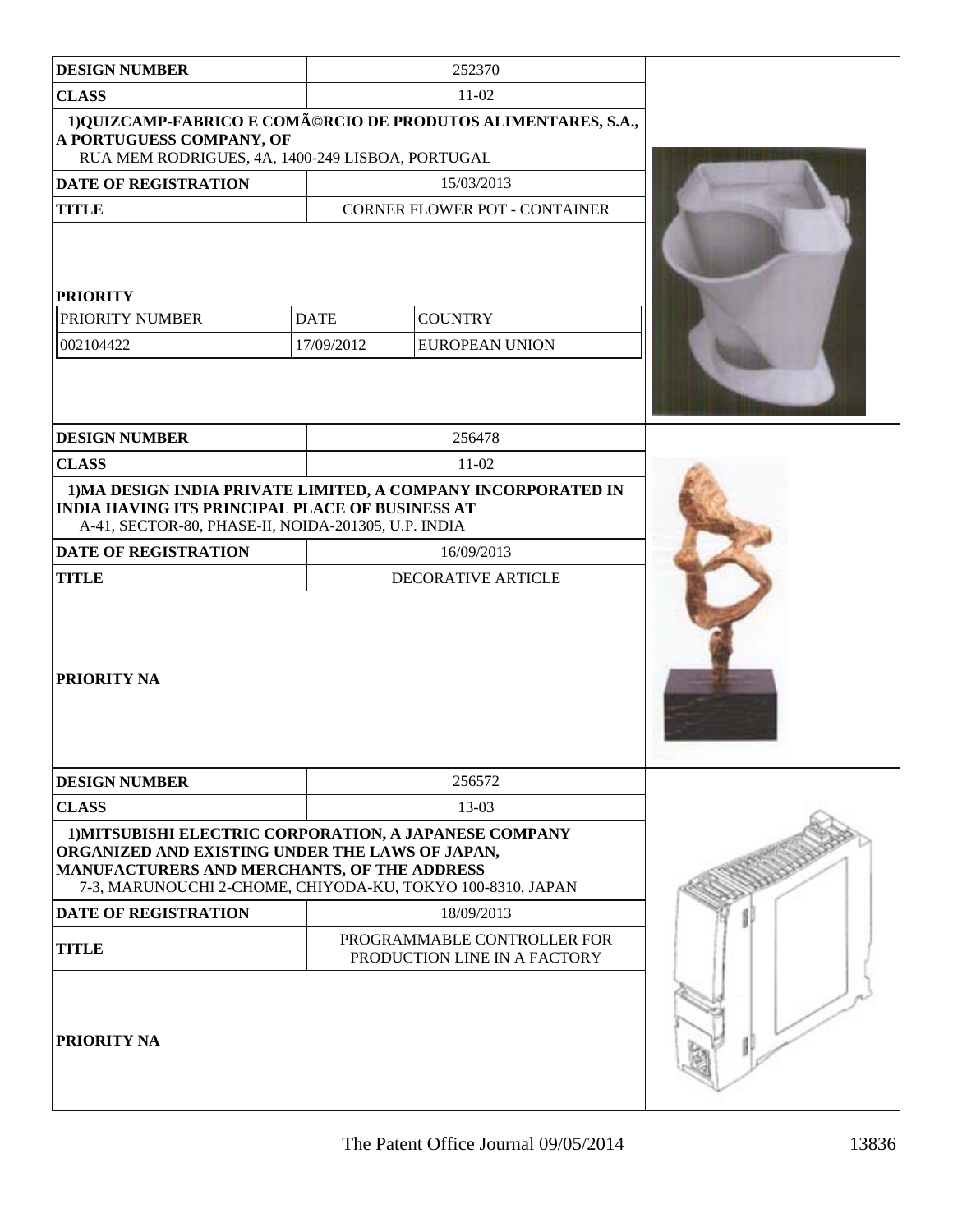| <b>DESIGN NUMBER</b>                                                                                                                             |             | 253495                                                   |  |
|--------------------------------------------------------------------------------------------------------------------------------------------------|-------------|----------------------------------------------------------|--|
| <b>CLASS</b>                                                                                                                                     |             | $12 - 15$                                                |  |
| AND EXISTING UNDER THE LAWS OF JAPAN, MANUFACTURES AND<br><b>MERCHANTS, OF</b><br>10-1, KYOBASHI 1-CHOME, CHUO-KU, TOKYO 104-8340, JAPAN         |             | 1) BRIDGESTONE CORPORATION, A JAPANESE COMPANY ORGANIZED |  |
| <b>DATE OF REGISTRATION</b>                                                                                                                      |             | 29/04/2013                                               |  |
| <b>TITLE</b>                                                                                                                                     |             | <b>TIRE</b>                                              |  |
| PRIORITY NA                                                                                                                                      |             |                                                          |  |
| <b>DESIGN NUMBER</b>                                                                                                                             |             | 256322                                                   |  |
| <b>CLASS</b>                                                                                                                                     |             | 29-02                                                    |  |
| 1) MAVIG GMBH, A COMPANY ORGANIZED AND EXISTING UNDER THE<br><b>LAWS OF GERMANY, OF THE ADDRESS</b><br>STAHLGRUBERRING 5, 81829 MÜNCHEN, GERMANY |             |                                                          |  |
| <b>DATE OF REGISTRATION</b>                                                                                                                      |             | 09/09/2013                                               |  |
| <b>TITLE</b>                                                                                                                                     |             | DEVICE FOR PROTECTION AGAINST X-RAYS                     |  |
| <b>PRIORITY</b>                                                                                                                                  |             |                                                          |  |
| PRIORITY NUMBER                                                                                                                                  | <b>DATE</b> | <b>COUNTRY</b>                                           |  |
| 002201202-0002                                                                                                                                   | 12/03/2013  | <b>EUROPEAN UNION</b>                                    |  |
| <b>DESIGN NUMBER</b>                                                                                                                             |             | 255271                                                   |  |
| <b>CLASS</b>                                                                                                                                     |             | $02 - 06$                                                |  |
| 1) NATIONAL INSTITUTE OF DESIGN LOCATED AT<br>PALDI, AHMEDABAD-380007, GUJARAT, HAVING NATIONALITY AS INDIAN                                     |             |                                                          |  |
| <b>DATE OF REGISTRATION</b>                                                                                                                      |             | 16/07/2013                                               |  |
| <b>TITLE</b>                                                                                                                                     |             | <b>CAR WASHING GLOVE</b>                                 |  |
| PRIORITY NA                                                                                                                                      |             |                                                          |  |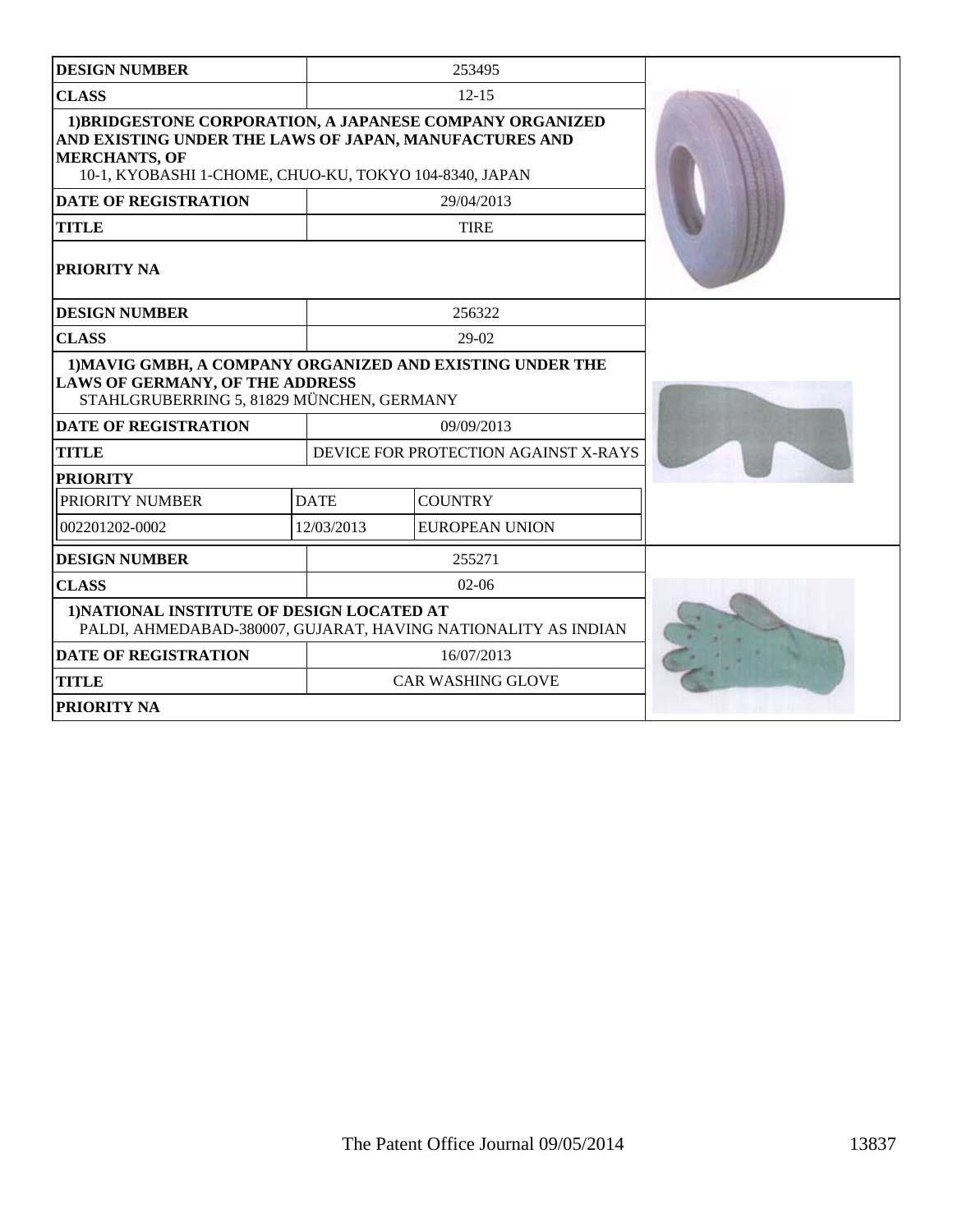| <b>DESIGN NUMBER</b>                                                                                                                                                           |                                     | 256420                    |  |
|--------------------------------------------------------------------------------------------------------------------------------------------------------------------------------|-------------------------------------|---------------------------|--|
| <b>CLASS</b>                                                                                                                                                                   |                                     | 19-99                     |  |
| 1) MAHESH PARSANA, INDIAN NATIONAL,<br>OF 402 SUKEN APARTMENT, LIMBUDIWADI MAIN ROAD, RAJKOT360005,<br><b>GUJARAT, INDIA</b>                                                   |                                     |                           |  |
| <b>DATE OF REGISTRATION</b>                                                                                                                                                    |                                     | 13/09/2013                |  |
| <b>TITLE</b>                                                                                                                                                                   |                                     | <b>CLIP</b>               |  |
| <b>PRIORITY NA</b>                                                                                                                                                             |                                     |                           |  |
| <b>DESIGN NUMBER</b>                                                                                                                                                           |                                     | 256485                    |  |
| <b>CLASS</b>                                                                                                                                                                   |                                     | $11-02$                   |  |
| 1) MA DESIGN INDIA PRIVATE LIMITED, A COMPANY INCORPORATED IN<br><b>INDIA HAVING ITS PRINCIPAL PLACE OF BUSINESS AT</b><br>A-41, SECTOR-80, PHASE-II, NOIDA-201305, U.P. INDIA |                                     |                           |  |
| <b>DATE OF REGISTRATION</b>                                                                                                                                                    |                                     |                           |  |
| <b>TITLE</b>                                                                                                                                                                   |                                     | <b>DECORATIVE ARTICLE</b> |  |
| <b>PRIORITY NA</b>                                                                                                                                                             |                                     |                           |  |
| <b>DESIGN NUMBER</b>                                                                                                                                                           |                                     | 256624                    |  |
| <b>CLASS</b>                                                                                                                                                                   |                                     | 15-02                     |  |
| 1)GOODWIN INTERNATIONAL LIMITED, OF<br>IVY HOUSE FOUNDRY, HANLEY STOKE-ON-TRENT, ST1 3NR, UNITED<br>KINGDOM; NATIONALITY: UNITED KINGDOM                                       |                                     |                           |  |
| <b>DATE OF REGISTRATION</b>                                                                                                                                                    | 19/09/2013                          |                           |  |
| <b>TITLE</b>                                                                                                                                                                   | <b>PUMP</b>                         |                           |  |
| <b>PRIORITY</b>                                                                                                                                                                |                                     |                           |  |
| PRIORITY NUMBER                                                                                                                                                                | <b>DATE</b>                         | <b>COUNTRY</b>            |  |
| EP001379309-001                                                                                                                                                                | 26/07/2013<br><b>EUROPEAN UNION</b> |                           |  |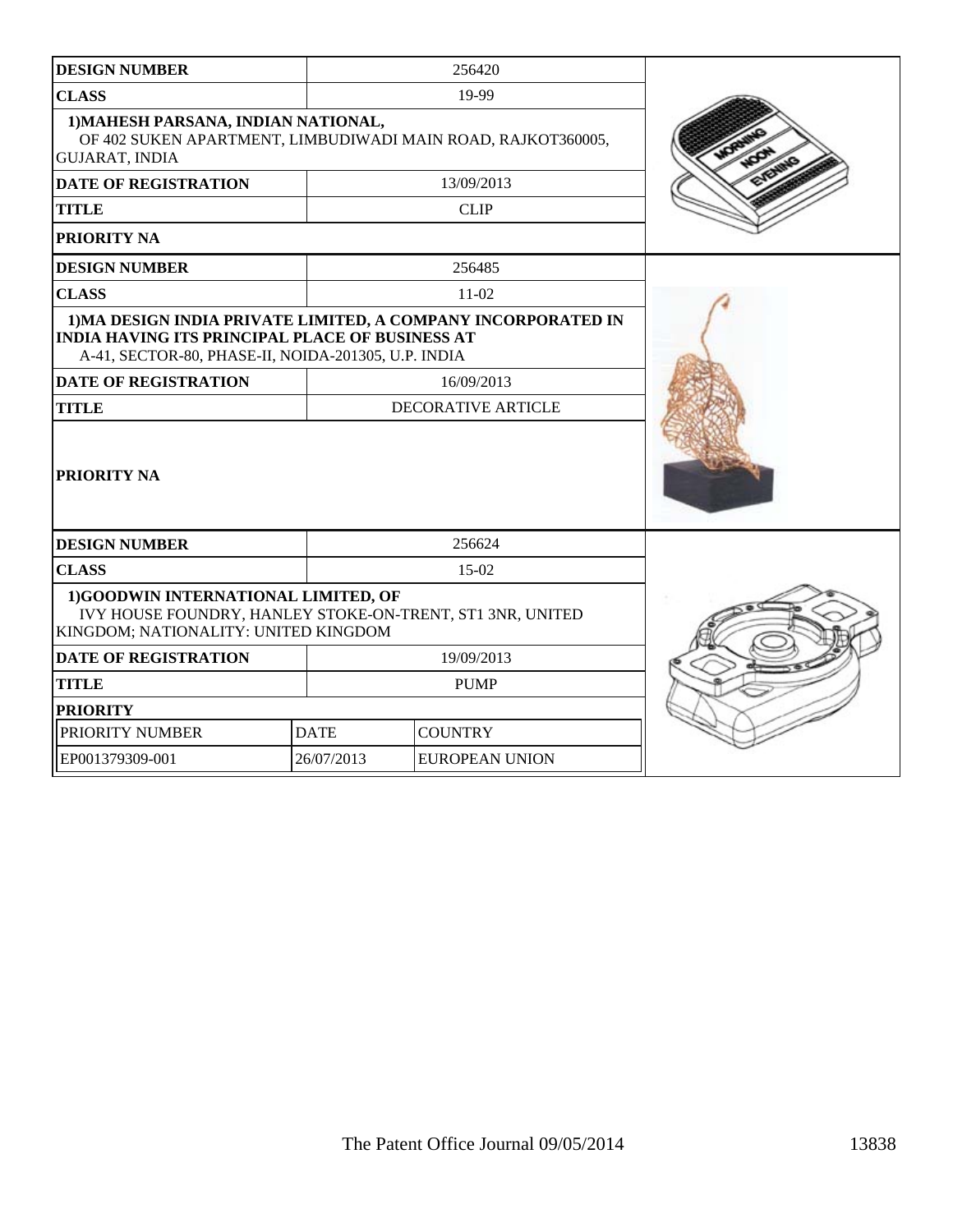| <b>DESIGN NUMBER</b>                                                                                                                                                                                                 |                  | 254258            |  |
|----------------------------------------------------------------------------------------------------------------------------------------------------------------------------------------------------------------------|------------------|-------------------|--|
| <b>CLASS</b>                                                                                                                                                                                                         |                  | 23-04             |  |
| 1) SRI GOWTHAMI ENTERPRISES,<br>8-3-31 HASTINAPURAM, NORTH EXTN., SAGAR ROAD, RR DIST.<br>HYDERABAD-79 WHOSE PROPRIETOR IS KAVETI GIRIDHAR, WHO IS AN INDIAN<br><b>BY NATIONALITY</b><br><b>DATE OF REGISTRATION</b> |                  | 04/06/2013        |  |
| <b>TITLE</b>                                                                                                                                                                                                         |                  | <b>AIR COOLER</b> |  |
| <b>PRIORITY NA</b>                                                                                                                                                                                                   |                  |                   |  |
| <b>DESIGN NUMBER</b>                                                                                                                                                                                                 |                  | 256382            |  |
| <b>CLASS</b>                                                                                                                                                                                                         |                  | $24-02$           |  |
| 1) OMRON HEALTHCARE CO., LTD., A COMPANY ORGANIZED AND<br>EXISTING UNDER THE LAWS OF JAPAN,<br>OF 53, KUNOTSUBO, TERADO-CHO, MUKO-SHI, KYOTO 617-0002, JAPAN                                                         |                  |                   |  |
| <b>DATE OF REGISTRATION</b>                                                                                                                                                                                          | 11/09/2013       |                   |  |
| <b>TITLE</b>                                                                                                                                                                                                         | SPHYGMOMANOMETER |                   |  |
| <b>PRIORITY</b>                                                                                                                                                                                                      |                  |                   |  |
| PRIORITY NUMBER                                                                                                                                                                                                      | <b>DATE</b>      | <b>COUNTRY</b>    |  |
| 2013-005983                                                                                                                                                                                                          | 18/03/2013       | <b>JAPAN</b>      |  |
| <b>DESIGN NUMBER</b>                                                                                                                                                                                                 |                  | 245569            |  |
| <b>CLASS</b>                                                                                                                                                                                                         |                  | $09-01$           |  |
| 1) KAHLUA AG., A SWISS COMPANY,<br>C/O TESTATORIS AG, TOPFERSTRASSE 5, 6004 LUCERNE, SWITZERLAND                                                                                                                     |                  |                   |  |
| <b>DATE OF REGISTRATION</b>                                                                                                                                                                                          |                  | 25/05/2012        |  |
| <b>TITLE</b>                                                                                                                                                                                                         |                  | <b>BOTTLE</b>     |  |
| PRIORITY NA                                                                                                                                                                                                          |                  |                   |  |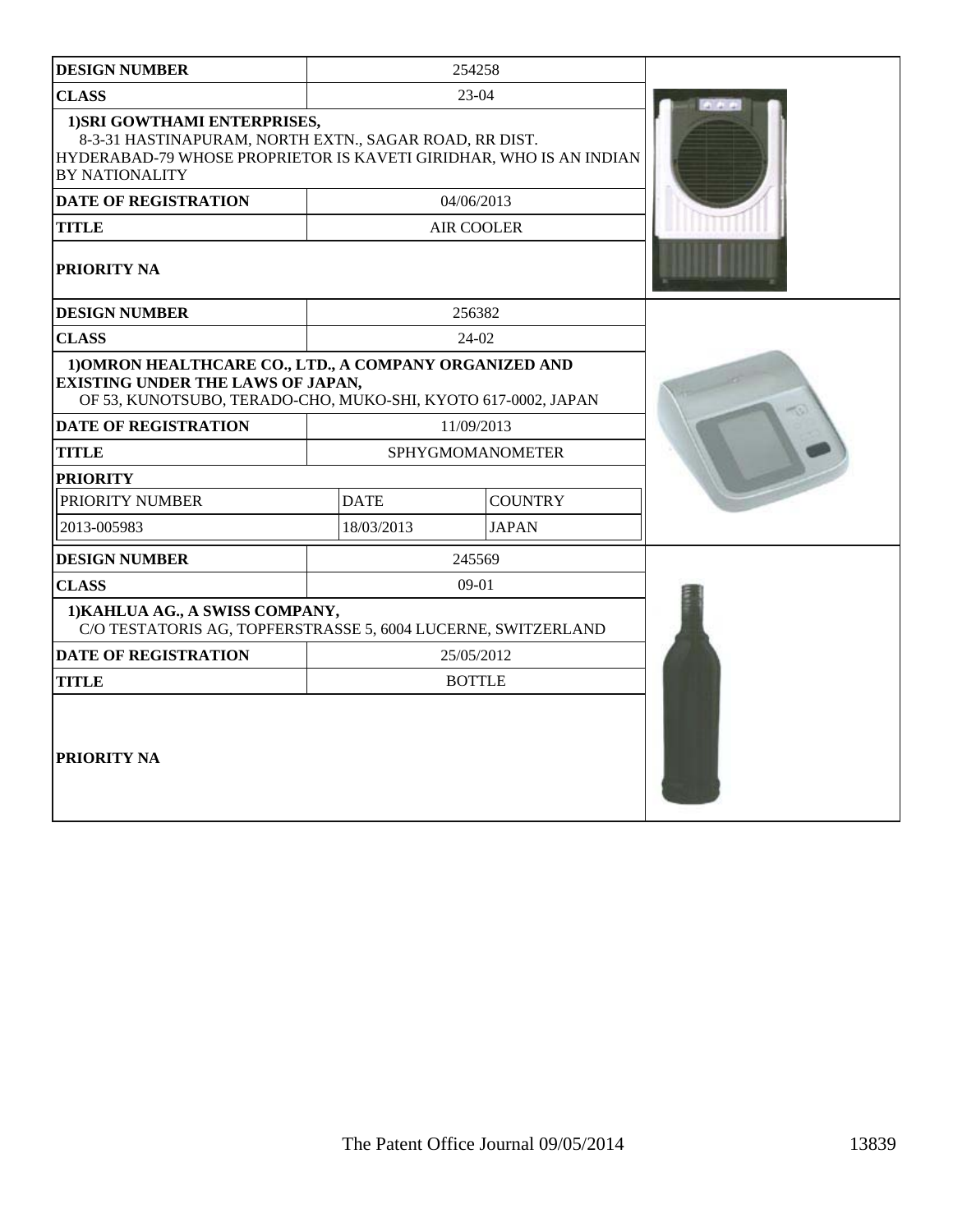| <b>DESIGN NUMBER</b>                                                                                                                                                                            |             | 256482                        |  |
|-------------------------------------------------------------------------------------------------------------------------------------------------------------------------------------------------|-------------|-------------------------------|--|
| <b>CLASS</b>                                                                                                                                                                                    |             | 11-02                         |  |
| 1) MA DESIGN INDIA PRIVATE LIMITED, A COMPANY INCORPORATED IN<br><b>INDIA HAVING ITS PRINCIPAL PLACE OF BUSINESS AT</b><br>A-41, SECTOR-80, PHASE-II, NOIDA-201305, U.P. INDIA                  |             |                               |  |
| <b>DATE OF REGISTRATION</b>                                                                                                                                                                     |             | 16/09/2013                    |  |
| <b>TITLE</b>                                                                                                                                                                                    |             | DECORATIVE ARTICLE            |  |
| <b>PRIORITY NA</b>                                                                                                                                                                              |             |                               |  |
| <b>DESIGN NUMBER</b>                                                                                                                                                                            |             | 249397                        |  |
| <b>CLASS</b>                                                                                                                                                                                    |             | 24-04                         |  |
| 1) NOURI E. HAKIM A CITIZEN OF UNITED STATES OF AMERICA<br>OF THE ADDRESS:<br>3030 AURORA AVENUE, MONROE, LA-71201, UNITED STATES OF<br><b>AMERICA</b>                                          |             |                               |  |
| <b>DATE OF REGISTRATION</b>                                                                                                                                                                     |             | 09/11/2012                    |  |
| <b>TITLE</b>                                                                                                                                                                                    |             | PACIFIER FOR SOOTHING INFANTS |  |
| <b>PRIORITY</b>                                                                                                                                                                                 |             |                               |  |
| PRIORITY NUMBER                                                                                                                                                                                 | <b>DATE</b> | <b>COUNTRY</b>                |  |
| 29/420,731                                                                                                                                                                                      | 11/05/2012  | U.S.A.                        |  |
|                                                                                                                                                                                                 |             |                               |  |
| <b>DESIGN NUMBER</b>                                                                                                                                                                            |             | 254945                        |  |
| <b>CLASS</b>                                                                                                                                                                                    |             | 15-07                         |  |
| 1) BLUE STAR LIMITED, A COMPANY INCORPORATED UNDER THE<br><b>COMPANIES ACT, 1956 WHOSE ADDRESS IS</b><br>KASTURI BUILDINGS, MOHAN T. ADVANI CHOWK, JAMSHEDJI TATA ROAD,<br><b>MUMBAI 400020</b> |             |                               |  |
| DATE OF REGISTRATION                                                                                                                                                                            |             | 02/07/2013                    |  |
| <b>TITLE</b>                                                                                                                                                                                    |             | <b>FREEZER</b>                |  |
| PRIORITY NA                                                                                                                                                                                     |             |                               |  |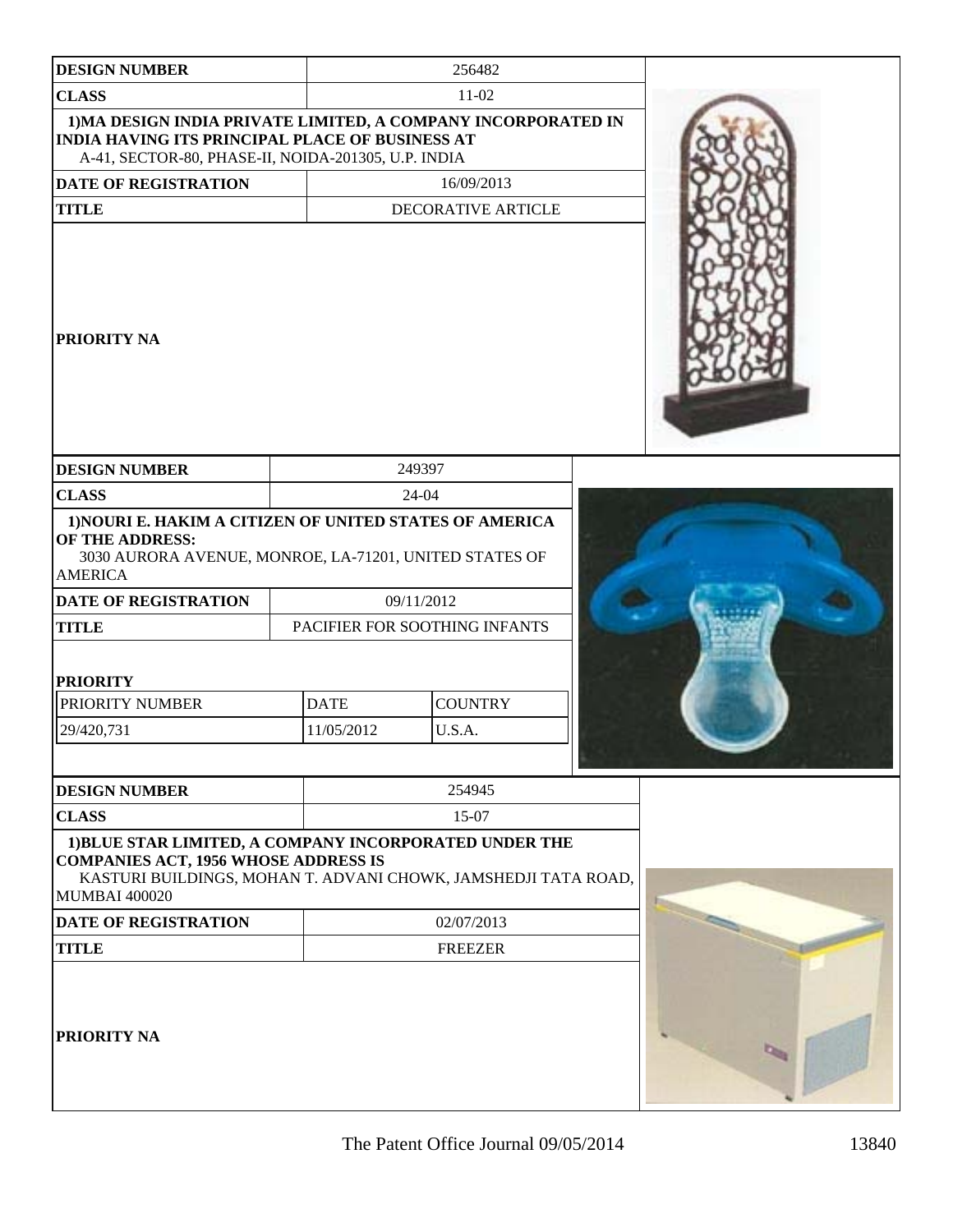| <b>DESIGN NUMBER</b>                                                                                                                                                                                                                                               |                               | 254044               |  |
|--------------------------------------------------------------------------------------------------------------------------------------------------------------------------------------------------------------------------------------------------------------------|-------------------------------|----------------------|--|
| <b>CLASS</b>                                                                                                                                                                                                                                                       | $07-02$                       |                      |  |
| 1) SH. SURENDER SINGH (INDIVIDUAL), NATIONALITY INDIAN TRADING AS<br>M/S BHUPINDER SINGH & SONS (PROPRIETORSHIP FIRM) WHOSE<br><b>REGISTERED ADDRESS AT</b><br>PLOT NO. 24, STREET NO.-03, RAJENDER NAGAR, INDUSTRIAL AREA,<br>SAHIBABAD, GHAZIABAD, UTTAR PRADESH |                               |                      |  |
| <b>DATE OF REGISTRATION</b>                                                                                                                                                                                                                                        |                               | 23/05/2013           |  |
| <b>TITLE</b>                                                                                                                                                                                                                                                       |                               | <b>COOKING PLATE</b> |  |
| <b>PRIORITY NA</b>                                                                                                                                                                                                                                                 |                               |                      |  |
| <b>DESIGN NUMBER</b>                                                                                                                                                                                                                                               |                               | 256422               |  |
| <b>CLASS</b>                                                                                                                                                                                                                                                       |                               | $12 - 16$            |  |
| 1) HERO MOTOCORP LIMITED, A COMPANY INCORPORATED UNDER THE<br>INDIAN COMPANIES ACT, HAVING ITS OFFICE AT<br>34, COMMUNITY CENTRE, BASANT LOK, VASANT VIHAR, NEW DELHI-110057                                                                                       |                               |                      |  |
| <b>DATE OF REGISTRATION</b>                                                                                                                                                                                                                                        |                               |                      |  |
| <b>TITLE</b><br><b>TAIL LIGHT</b>                                                                                                                                                                                                                                  |                               |                      |  |
| <b>PRIORITY NA</b>                                                                                                                                                                                                                                                 |                               |                      |  |
| <b>DESIGN NUMBER</b>                                                                                                                                                                                                                                               |                               | 256625               |  |
| <b>CLASS</b>                                                                                                                                                                                                                                                       |                               | $15-02$              |  |
| 1)GOODWIN INTERNATIONAL LIMITED, OF<br>IVY HOUSE FOUNDRY, HANLEY STOKE-ON-TRENT, ST1 3NR, UNITED<br>KINGDOM; NATIONALITY: UNITED KINGDOM                                                                                                                           |                               |                      |  |
| <b>DATE OF REGISTRATION</b>                                                                                                                                                                                                                                        |                               |                      |  |
| <b>TITLE</b>                                                                                                                                                                                                                                                       |                               | <b>PUMP</b>          |  |
| <b>PRIORITY</b>                                                                                                                                                                                                                                                    |                               |                      |  |
| PRIORITY NUMBER                                                                                                                                                                                                                                                    | <b>DATE</b><br><b>COUNTRY</b> |                      |  |
| EP001379309-002                                                                                                                                                                                                                                                    | 26/07/2013                    | EUROPEAN UNION       |  |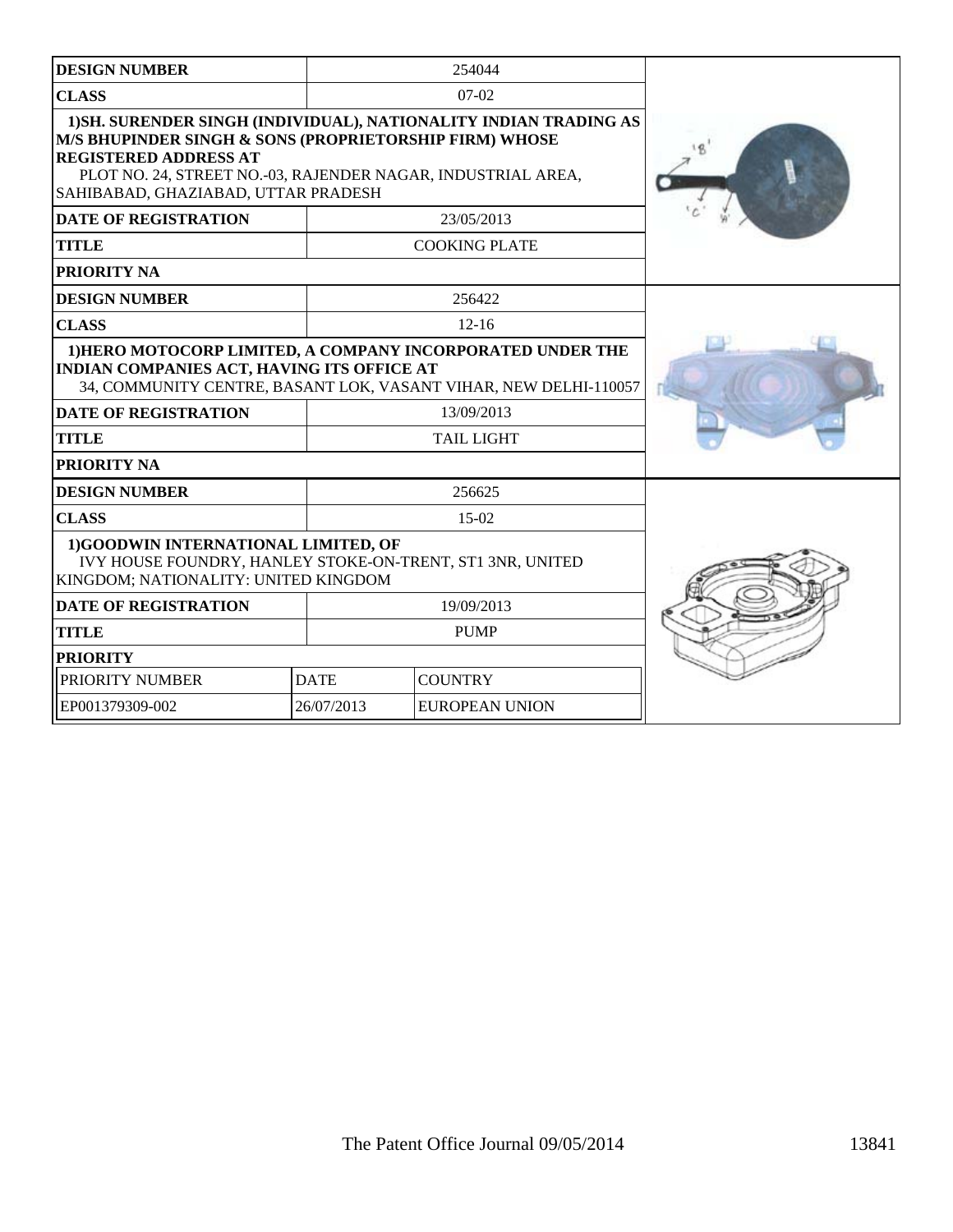| <b>DESIGN NUMBER</b>                                                                                                                                                                                                                   |                               | 255544                    |  |
|----------------------------------------------------------------------------------------------------------------------------------------------------------------------------------------------------------------------------------------|-------------------------------|---------------------------|--|
| <b>CLASS</b>                                                                                                                                                                                                                           |                               | 31-00                     |  |
| 1) THE COCA-COLA COMPANY, A CORPORATION ORGANIZED AND<br><b>EXISTING UNDER THE LAWS OF THE STATE OF DELAWARE HAVING AN</b><br><b>OFFICE AT</b><br>ONE COCA-COLA PLAZA NW, ATLANTA, GEORGIA 30313, USA                                  |                               |                           |  |
| <b>DATE OF REGISTRATION</b>                                                                                                                                                                                                            |                               | 31/07/2013                |  |
| <b>TITLE</b>                                                                                                                                                                                                                           |                               | <b>BEVERAGE DISPENSER</b> |  |
| <b>PRIORITY</b>                                                                                                                                                                                                                        |                               |                           |  |
| PRIORITY NUMBER                                                                                                                                                                                                                        | <b>DATE</b>                   | <b>COUNTRY</b>            |  |
| 29/444,697                                                                                                                                                                                                                             | 01/02/2013                    | U.S.A.                    |  |
| <b>DESIGN NUMBER</b>                                                                                                                                                                                                                   |                               | 253515                    |  |
| <b>CLASS</b>                                                                                                                                                                                                                           |                               | 19-06                     |  |
| NAME AND STYLE OF M/S. ZENITH METAPLAST PVT. LTD. (A COMPANY<br>REGISTERED UNDER THE INDIAN COMPANIES ACT, 1956) HAVING ITS<br>PRINCIPAL PLACE OF BUSINESS ADDRESS AT<br>F-18, MIDC, SATPUR, NASHIK-422007, MAHARASHTRA, INDIA         |                               |                           |  |
| <b>DATE OF REGISTRATION</b>                                                                                                                                                                                                            | 30/04/2013                    |                           |  |
| <b>TITLE</b>                                                                                                                                                                                                                           |                               | <b>PEN</b>                |  |
| PRIORITY NA                                                                                                                                                                                                                            |                               |                           |  |
| <b>DESIGN NUMBER</b>                                                                                                                                                                                                                   |                               | 256756                    |  |
| <b>CLASS</b>                                                                                                                                                                                                                           |                               | 28-03                     |  |
| 1) KONINKLIJKE PHILIPS N.V., A COMPANY ORGANIZED AND EXISTING<br>UNDER THE LAWS OF THE KINGDOM OF THE NETHERLANDS, RESIDING AT<br>EINDHOVEN,<br>WHOSE POST-OFFICE ADDRESS IS HIGH TECH CAMPUS 5, 5656 AE<br>EINDHOVEN, THE NETHERLANDS |                               |                           |  |
| DATE OF REGISTRATION                                                                                                                                                                                                                   |                               | 25/09/2013                |  |
| <b>TITLE</b>                                                                                                                                                                                                                           | <b>SHAVING HEAD UNIT</b>      |                           |  |
| <b>PRIORITY</b>                                                                                                                                                                                                                        |                               |                           |  |
| PRIORITY NUMBER                                                                                                                                                                                                                        | <b>DATE</b><br><b>COUNTRY</b> |                           |  |
| 002225938-0001                                                                                                                                                                                                                         | 23/04/2013<br><b>OHIM</b>     |                           |  |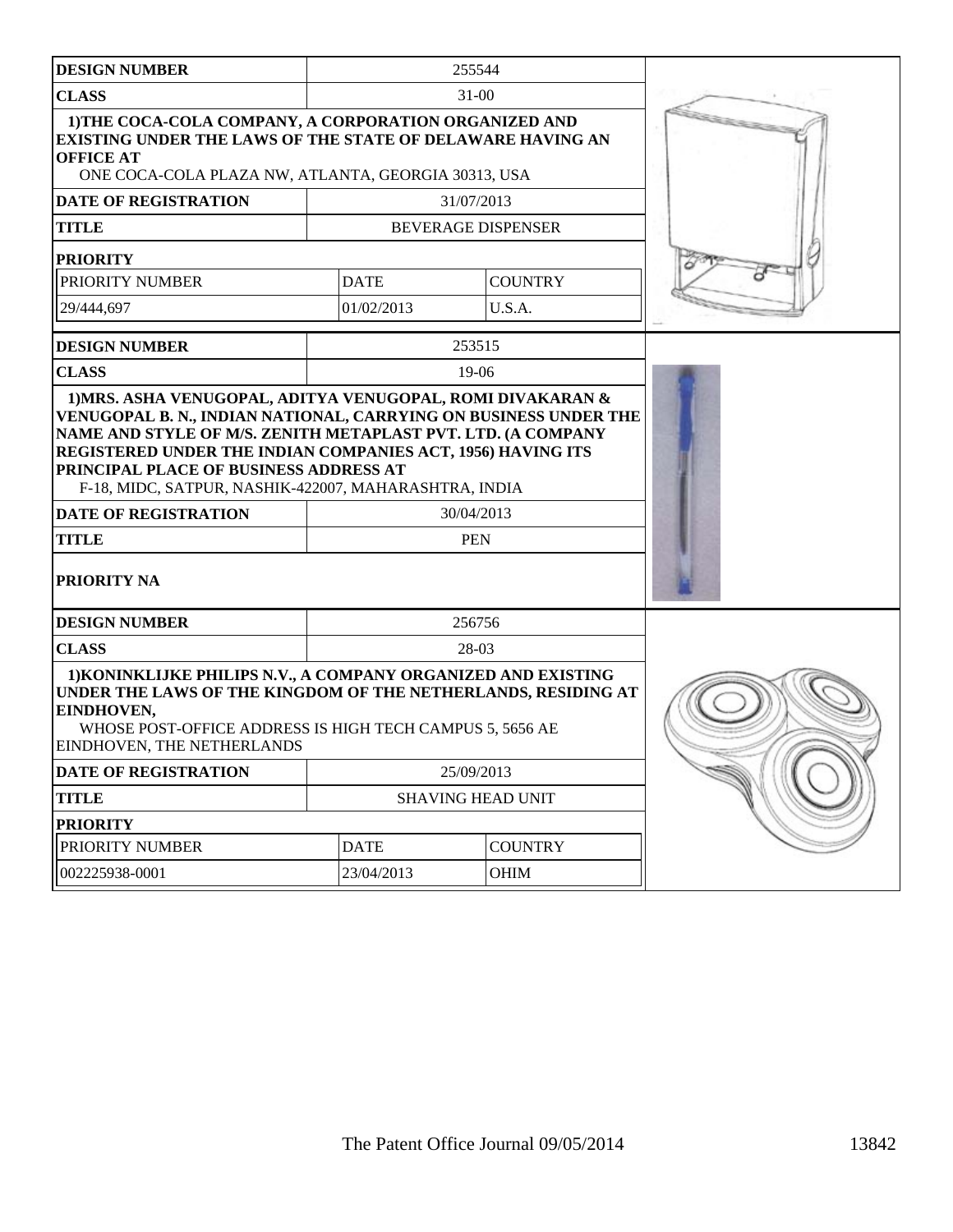| <b>DESIGN NUMBER</b>                                                                                                                                                                                                          | 253207                                                                                                                          |  |
|-------------------------------------------------------------------------------------------------------------------------------------------------------------------------------------------------------------------------------|---------------------------------------------------------------------------------------------------------------------------------|--|
| <b>CLASS</b>                                                                                                                                                                                                                  | $13-03$                                                                                                                         |  |
| <b>ADDRESS:</b><br>806-0004, JAPAN                                                                                                                                                                                            | 1) KABUSHIKI KAISHA YASKAWA DENKI A JAPANESE COMPANY OF THE<br>2-1, KUROSAKI-SHIROISHI, YAHATANISHI-KU, KITAKYUSHU-SHI, FUKUOKA |  |
| <b>DATE OF REGISTRATION</b>                                                                                                                                                                                                   | 17/04/2013                                                                                                                      |  |
| <b>TITLE</b>                                                                                                                                                                                                                  | <b>ROBOT CONTROLLER</b>                                                                                                         |  |
| PRIORITY NA                                                                                                                                                                                                                   |                                                                                                                                 |  |
| <b>DESIGN NUMBER</b>                                                                                                                                                                                                          | 256487                                                                                                                          |  |
| <b>CLASS</b>                                                                                                                                                                                                                  | $11-02$                                                                                                                         |  |
| 1) MA DESIGN INDIA PRIVATE LIMITED, A COMPANY INCORPORATED IN<br><b>INDIA HAVING ITS PRINCIPAL PLACE OF BUSINESS AT</b><br>A-41, SECTOR-80, PHASE-II, NOIDA-201305, U.P. INDIA<br><b>DATE OF REGISTRATION</b><br><b>TITLE</b> |                                                                                                                                 |  |
| PRIORITY NA<br><b>DESIGN NUMBER</b>                                                                                                                                                                                           | 256545                                                                                                                          |  |
| <b>CLASS</b>                                                                                                                                                                                                                  | $06-02$                                                                                                                         |  |
| 1)GODREJ & BOYCE MFG. CO. LTD., AN INDIAN COMPANY<br><b>INCORPORATED UNDER THE COMPANIES ACT 1913,</b><br>OF GODREJ INTERIO, PLANT 4, PIROJSHANAGER, VIKHROLI (WEST),<br>MUMBAI-400079, INDIA                                 |                                                                                                                                 |  |
| <b>DATE OF REGISTRATION</b>                                                                                                                                                                                                   | 17/09/2013                                                                                                                      |  |
| <b>TITLE</b>                                                                                                                                                                                                                  | <b>BED</b>                                                                                                                      |  |
| <b>PRIORITY NA</b>                                                                                                                                                                                                            |                                                                                                                                 |  |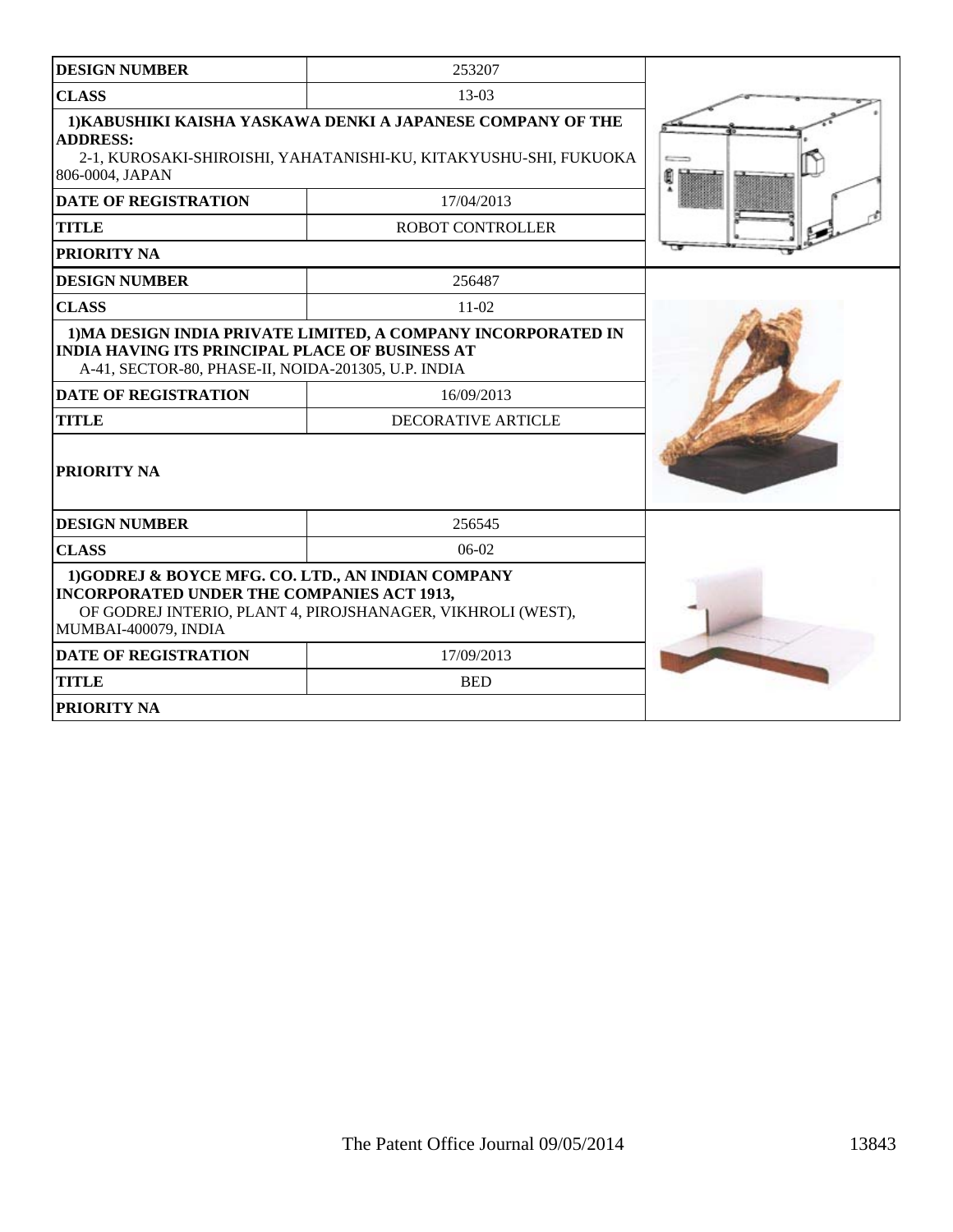| <b>DESIGN NUMBER</b>                                                                                                                                                                                  |             |                           |                  | 255545                        |  |
|-------------------------------------------------------------------------------------------------------------------------------------------------------------------------------------------------------|-------------|---------------------------|------------------|-------------------------------|--|
| <b>CLASS</b>                                                                                                                                                                                          |             | 31-00                     |                  |                               |  |
| 1) THE COCA-COLA COMPANY, A CORPORATION ORGANIZED AND<br><b>EXISTING UNDER THE LAWS OF THE STATE OF DELAWARE HAVING AN</b><br><b>OFFICE AT</b><br>ONE COCA-COLA PLAZA NW, ATLANTA, GEORGIA 30313, USA |             |                           |                  |                               |  |
| <b>DATE OF REGISTRATION</b>                                                                                                                                                                           |             |                           |                  | 31/07/2013                    |  |
| <b>TITLE</b>                                                                                                                                                                                          |             |                           |                  | <b>BEVERAGE DISPENSER</b>     |  |
| <b>PRIORITY</b>                                                                                                                                                                                       |             |                           |                  |                               |  |
| PRIORITY NUMBER                                                                                                                                                                                       |             | <b>DATE</b>               |                  | <b>COUNTRY</b>                |  |
| 29/444,699                                                                                                                                                                                            |             | 01/02/2013                |                  | U.S.A.                        |  |
|                                                                                                                                                                                                       |             |                           |                  |                               |  |
| <b>DESIGN NUMBER</b>                                                                                                                                                                                  |             |                           | 252014           |                               |  |
| <b>CLASS</b>                                                                                                                                                                                          |             |                           | 26-06            |                               |  |
| ORGANIZED AND EXISTING UNDER THE LAWS OF THE KINGDOM OF<br>THE NETHERLANDS, RESIDING AT<br>EINDHOVEN, WHOSE POST-OFFICE ADDRESS IS HIGH TECH CAMPUS 5,<br>5656 AE EINDHOVEN, THE NETHERLANDS          |             |                           |                  |                               |  |
| <b>DATE OF REGISTRATION</b>                                                                                                                                                                           |             | 04/03/2013                |                  |                               |  |
| <b>TITLE</b>                                                                                                                                                                                          |             |                           | <b>LED LIGHT</b> |                               |  |
| <b>PRIORITY</b><br>PRIORITY NUMBER<br>002096925-0001                                                                                                                                                  |             | <b>DATE</b><br>04/09/2012 |                  | <b>COUNTRY</b><br><b>OHIM</b> |  |
| <b>DESIGN NUMBER</b>                                                                                                                                                                                  |             |                           |                  | 254974                        |  |
| <b>CLASS</b>                                                                                                                                                                                          |             |                           |                  | 14-03                         |  |
| 1) SAMSUNG ELECTRONICS CO., LTD.<br>129, SAMSUNG-RO, YEONGTONG-GU, SUWON-SI, GYEONGGI-DO, 443-742,<br>REPUBLIC OF KOREA, A COMPANY OF REPUBLIC OF KOREA                                               |             |                           |                  |                               |  |
| <b>DATE OF REGISTRATION</b>                                                                                                                                                                           |             |                           |                  | 03/07/2013                    |  |
| <b>TITLE</b>                                                                                                                                                                                          |             |                           |                  | TELEVISION UNIT               |  |
| <b>PRIORITY</b>                                                                                                                                                                                       |             |                           |                  |                               |  |
| PRIORITY NUMBER                                                                                                                                                                                       | <b>DATE</b> |                           | <b>COUNTRY</b>   |                               |  |
| 30-2013-0000636                                                                                                                                                                                       |             | 04/01/2013                |                  | <b>REPUBLIC OF KOREA</b>      |  |
|                                                                                                                                                                                                       |             |                           |                  |                               |  |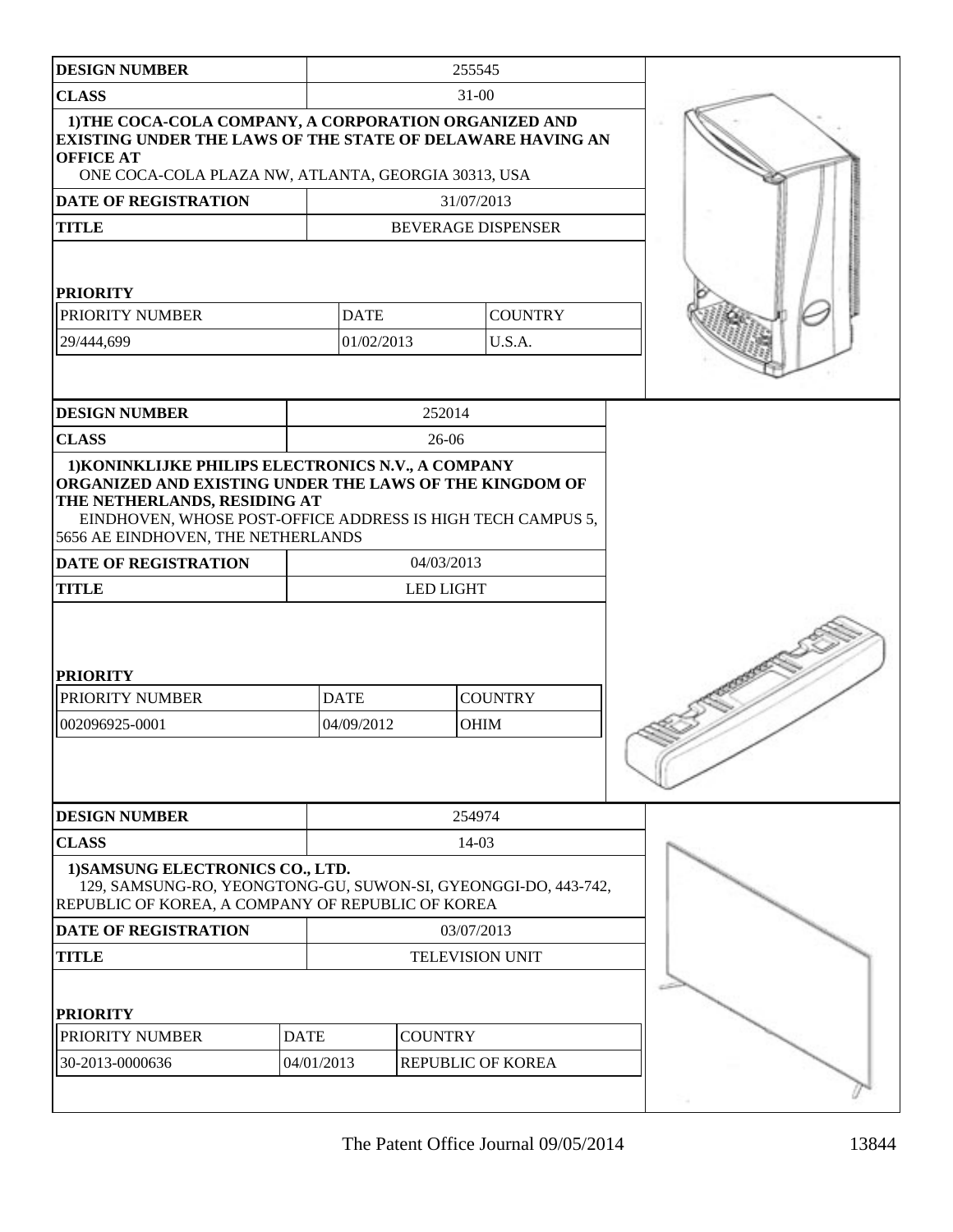| <b>DESIGN NUMBER</b>                                                                                                                                                           |                  | 256809                                   |  |
|--------------------------------------------------------------------------------------------------------------------------------------------------------------------------------|------------------|------------------------------------------|--|
| <b>CLASS</b>                                                                                                                                                                   |                  | $12 - 16$                                |  |
| 1) HERO MOTOCORP LIMITED, A COMPANY INCORPORATED UNDER THE<br><b>COMPANIES ACT, HAVING ITS OFFICE AT</b><br>34, COMMUNITY CENTRE, BASANT LOK, VASANT VIHAR, NEW DELHI-110057   |                  |                                          |  |
| <b>DATE OF REGISTRATION</b>                                                                                                                                                    |                  | 26/09/2013                               |  |
| <b>TITLE</b>                                                                                                                                                                   |                  | <b>FAIRING FOR A TWO WHEELED VEHICLE</b> |  |
| PRIORITY NA                                                                                                                                                                    |                  |                                          |  |
| <b>DESIGN NUMBER</b>                                                                                                                                                           |                  | 255129                                   |  |
| <b>CLASS</b>                                                                                                                                                                   |                  | $21 - 01$                                |  |
| 1) VOLVO TRUCK CORPORATION,<br>OF 40508 GOTEBORG, SWEDEN                                                                                                                       |                  |                                          |  |
| <b>DATE OF REGISTRATION</b>                                                                                                                                                    |                  | 11/07/2013                               |  |
| <b>TITLE</b>                                                                                                                                                                   | <b>TOY TRUCK</b> |                                          |  |
| <b>PRIORITY</b>                                                                                                                                                                |                  |                                          |  |
| PRIORITY NUMBER                                                                                                                                                                | <b>DATE</b>      | <b>COUNTRY</b>                           |  |
| 002179119-0001                                                                                                                                                                 | 06/02/2013       | <b>OHIM</b>                              |  |
| <b>DESIGN NUMBER</b>                                                                                                                                                           |                  | 256477                                   |  |
| <b>CLASS</b>                                                                                                                                                                   |                  | $11-02$                                  |  |
| 1) MA DESIGN INDIA PRIVATE LIMITED, A COMPANY INCORPORATED IN<br><b>INDIA HAVING ITS PRINCIPAL PLACE OF BUSINESS AT</b><br>A-41, SECTOR-80, PHASE-II, NOIDA-201305, U.P. INDIA |                  |                                          |  |
| <b>DATE OF REGISTRATION</b>                                                                                                                                                    |                  | 16/09/2013                               |  |
| <b>TITLE</b>                                                                                                                                                                   |                  | <b>DECORATIVE ARTICLE</b>                |  |
| <b>PRIORITY NA</b>                                                                                                                                                             |                  |                                          |  |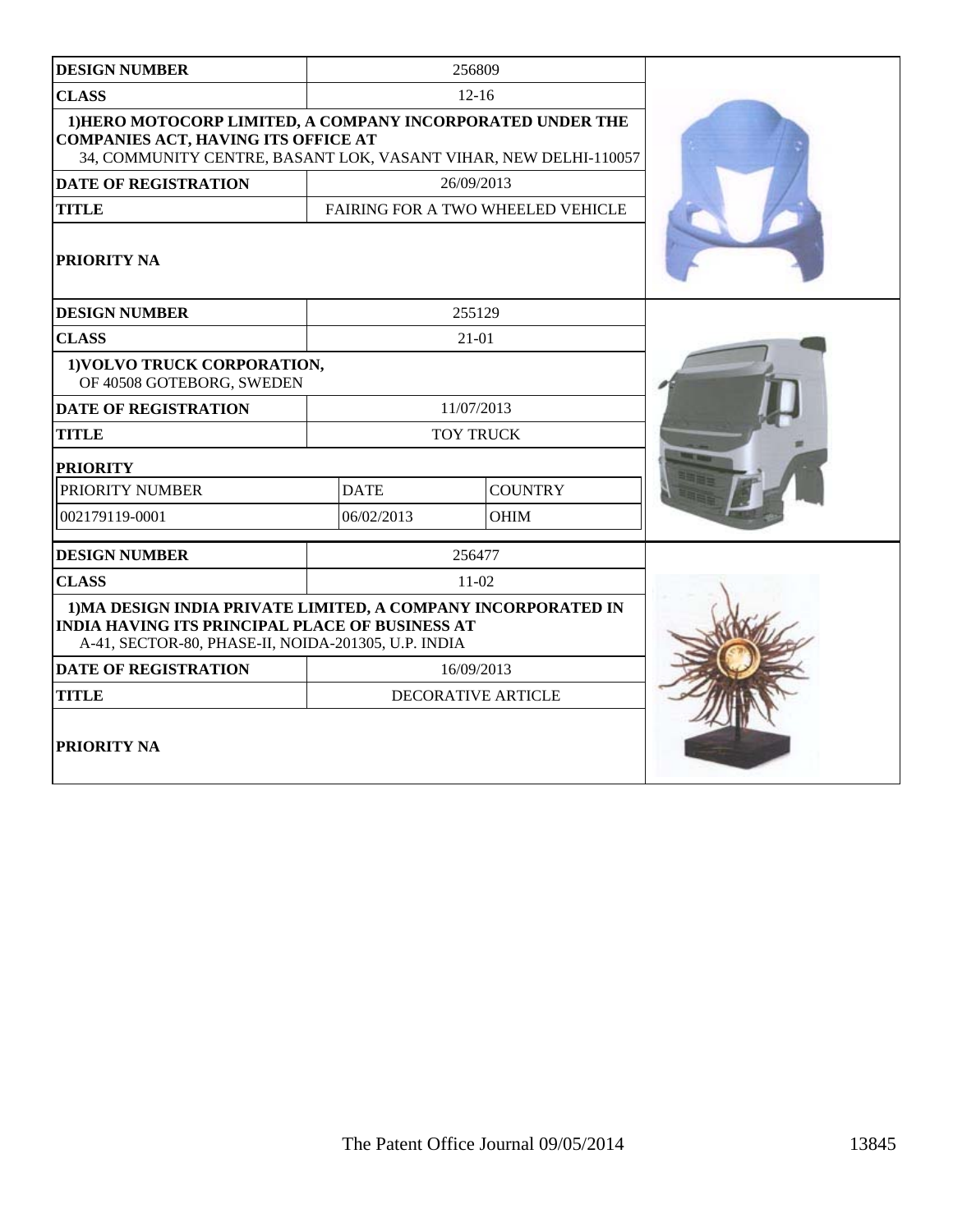| <b>DESIGN NUMBER</b>                                                                                                                                                                                                   |                                      | 256571                                                      |  |
|------------------------------------------------------------------------------------------------------------------------------------------------------------------------------------------------------------------------|--------------------------------------|-------------------------------------------------------------|--|
| <b>CLASS</b>                                                                                                                                                                                                           |                                      | $13-03$                                                     |  |
| 1) MITSUBISHI ELECTRIC CORPORATION, A JAPANESE COMPANY<br>ORGANIZED AND EXISTING UNDER THE LAWS OF JAPAN,<br>MANUFACTURERS AND MERCHANTS, OF THE ADDRESS<br>7-3, MARUNOUCHI 2-CHOME, CHIYODA-KU, TOKYO 100-8310, JAPAN |                                      |                                                             |  |
| <b>DATE OF REGISTRATION</b>                                                                                                                                                                                            |                                      | 18/09/2013                                                  |  |
| <b>TITLE</b>                                                                                                                                                                                                           |                                      | PROGRAMMABLE CONTROLLER FOR<br>PRODUCTION LINE IN A FACTORY |  |
| PRIORITY NA                                                                                                                                                                                                            |                                      |                                                             |  |
| <b>DESIGN NUMBER</b>                                                                                                                                                                                                   |                                      | 256321                                                      |  |
| <b>CLASS</b>                                                                                                                                                                                                           |                                      | 29-02                                                       |  |
| 1) MAVIG GMBH, A COMPANY ORGANIZED AND EXISTING UNDER THE<br><b>LAWS OF GERMANY, OF THE ADDRESS</b><br>STAHLGRUBERRING 5, 81829 MÜNCHEN, GERMANY                                                                       |                                      |                                                             |  |
| <b>DATE OF REGISTRATION</b>                                                                                                                                                                                            |                                      | 09/09/2013                                                  |  |
| <b>TITLE</b>                                                                                                                                                                                                           | DEVICE FOR PROTECTION AGAINST X-RAYS |                                                             |  |
|                                                                                                                                                                                                                        | <b>PRIORITY</b>                      |                                                             |  |
| PRIORITY NUMBER                                                                                                                                                                                                        | <b>DATE</b>                          | <b>COUNTRY</b>                                              |  |
| 002201202-0003                                                                                                                                                                                                         | 12/03/2013                           | <b>EUROPEAN UNION</b>                                       |  |
| <b>DESIGN NUMBER</b>                                                                                                                                                                                                   |                                      | 254914                                                      |  |
| <b>CLASS</b>                                                                                                                                                                                                           |                                      | 23-04                                                       |  |
| 1) BRY-AIR (ASIA) PVT LTD,<br>20 RAJPUR ROAD, DELHI 110054, INDIAN COMPANY                                                                                                                                             |                                      |                                                             |  |
| <b>DATE OF REGISTRATION</b>                                                                                                                                                                                            |                                      | 02/07/2013                                                  |  |
| <b>TITLE</b>                                                                                                                                                                                                           |                                      | <b>DATA CENTRE AIR PURIFIER</b>                             |  |
| PRIORITY NA                                                                                                                                                                                                            |                                      |                                                             |  |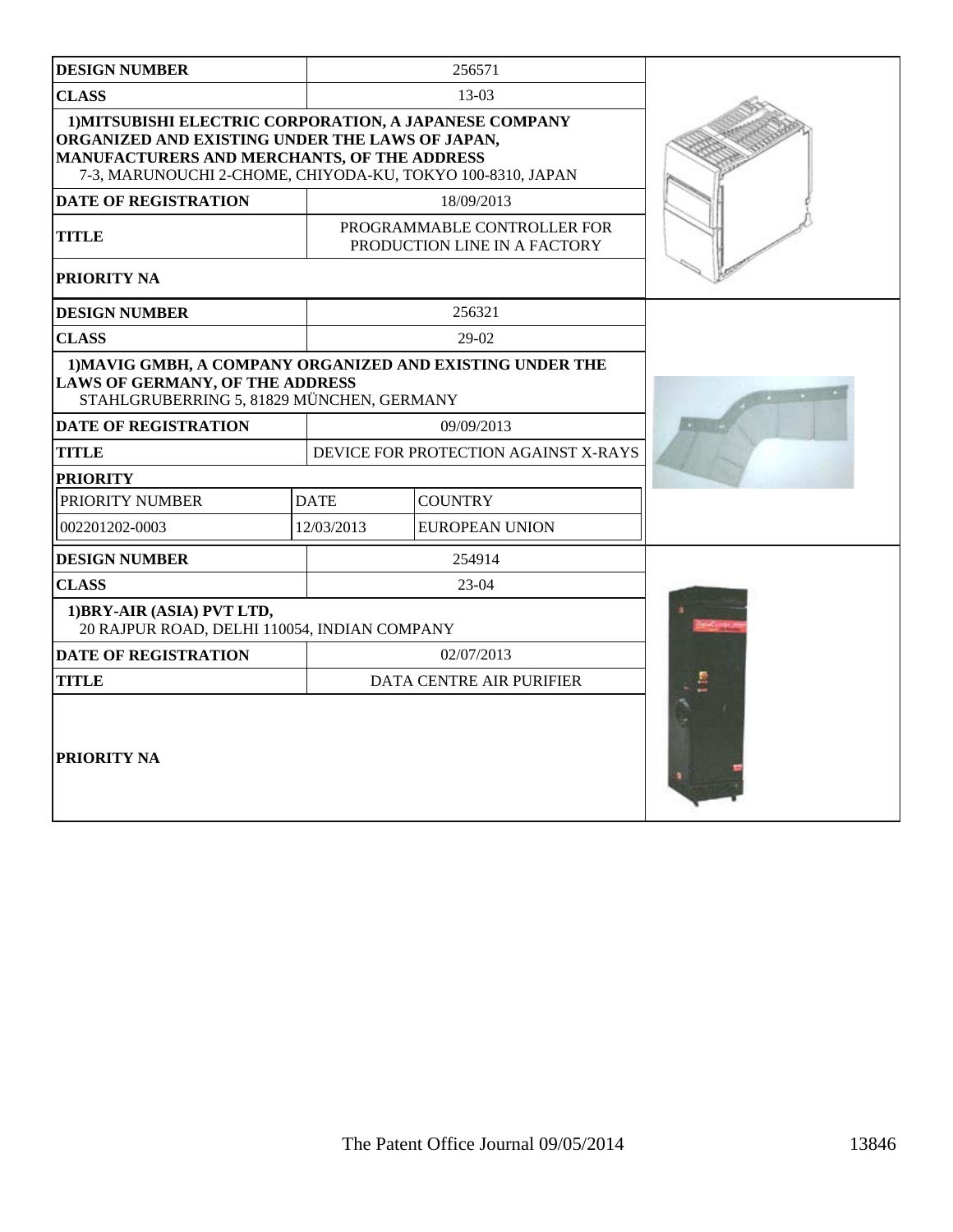| <b>DESIGN NUMBER</b>                                                                                                                                                                                                                                              |             | 255378                  |  |
|-------------------------------------------------------------------------------------------------------------------------------------------------------------------------------------------------------------------------------------------------------------------|-------------|-------------------------|--|
| <b>CLASS</b>                                                                                                                                                                                                                                                      |             | $12 - 15$               |  |
| 1) SUMITOMO RUBBER INDUSTRIES, LTD. A COMPANY ORGANIZED UNDER<br>THE LAWS OF JAPAN OF THE ADDRESS:<br>6-9, WAKINOHAMA-CHO 3-CHOME, CHUO-KU, KOBE-SHI, HYOGO 651-0072,<br><b>JAPAN</b>                                                                             |             |                         |  |
| <b>DATE OF REGISTRATION</b>                                                                                                                                                                                                                                       |             | 23/07/2013              |  |
| <b>TITLE</b>                                                                                                                                                                                                                                                      |             | TIRE FOR MOTORCYCLE     |  |
| <b>PRIORITY</b>                                                                                                                                                                                                                                                   |             |                         |  |
| PRIORITY NUMBER                                                                                                                                                                                                                                                   | <b>DATE</b> | <b>COUNTRY</b>          |  |
| 2013-003143                                                                                                                                                                                                                                                       | 18/02/2013  | <b>JAPAN</b>            |  |
| <b>DESIGN NUMBER</b>                                                                                                                                                                                                                                              |             | 252077                  |  |
| <b>CLASS</b>                                                                                                                                                                                                                                                      |             | $26-03$                 |  |
| 1) PROMPTEC RENEWABLE ENERGY SOLUTIONS PVT LTD A COMPANY<br><b>INCORPORATED UNDER INDIAN COMPANIES ACT, 1956 HAVING ITS</b><br><b>REGISTERED OFFICE:</b><br>SHIBRA FARMS, NAGASANDRA MAIN ROAD, 8TH MILE, TUMKUR ROAD,<br>BANGALORE-560073 KARNATAKA STATE, INDIA |             |                         |  |
| <b>DATE OF REGISTRATION</b>                                                                                                                                                                                                                                       |             | 05/03/2013              |  |
| <b>TITLE</b>                                                                                                                                                                                                                                                      |             | PUBLIC LIGHTING FIXTURE |  |
| <b>PRIORITY NA</b>                                                                                                                                                                                                                                                |             |                         |  |
| <b>DESIGN NUMBER</b>                                                                                                                                                                                                                                              |             | 255754                  |  |
| <b>CLASS</b>                                                                                                                                                                                                                                                      |             | $12 - 05$               |  |
| 1) M/S ESCORTS LTD., (A COMPANY INCORPORATED UNDER INDIAN<br>COMPANIES ACT, 1956),<br>15/5, MATHURA ROAD, FARIDABAD-121003, HARYANA., (INDIA)                                                                                                                     |             |                         |  |
| <b>DATE OF REGISTRATION</b>                                                                                                                                                                                                                                       |             | 12/08/2013              |  |
| <b>TITLE</b>                                                                                                                                                                                                                                                      |             | <b>CRANE</b>            |  |
| <b>PRIORITY NA</b>                                                                                                                                                                                                                                                |             |                         |  |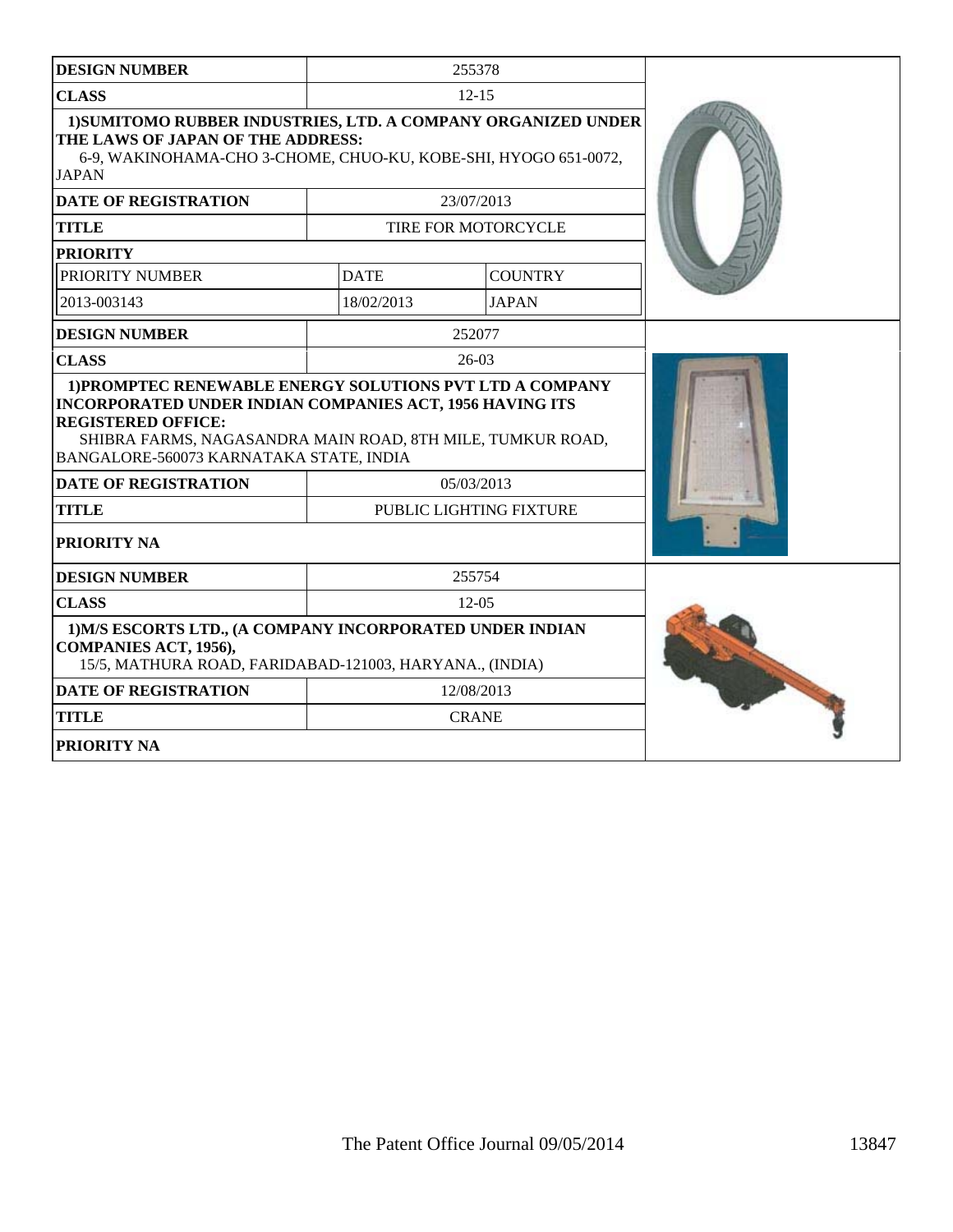| <b>DESIGN NUMBER</b>                                                                                                          | 255995                         |                               |  |
|-------------------------------------------------------------------------------------------------------------------------------|--------------------------------|-------------------------------|--|
| <b>CLASS</b>                                                                                                                  |                                | $12 - 15$                     |  |
| 1) CONTINENTAL REIFEN DEUTSCHLAND GMBH<br>VAHRENWALDER STR. 9, 30165 HANNOVER, GERMANY                                        |                                |                               |  |
| DATE OF REGISTRATION                                                                                                          |                                | 23/08/2013                    |  |
| <b>TITLE</b>                                                                                                                  |                                | <b>TYRE TREAD</b>             |  |
| <b>PRIORITY</b><br>PRIORITY NUMBER<br>002212241 - 0001                                                                        | <b>DATE</b><br>02/04/2013      | <b>COUNTRY</b><br><b>OHIM</b> |  |
| <b>DESIGN NUMBER</b>                                                                                                          |                                | 254317                        |  |
| <b>CLASS</b>                                                                                                                  |                                | $12 - 16$                     |  |
| 1) RENAULT TRUCKS, A COMPANY ORGANIZED UNDER THE<br><b>LAWS OF FRANCE,</b><br>OF 99 ROUTE DE LYON, 69800 SAINT PRIEST, FRANCE |                                |                               |  |
| DATE OF REGISTRATION                                                                                                          | 06/06/2013                     |                               |  |
| <b>TITLE</b>                                                                                                                  | DECORATIVE FITTING FOR VEHICLE |                               |  |
| PRIORITY NA                                                                                                                   |                                |                               |  |
| <b>DESIGN NUMBER</b>                                                                                                          |                                | 253291                        |  |
| <b>CLASS</b>                                                                                                                  |                                | 03-01                         |  |
| 1)GLAXO GROUP LIMITED OF THE ADDRESS<br>980 GREAT WEST ROAD, BRENTFORD, MIDDLESEX TX8 9GS,<br><b>UNITED KINGDOM</b>           |                                |                               |  |
| <b>DATE OF REGISTRATION</b>                                                                                                   |                                | 22/04/2013                    |  |
| <b>TITLE</b>                                                                                                                  | <b>CASE FOR AN INHALER</b>     |                               |  |
| <b>PRIORITY</b><br>PRIORITY NUMBER<br>GB 4027110                                                                              | <b>DATE</b><br>23/10/2012      | <b>COUNTRY</b><br>U.K.        |  |
|                                                                                                                               |                                |                               |  |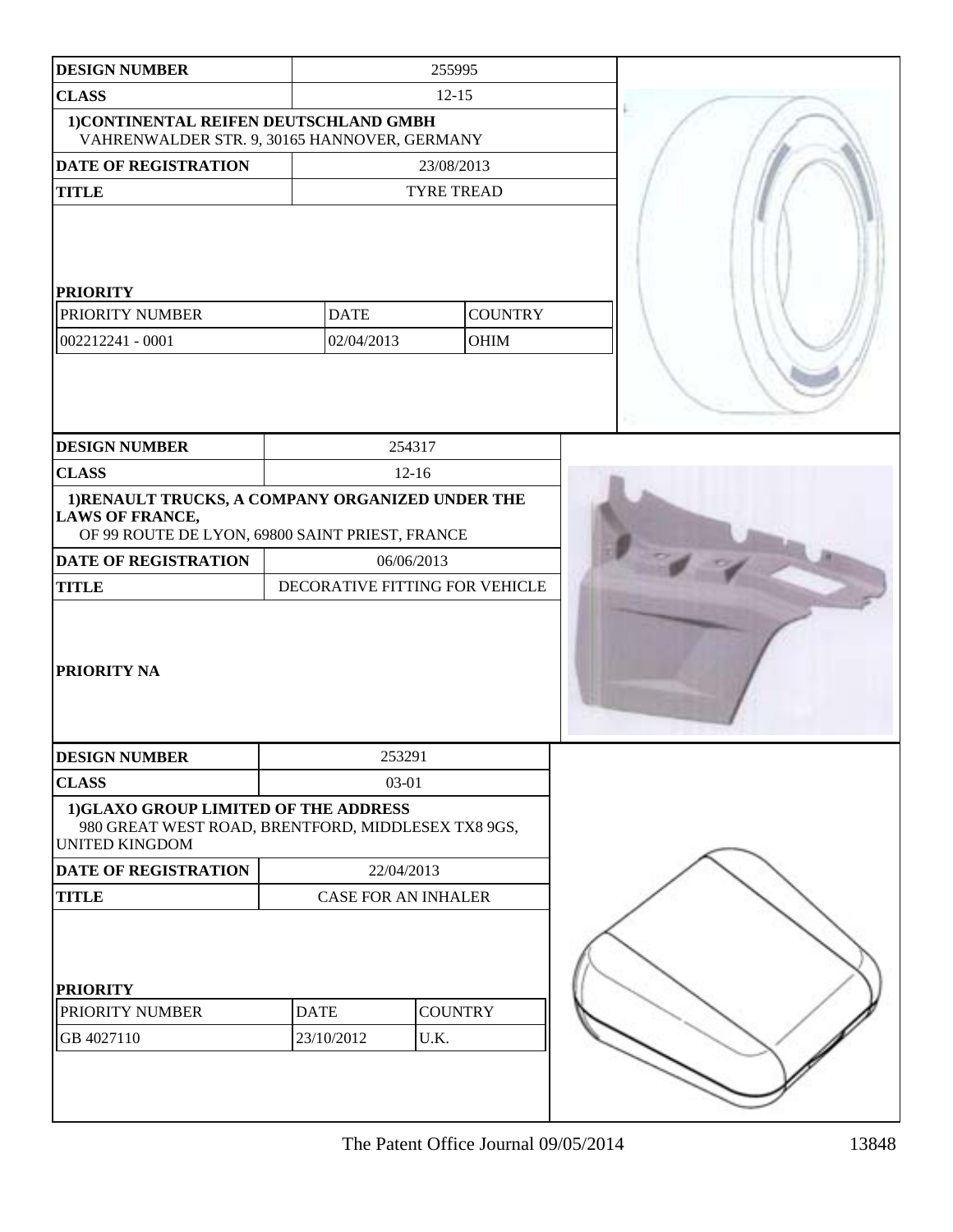| <b>DESIGN NUMBER</b>                                                                                                                                       |             | 254818                            |  |
|------------------------------------------------------------------------------------------------------------------------------------------------------------|-------------|-----------------------------------|--|
| <b>CLASS</b>                                                                                                                                               |             | $12-0.5$                          |  |
| 1) ACTION CONSTRUCTION EQUIPMENT LTD.,<br>OF DHUDHOLLA LINK ROAD, VILLAGE DHUDHOLLA, PALWAL, HARYANA-<br>121102, INDIA, AN INDIAN COMPANY                  |             |                                   |  |
| <b>DATE OF REGISTRATION</b>                                                                                                                                |             | 26/06/2013                        |  |
| <b>TITLE</b>                                                                                                                                               |             | <b>SLEWING MAST OF CRANE</b>      |  |
| <b>PRIORITY NA</b>                                                                                                                                         |             |                                   |  |
| <b>DESIGN NUMBER</b>                                                                                                                                       |             | 255386                            |  |
| <b>CLASS</b>                                                                                                                                               |             | $15-01$                           |  |
| 1) HONDA MOTOR CO., LTD., A JAPANESE CORPORATION,<br>OF 1-1, MINAMI-AOYAMA 2-CHOME, MINATO-KU, TOKYO, JAPAN                                                |             |                                   |  |
| <b>DATE OF REGISTRATION</b>                                                                                                                                |             | 24/07/2013                        |  |
| <b>TITLE</b>                                                                                                                                               |             | <b>INTERNAL COMBUSTION ENGINE</b> |  |
| <b>PRIORITY</b>                                                                                                                                            |             |                                   |  |
| PRIORITY NUMBER                                                                                                                                            | <b>DATE</b> | <b>COUNTRY</b>                    |  |
| 2013-001414                                                                                                                                                | 25/01/2013  | <b>JAPAN</b>                      |  |
| <b>DESIGN NUMBER</b>                                                                                                                                       |             | 256394                            |  |
| <b>CLASS</b>                                                                                                                                               |             | 03-01                             |  |
| 1) SAMSONITE IP HOLDING S.Á.R.L., A LUXEMBOURG PRIVATE LIMITED<br><b>LIABILITY COMPANY OF</b><br>13-15 AVENUE DE LA LIBERTE, L-1931 LUXEMBOURG, LUXEMBOURG |             |                                   |  |
| <b>DATE OF REGISTRATION</b>                                                                                                                                |             | 13/09/2013                        |  |
| <b>TITLE</b>                                                                                                                                               |             | LUGGAGE                           |  |
| <b>PRIORITY</b>                                                                                                                                            |             |                                   |  |
| PRIORITY NUMBER                                                                                                                                            | <b>DATE</b> | <b>COUNTRY</b>                    |  |
| 29/450,057                                                                                                                                                 | 15/03/2013  | U.S.A.                            |  |
|                                                                                                                                                            |             |                                   |  |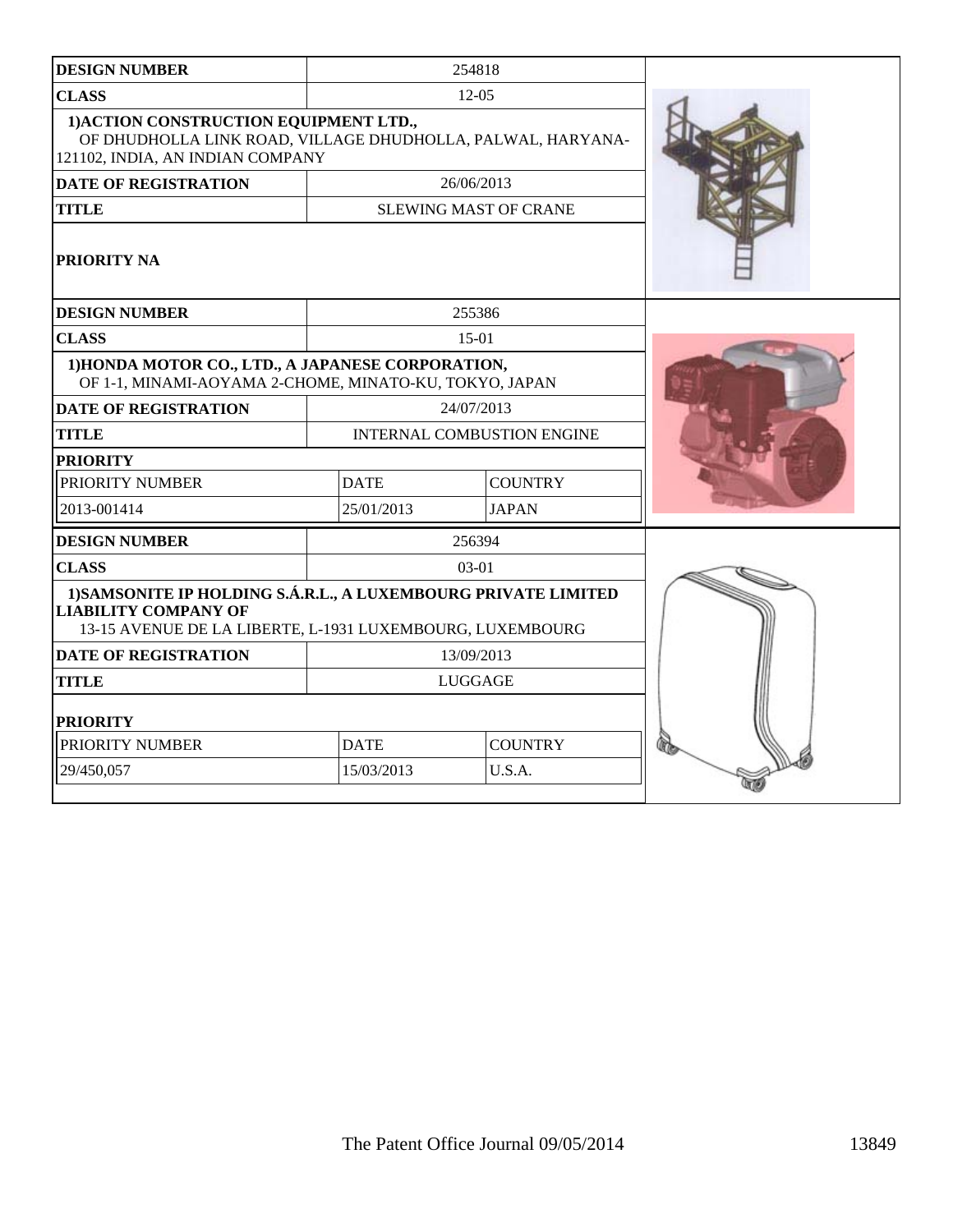| <b>DESIGN NUMBER</b>                                                                                                                                                                                                                                          |             | 256012                                  |  |
|---------------------------------------------------------------------------------------------------------------------------------------------------------------------------------------------------------------------------------------------------------------|-------------|-----------------------------------------|--|
| <b>CLASS</b>                                                                                                                                                                                                                                                  |             | $10-04$                                 |  |
| 1) DANAHER (SHANGHAI) INDUSTRIAL INSTRUMENTATION<br>TECHNOLOGIES R&D CO., LTD.,<br>OF 4/F, NO. 6 BUILDING, LINHONG ROAD NO. 280, CHANGNING DISTRICT,<br>SHANGHAI 200335, P.R. CHINA; NATIONALITY: CHINESE                                                     |             |                                         |  |
| <b>DATE OF REGISTRATION</b>                                                                                                                                                                                                                                   |             | 23/08/2013                              |  |
| <b>TITLE</b>                                                                                                                                                                                                                                                  |             | DIGITAL MULTIMETER                      |  |
| <b>PRIORITY</b>                                                                                                                                                                                                                                               |             |                                         |  |
| PRIORITY NUMBER                                                                                                                                                                                                                                               | <b>DATE</b> | <b>COUNTRY</b>                          |  |
| 201330263248.3                                                                                                                                                                                                                                                | 19/06/2013  | <b>CHINA</b>                            |  |
| <b>DESIGN NUMBER</b>                                                                                                                                                                                                                                          |             | 254860                                  |  |
| <b>CLASS</b>                                                                                                                                                                                                                                                  |             | $26-03$                                 |  |
| <b>ENERGY (A PARTNERSHIP FIRM) HAVING THEIR PLACE OF BUSINESS AT</b><br>BUNGLOW NO. 4, SHREE NAGAR SOCIETY, OPP. GOLDEN TRIANGLE, S.P.<br>STADIUM ROAD, AHMEDABAD-380014 GUJARAT (INDIA)<br><b>DATE OF REGISTRATION</b><br><b>TITLE</b><br><b>PRIORITY NA</b> |             | 28/06/2013<br><b>SOLAR STREET LIGHT</b> |  |
| <b>DESIGN NUMBER</b>                                                                                                                                                                                                                                          |             | 255139                                  |  |
| <b>CLASS</b>                                                                                                                                                                                                                                                  |             | $12 - 08$                               |  |
| 1) VOLVO TRUCK CORPORATION,<br>OF 40508 GOTEBORG, SWEDEN                                                                                                                                                                                                      |             |                                         |  |
| <b>DATE OF REGISTRATION</b>                                                                                                                                                                                                                                   |             | 11/07/2013                              |  |
| <b>TITLE</b>                                                                                                                                                                                                                                                  |             | <b>VEHICLE CAB</b>                      |  |
| <b>PRIORITY</b>                                                                                                                                                                                                                                               |             |                                         |  |
| PRIORITY NUMBER                                                                                                                                                                                                                                               | <b>DATE</b> | <b>COUNTRY</b>                          |  |
| 002179309-0001                                                                                                                                                                                                                                                | 06/02/2013  | <b>OHIM</b>                             |  |